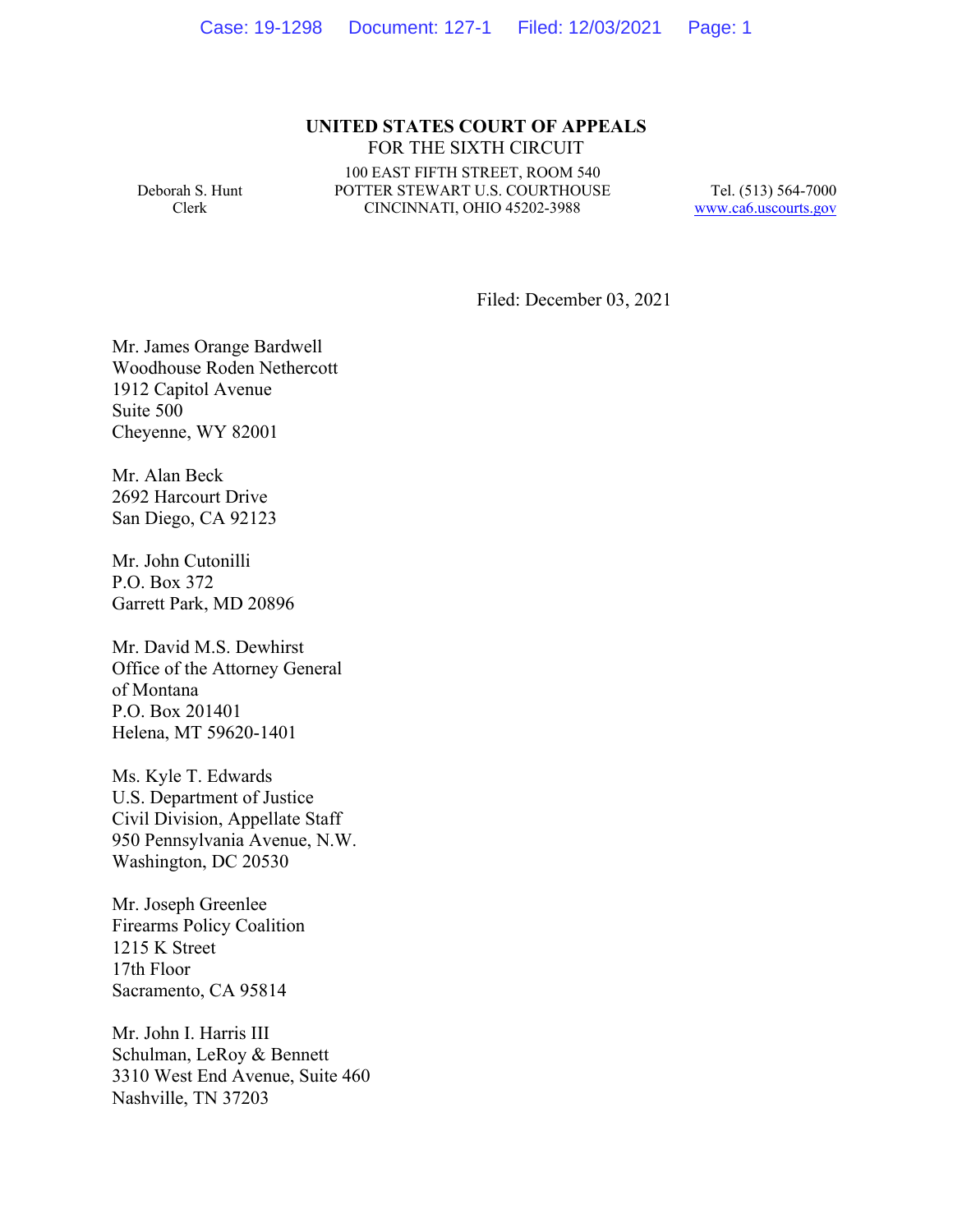Mr. Hadan W. Hatch National Rifle Association 11250 Waples Mill Road Fairfax, VA 22030-0000

Mr. Bradley Hinshelwood U.S. Department of Justice 950 Pennsylvania Avenue, N.W. Room 1252 Washington, DC 20530

Mr. Michael Jean National Rifle Association 11250 Waples Mill Road Fairfax, VA 22030-0000

Mr. Kerry Lee Morgan Pentiuk, Couvreur & Kobiljak 2915 Biddle Avenue, Suite 200 Wyandotte, MI 48192

Mr. Robert J. Olson Law Office 370 Maple Avenue, W., Suite 4 Vienna, VA 22180-5615

Mr. Richard Abbott Samp New Civil Liberties Alliance 1225 19th Street, N.W. Suite 450 Washington, DC 20036

Mr. Ilya Shapiro Cato Institute 1000 Massachusetts Avenue, N.W. Washington, DC 20001

Mr. Ian Simmons O'Melveny & Myers 1625 Eye Street, N.W. Washington, DC 20006

Mr. Stephen Stamboulieh Stamboulieh Law P.O. Box 428 Olive Branch, MS 38654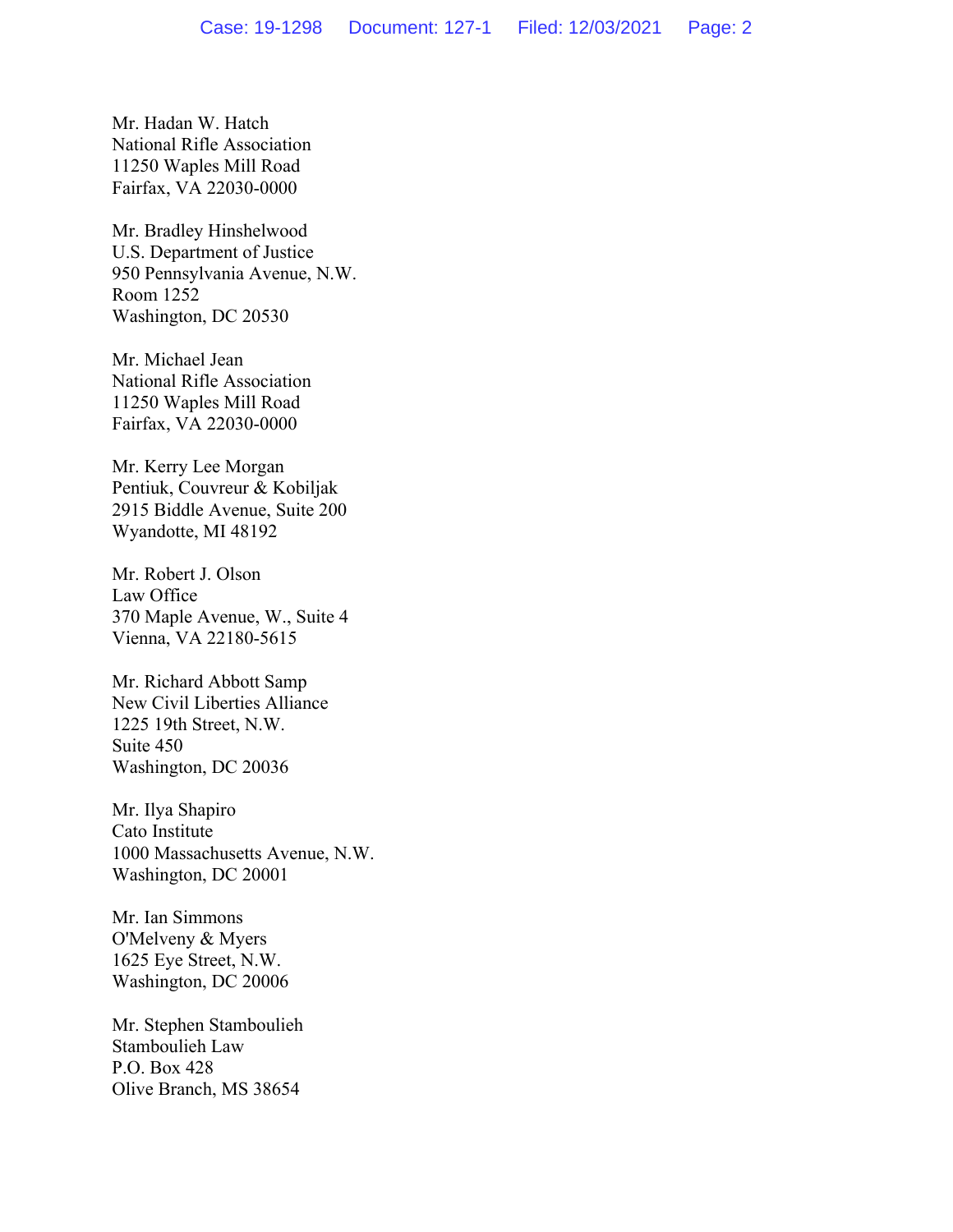Mr. Mark B. Stern U.S. Department of Justice Civil Division, Appellate Staff 950 Pennsylvania Avenue, N.W. Washington, DC 20530

Mr. Sebastian Devin Torres Lewis Brisbois Bisgaard & Smith 250 E. Fifth Street Suite 2000 Cincinnati, OH 45202

Ms. Abby Christine Wright U.S. Department of Justice 950 Pennsylvania Avenue, N.W. Washington, DC 20530

> Re: Case No. 19-1298*, Gun Owners of America, Inc., et al v. Merrick Garland, et al* Originating Case No. : 1:18-cv-01429

Dear Counsel,

The attached order designated for full-text publication was filed today in this case.

Yours very truly,

Deborah S. Hunt, Clerk

Cathryn Lovely, Opinions Deputy

cc: Mr. Thomas Dorwin

Enclosure

Mandate to issue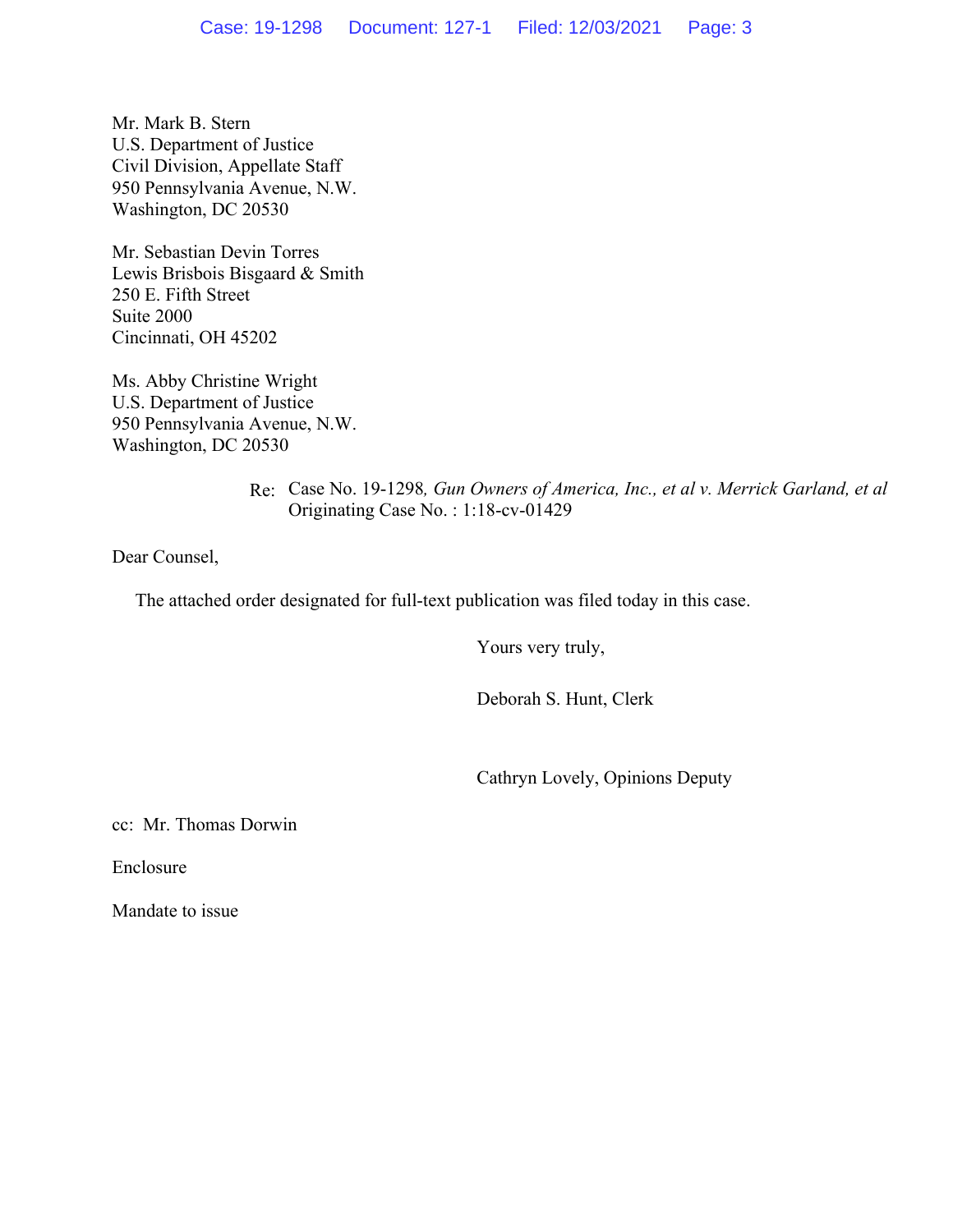RECOMMENDED FOR PUBLICATION Pursuant to Sixth Circuit I.O.P. 32.1(b)

File Name: 21a0279p.06

### **UNITED STATES COURT OF APPEALS**

#### FOR THE SIXTH CIRCUIT

┐ │ │ │ │ │ │ │ │ │ │ │ │ │ │ │ │ │ │ │ ┘

|<br>|<br>|

GUN OWNERS OF AMERICA, INC.; GUN OWNERS FOUNDATION; VIRGINIA CITIZENS DEFENSE LEAGUE; MATT WATKINS; TIM HARMSEN; RACHEL MALONE,

*Plaintiffs-Appellants*,

GUN OWNERS OF CALIFORNIA, INC.,

*Movant*,

*v*.

MERRICK B. GARLAND, in his official capacity as Attorney General of the United States; UNITED STATES DEPARTMENT OF JUSTICE; BUREAU OF ALCOHOL, TOBACCO, FIREARMS AND EXPLOSIVES; REGINA LOMBARDO, in her official capacity as Acting Director, Bureau of Alcohol, Tobacco, Firearms, and Explosives,

*Defendants-Appellees*.

On Petition for Rehearing En Banc.

United States District Court for the Western District of Michigan at Grand Rapids; No. 1:18-cv-01429—Paul Lewis Maloney, District Judge.

Argued: October 20, 2021

Decided and Filed: December 3, 2021

### SUTTON, Chief Judge; BATCHELDER, MOORE, COLE, CLAY, GIBBONS, GRIFFIN, KETHLEDGE, WHITE, STRANCH, DONALD, THAPAR, BUSH, LARSEN, NALBANDIAN and MURPHY, Circuit Judges.**\***

No. 19-1298

**<sup>\*</sup>**Pursuant to 6 Cir. I.O.P. 35(c), Composition of the En Banc Court, Judge Batchelder, a senior judge of the court who sat on the original panel in this case, participated in this decision. Judge Readler recused himself from participation in this decision.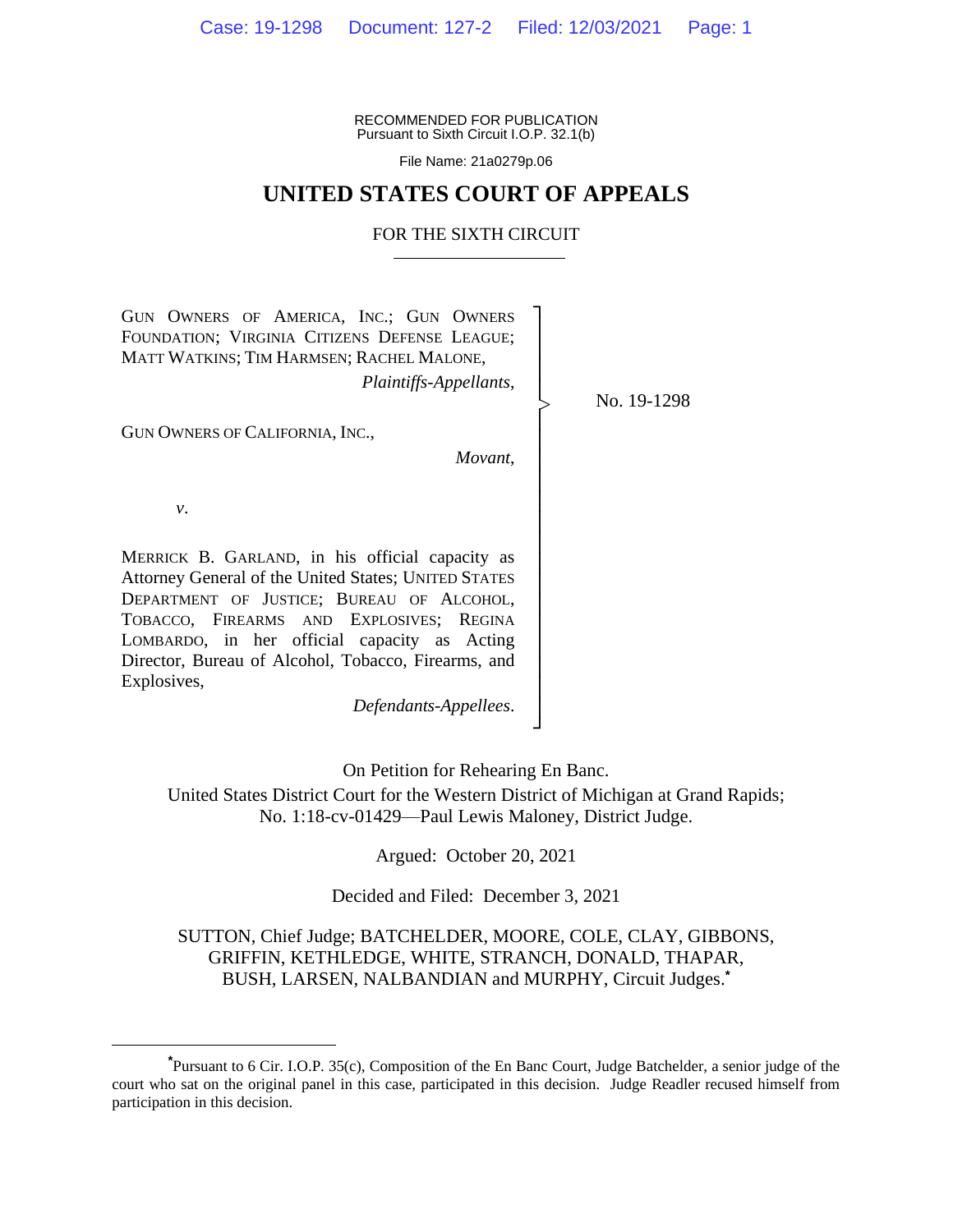#### **COUNSEL**

\_\_\_\_\_\_\_\_\_\_\_\_\_\_\_\_\_

**ARGUED:** Robert J. Olson, WILLIAM J. OLSON, P.C., Vienna, Virginia, for Appellants. Mark B. Stern, UNITED STATES DEPARTMENT OF JUSTICE, Washington, D.C., for Appellees. **ON BRIEF:** Robert J. Olson, WILLIAM J. OLSON, P.C., Vienna, Virginia, Kerry L. Morgan, PENTIUK, COUVREUR & KOBILJAK, P.C., Wyandotte, Michigan, for Appellants. Mark B. Stern, Abby C. Wright, Brad Hinshelwood, Kyle T. Edwards, UNITED STATES DEPARTMENT OF JUSTICE, Washington, D.C., for Appellees. Alan Alexander Beck, San Diego, California, Stephen D. Stamboulieh, STAMBOULIEH LAW, PLLC, Olive Branch, Mississippi, Michael T. Jean, Hadan W. Hatch, NATIONAL RIFLE ASSOCIATION OF AMERICA, Fairfax, Virginia, John I. Harris III, SCHULMAN, LEROY & BENNETT PC, Nashville, Tennessee, Sebastian D. Torres, BISGAARD & SMITH LLP, Cincinnati, Ohio, Ilya Shapiro, CATO INSTITUTE, Washington, D.C., Richard A. Samp, NEW CIVIL LIBERTIES ALLIANCE, Washington, D.C., David M. S. Dewhirst, OFFICE OF THE MONTANA ATTORNEY GENERAL, Helena, Montana, Joseph G. S. Greenlee, FIREARMS POLICY COALITION, Sacramento, California, Ian Simmons, O'MELVENY & MYERS LLP, Washington, D.C., John Cutonilli, Garrett Park, Maryland, pro se, for Amici Curiae.

The En Banc Court of the Sixth Circuit Court of Appeals delivered an order. WHITE, J. (pp. 3–20), in which MOORE, COLE, CLAY, and STRANCH, JJ., joined, and GIBBONS, J. (pg. 21), in which MOORE, COLE, WHITE, and STRANCH, JJ., joined, delivered separate opinions in support of affirming the district court's judgment. MURPHY, J. (pp. 22–47), delivered a separate dissenting opinion, in which SUTTON, C.J., BATCHELDER, KETHLEDGE, THAPAR, BUSH, LARSEN, and NALBANDIAN, JJ., joined.

## **ORDER** \_\_\_\_\_\_\_\_\_\_\_\_\_\_\_\_\_

\_\_\_\_\_\_\_\_\_\_\_\_\_\_\_\_\_

Pursuant to Rule 35 of the Federal Rules of Appellate Procedure and Sixth Circuit Rule 35, a majority of the active judges of this court voted to grant *en banc* review of this case. By published order of the court, entered on June 25, 2021, rehearing en banc was granted and the previous opinion was vacated. Following argument heard by the court *en banc* on October 20, 2021 and a conference among the judges, the court divided evenly, with eight judges voting to affirm the judgment of the district court and eight judges voting to reverse. Consequently, the judgment of the district court is AFFIRMED. *See School Dist., Pontiac v. Secretary, U.S. Dep't. Educ.,* 584 F.3d 253 (6th Cir. 2009), *Goodwin v. Ghee*, 330 F.3d 446 (6th Cir. 2003), and *Stupak-Thrall v. United States*, 89 F.3d 1269 (6th Cir. 1996). Separate opinions in favor of affirmance and in favor of reversal follow.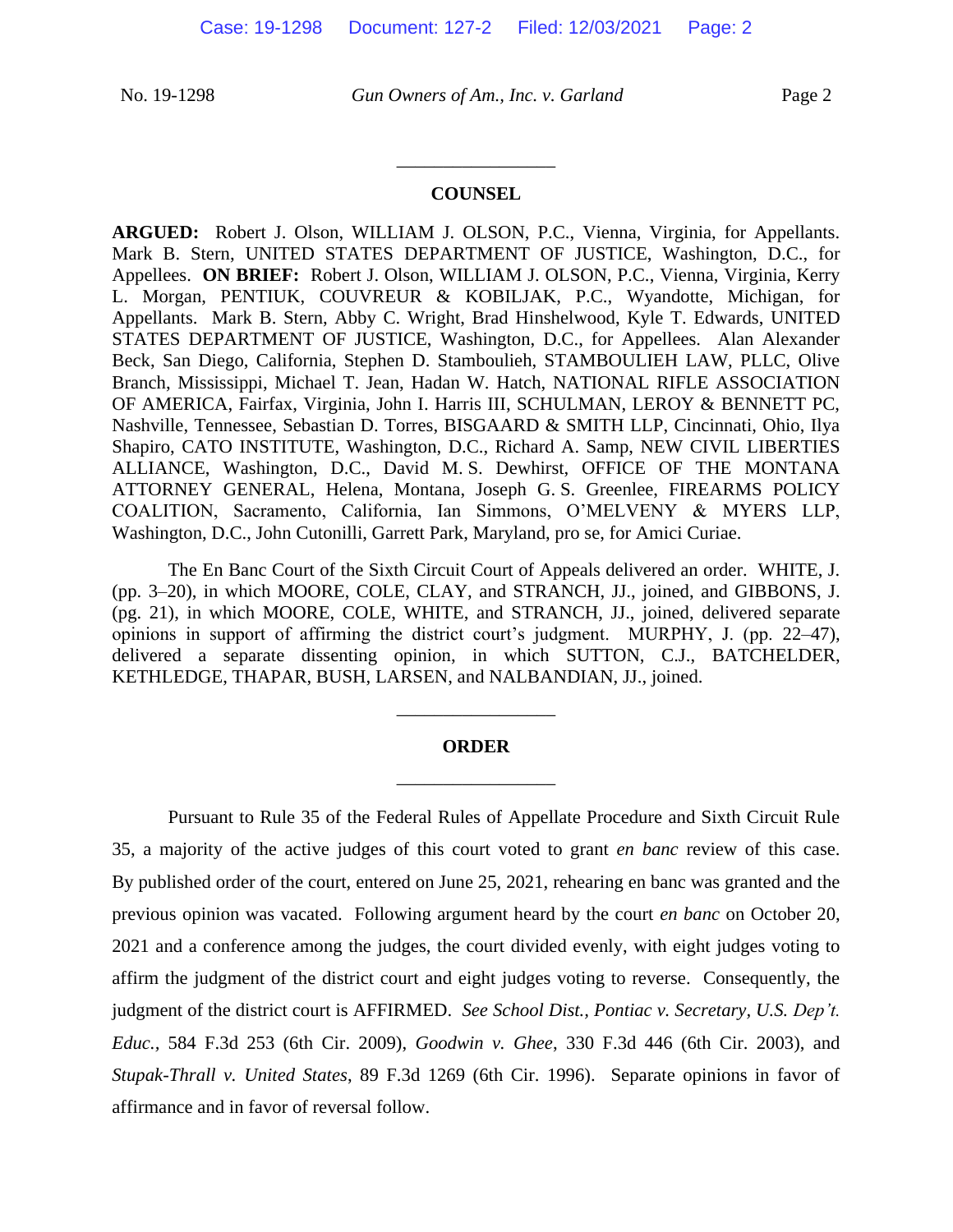# **OPINION IN SUPPORT OF AFFIRMING THE DISTRICT COURT'S JUDGMENT** \_\_\_\_\_\_\_\_\_\_\_\_\_\_\_\_\_\_\_\_\_\_\_\_\_\_\_\_\_\_\_\_\_\_\_\_\_\_\_\_\_\_\_\_\_\_\_\_\_\_\_\_\_\_\_\_\_\_\_\_\_\_\_\_\_\_\_\_\_\_\_\_\_\_\_

\_\_\_\_\_\_\_\_\_\_\_\_\_\_\_\_\_\_\_\_\_\_\_\_\_\_\_\_\_\_\_\_\_\_\_\_\_\_\_\_\_\_\_\_\_\_\_\_\_\_\_\_\_\_\_\_\_\_\_\_\_\_\_\_\_\_\_\_\_\_\_\_\_\_\_

WHITE, Circuit Judge, writing in support of affirming the district court judgment. Congress defined the term, "machinegun," to mean "any weapon which shoots, is designed to shoot, or can be readily restored to shoot, automatically more than one shot, without manual reloading, by a single function of the trigger." 26 U.S.C. § 5845(b). "Machinegun" also includes "the frame or receiver of any such weapon" as well as "any part designed and intended solely and exclusively, or combination of parts designed and intended, for use in converting a weapon into a machinegun, and any combination of parts from which a machinegun can be assembled if such parts are in the possession or under the control of a person." *Id.* 

And Congress tasked the Attorney General with administering and enforcing Chapter 53 of Title 26 of the National Firearms Act, in which the definition of "machinegun" appears, and delegated rulemaking authority to the Attorney General to further this end. 26 U.S.C. §§ 7801(a)(2)(A), 7805(a). Congress also authorized the Attorney General to prescribe "rules and regulations as are necessary to carry out the provisions" of Chapter 44 of Title 18 of the Gun Control Act. 18 U.S.C. § 926(a). The Gun Control Act makes it unlawful to transfer or possess a "machinegun" as defined in § 5845(b). 18 U.S.C. §§ 921(a)(23), 922(o).

The Attorney General has directed the Director of the Bureau of Alcohol, Tobacco, Firearms and Explosives (ATF) to administer, enforce, and exercise the functions and powers of the Attorney General with respect to Chapter 44 of Title 18 and Chapter 53 of Title 26. 28 C.F.R. § 0.130(a). On December 26, 2018, ATF published a rule clarifying that bump-stocktype devices fall within the definition of "machinegun" as defined in the National Firearms Act and the Gun Control Act.**<sup>1</sup>** Bump-Stock-Type Devices (Final Rule), 83 Fed. Reg. 66,514, 66,543.**<sup>2</sup>**

<sup>&</sup>lt;sup>1</sup>The district court succinctly described bump-stock-type devices:

The stock of a rifle is the portion of the weapon behind the trigger and firing mechanism and extends rearward towards the shooter. The forward part of the stock just behind the trigger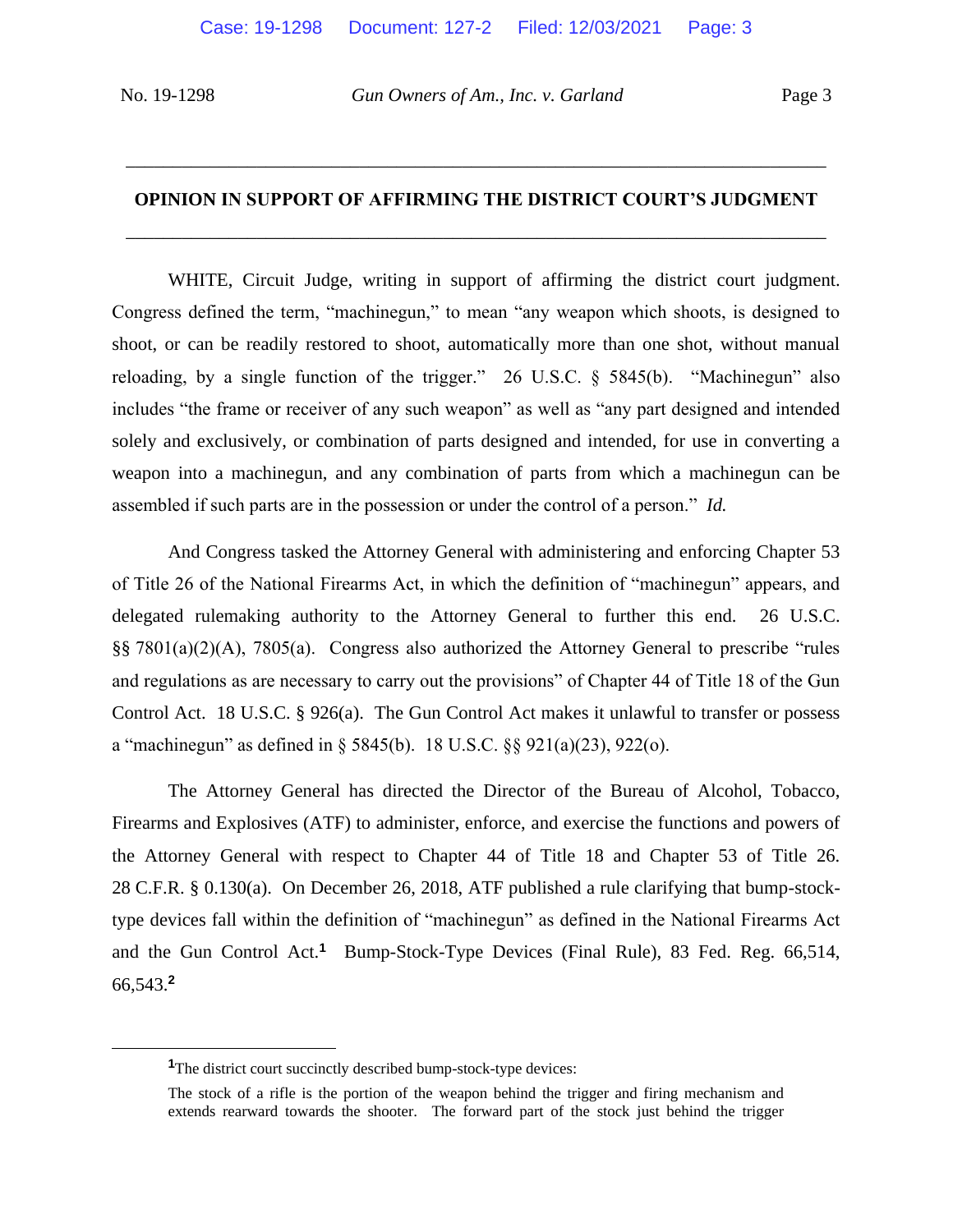Plaintiffs-Appellants (Gun Owners) filed this action challenging the Final Rule and sought a preliminary injunction to prevent it from going into effect. *Gun Owners of Am. v. Barr*, 363 F. Supp. 3d 823, 825–26 (W.D. Mich. 2019), *rev'd and remanded sub nom. Gun Owners of Am., Inc. v. Garland*, 992 F.3d 446 (6th Cir. 2021), *reh'g en banc granted, opinion vacated*, 2 F.4th 576 (6th Cir. 2021). The district court concluded that *Chevron*'s two-step test provides the appropriate standard of review to determine whether injunctive relief is warranted. *Id.* at 830–31 (citing *Chevron U.S.A., Inc. v. Nat. Res. Def. Council*, 467 U.S. 837, 842–43 (1984)). First, the district court found that Congress has not directly addressed whether bump stocks are included within the statutory term "machinegun" and that the definitional terms, "automatically" and "single function of the trigger," are ambiguous. *Id.* at 831. Second, the district court determined that the Final Rule's interpretations of "automatically" and "single function of the trigger" are permissible and its classification of bump stocks as machineguns is reasonable. *Id.* at 831–32. Concluding that Gun Owners failed to demonstrate a likelihood of success on the merits, the district court denied the motion for a preliminary injunction.**<sup>3</sup>** *Id.* at 832–33.

*Gun Owners of Am. v. Barr*, 363 F. Supp. 3d 823, 828–29 (W.D. Mich. 2019).

<sup>2</sup>After a mass shooting in Las Vegas, Nevada, in October 2017, members of Congress and several nongovernmental organizations asked ATF to examine whether bump-stock-type devices constitute machineguns. Final Rule, 83 Fed. Reg. at 66,516. The Las Vegas shooter fired several hundred rounds in a short span of time murdering scores of persons and wounding hundreds more—by using bump-stock-type devices attached to his rifles. *Id.* 

**<sup>3</sup>**Before ruling on the motion, the district court correctly concluded that ATF's interpretations are not arbitrary or capricious. *Gun Owners*, 363 F. Supp. 3d at 832–33. The Final Rule acknowledges ATF's previous treatment of bump stocks as not meeting the definition of machinegun and sets forth sufficient reasons for the new interpretations. 83 Fed. Reg. 66,514, 66,517–19. The Final Rule also adequately explains why bump stocks are treated differently than other objects, such as belt loops, that can assist in bump firing, and it sufficiently responds to the concern that semiautomatic guns without bump stocks could be improperly classified as machineguns. *Id.* at 66,533–34. Finally, regarding Gun Owners' new assertion that the political outcry following the mass shooting in Las Vegas—the likely cause of then-President Trump's call on ATF to review the matter—somehow tainted the

provides a grip for the shooting hand. The rear end of the stock rests against the shooter's shoulder. A bump stock replaces the standard stock on a rifle. Bump stocks include an extension ledge or finger rest on which the shooter places his or her trigger finger where it is stabilized. The shooter then exerts a constant forward pressure on the barrel of the rifle using the non-trigger hand. As the rifle is pushed forward, the shooter also pulls the trigger, initiating the firing sequence. The bump stock then harnesses the rearward recoil energy from the shot causing the weapon to slide back into shooter's shoulder separating the trigger finger resting on the ledge and the trigger itself. The constant forward pressure exerted by the non-trigger hand on the barrel then pushes the weapon forward "bumping" the weapon against the stationary trigger finger. The backand-forth sequence allows a shooter to fire a semiautomatic rifle at rates similar to automatic rifles.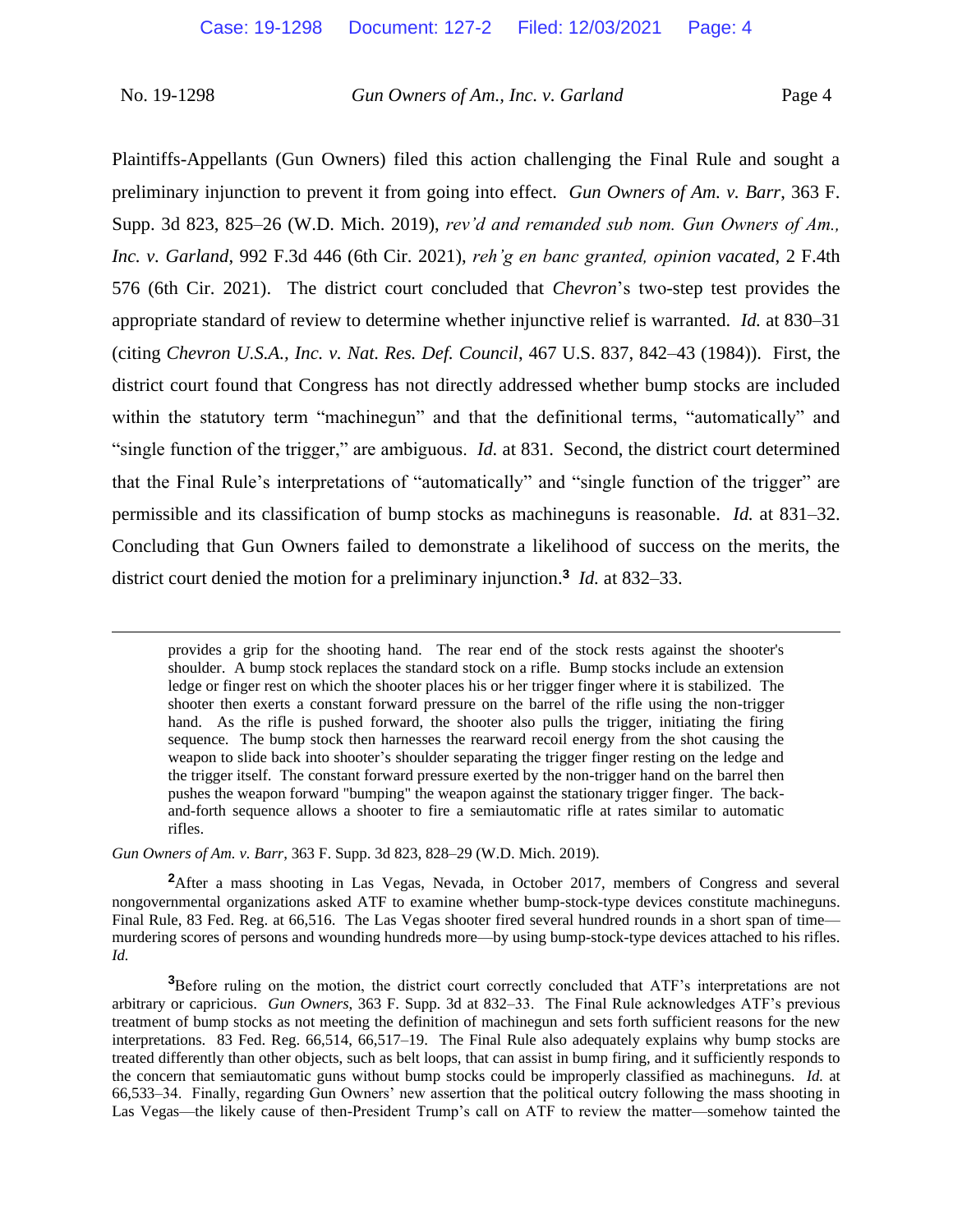The district court's judgment should be affirmed. *Chevron* provides the standard of review, even though the law under consideration has criminal applications. Applying *Chevron*, Congress has not spoken to the precise question at issue and, after exhausting the traditional tools of statutory construction, § 5845(b) remains ambiguous. Because ATF's interpretation of § 5845(b) is a permissible construction of the statute and is reasonable, it is entitled to *Chevron*  deference. Additionally, even without applying deference, the Final Rule provides the best interpretation of § 5845(b). Accordingly, relief to enjoin the Final Rule from going into effect is not warranted.

#### **I.** *Chevron* **Applies**

We apply *Chevron* when "Congress delegated authority to the agency generally to make rules carrying the force of law" and "the agency interpretation" in question "was promulgated in the exercise of that authority." *United States v. Mead Corp.*, 533 U.S. 218, 226–27 (2001) ("Delegation of such authority may be shown . . . by an agency's power to engage in . . . noticeand-comment rulemaking, or by some other indication of comparable congressional intent."). Here, Congress expressly delegated rulemaking authority to the Attorney General, who delegated this authority to the director of ATF. 18 U.S.C.  $\S$  926(a); 26 U.S.C.  $\S$  7801(a)(2)(A), 7805(a); 28 C.F.R. § 0.130(a). ATF then promulgated the Final Rule through notice-and-comment rulemaking, expressly invoking § 926(a) (authority to promulgate rules and regulations as are necessary to carry out provisions of the Gun Control Act),  $\S 7801(a)(2)(A)$  (authority to administer and enforce provisions of the National Firearms Act), and § 7805(a) (authority to promulgate all needful rules and regulations to enforce provisions of the National Firearms Act).**<sup>4</sup>** Final Rule, 83 Fed. Reg. at 66,515–16; *see also* Bump-Stock-Type Devices, 83 Fed. Reg. 13,442, 13,443–44 (notice of proposed rulemaking). Thus, *Chevron* supplies the standard of

rulemaking process, "that is hardly a reason to conclude that the Rule is arbitrary. Presidential administrations are elected to make policy." *Guedes v. Bureau of Alcohol, Tobacco, Firearms & Explosives*, 920 F.3d 1, 34 (D.C. Cir. 2019).

**<sup>4</sup>**Moreover, when responding to comments submitted in opposition to the proposed rule, ATF described, over several paragraphs, how *Chevron* would apply if the terms "automatically" and "single function of the trigger" were ambiguous, and how ATF's construction of these terms is reasonable under *Chevron*. Final Rule, 83 Fed. Reg. at 66,527. This "exegesis on *Chevron* would have served no purpose unless the agency intended the Rule to be legislative in character." *Guedes*, 920 F.3d at 19. Additionally, all other pertinent indicia of agency intent confirm that the Final Rule is a legislative rule. *Id.* at 18–19; *accord Aposhian v. Barr*, 958 F.3d 969, 980 (10th Cir. 2020).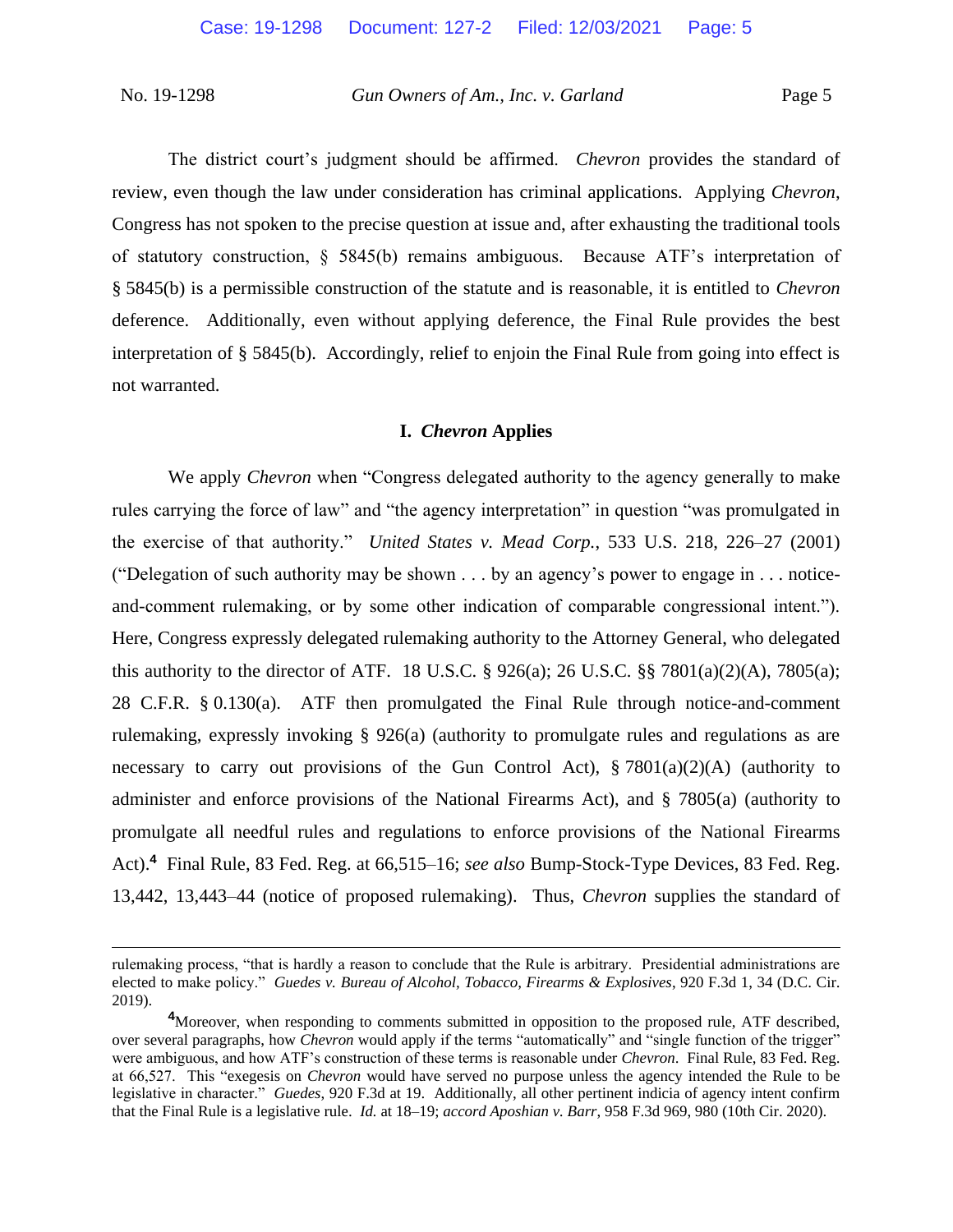review for assessing the validity of the Final Rule's classification of bump-stock-type devices as machineguns.**<sup>5</sup>**

Gun Owners and my colleagues who argue for reversal assert that ATF's delegated authority is too general for *Chevron* deference to apply. Drawing a distinction between explicit and implied delegations to an agency, and relying on pre-*Chevron* cases, they discount precedent applying *Chevron* to regulations that have criminal applications. However, *Chevron* itself does not suggest the distinction between implicit and express delegations of rulemaking authority that underlies the opinion to reverse. 467 U.S. at 843–44 ("The power of an administrative agency to administer a congressionally created . . . program necessarily requires the formulation of policy and the making of rules to fill any gap left, implicitly or explicitly, by Congress. . . . Sometimes the legislative delegation to an agency on a particular question is implicit rather than explicit." (internal quotation marks and citation omitted)). And the Supreme Court has made clear that *Chevron* deference is not eliminated simply because the rulemaking authority conferred the Attorney General (and ATF, by extension) was not specified with exactitude. *Mayo Found. for Med. Educ. & Rsch. v. United States*, 562 U.S. 44, 56–57 (2011) (establishing that *Chevron* deference is appropriate when Congress delegated authority to make rules carrying the force of law generally and the agency interpretation was promulgated in the exercise of that authority, and stating "[o]ur inquiry in that regard does not turn on whether Congress's delegation of authority was general or specific").

Moreover, the Supreme Court has considered—and rejected—the premise that an implicit delegation somehow confers less authority than an explicit delegation. In *City of Arlington v. F.C.C.*, the dissent argued that *Chevron* deference should apply only where a delegation of

**<sup>5</sup>**Gun Owners argues that ATF waived *Chevron* by disclaiming any reliance on it in this litigation. But, if we were to recognize such litigation positions as effective waivers in the context of legislative rules, we would allow agencies to evade the Administrative Procedure Act's requirement to use the same notice-and-comment process to amend or repeal a rule as used to promulgate it. *See Guedes*, 920 F.3d at 22–23. Further, whether to apply *Chevron*  is a question for the court to decide, not an agency's lawyers. *SoundExchange, Inc. v. Copyright Royalty Bd.*, 904 F.3d 41, 54 (D.C. Cir. 2018). *HollyFrontier Cheyenne Refinery, LLC v. Renewable Fuels Ass'n*, in which the Supreme Court, in a short paragraph, declined to consider whether *Chevron* deference was due, does not alter this conclusion. 141 S. Ct. 2172, 2180 (2021). *HollyFrontier* dealt only with an agency's attempt to use an unrelated rule, the validity of which was not in dispute, to demonstrate the validity of the unpublished agency orders being challenged. *Id.* That is, the Court did not address whether *Chevron* deference could be waived with respect to a disputed legislative rule. Nor did it hold that courts are prohibited from applying *Chevron* when an agency decides not to rely on it in litigation.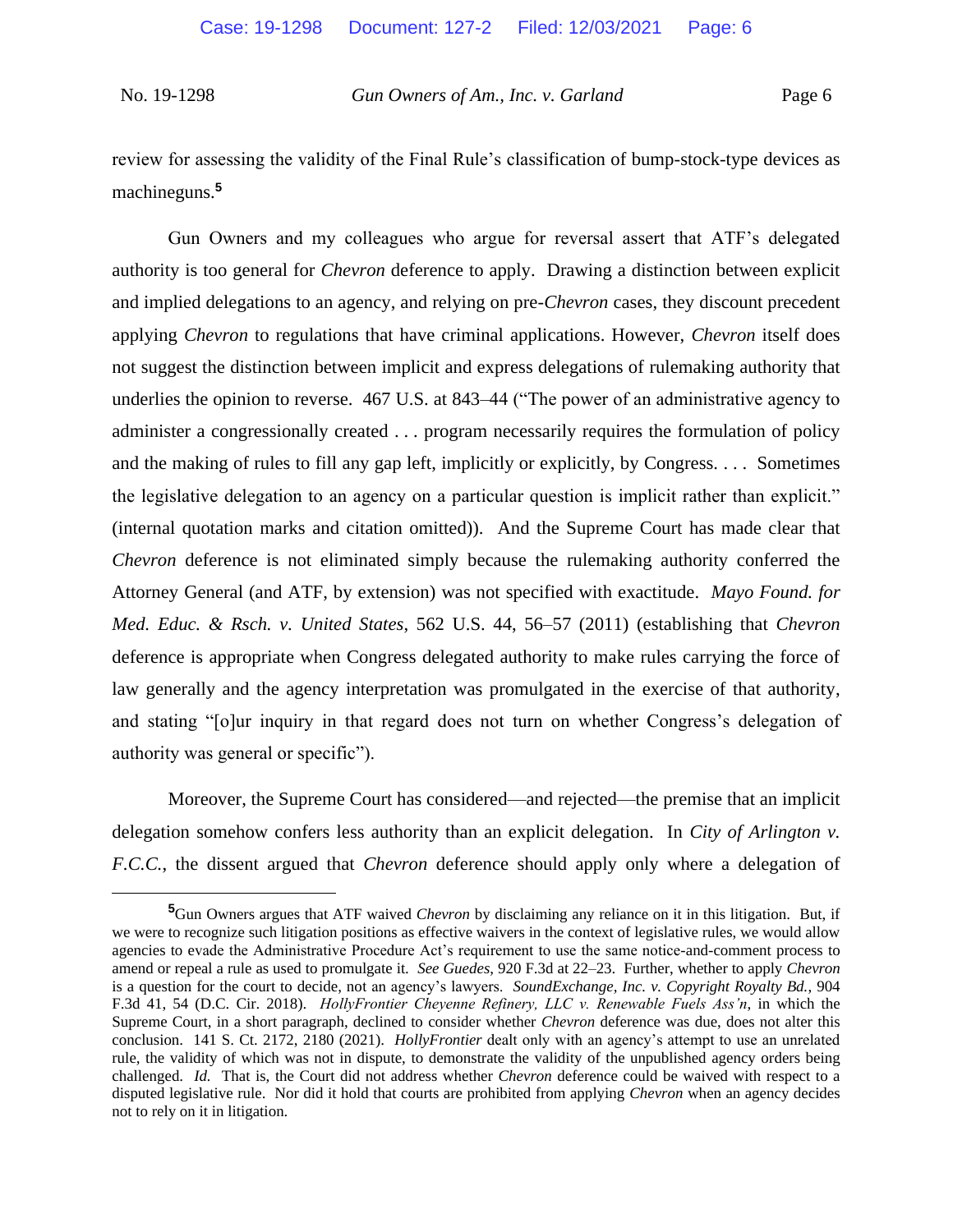authority covered the "specific provision" before the court. 569 U.S. 290, 322–23 (2013) (Roberts, C.J., dissenting). The majority rejected this argument, noting that the dissent could not produce "a single case in which a general conferral of rulemaking or adjudicative authority has been held insufficient to support *Chevron* deference for an exercise of that authority within the agency's substantive field." *Id.* at 306. The Court declined to adopt this proposed "massive revision of our *Chevron* jurisprudence." *Id.* We must do so today. Applying the statute to determine whether a device constitutes a machinegun is within ATF's substantive field. *See, e.g.*, *United States v. Dodson*, 519 F. App'x 344, 348 (6th Cir. 2013); *Akins v. United States*, 312 F. App'x 197, 198 (11th Cir. 2009) (per curiam); *F.J. Vollmer Co. v. Higgins*, 23 F.3d 448, 449–50 (D.C. Cir. 1994); *York v. Sec'y of Treasury*, 774 F.2d 417, 419 (10th Cir. 1985). Additionally, the Supreme Court has rejected application of pre-*Chevron* tests in favor of "maintaining a uniform approach to judicial review of administrative action." *Mayo*, 562 U.S. at 55 (quoting *Dickinson v. Zurko*, 527 U.S. 150, 154 (1999)) (rejecting application of special pre-*Chevron* rules for reviewing Treasury regulations). Ultimately, the express/implied and specific/general distinctions have no role to play in applying *Chevron* deference.

Those who argue for reversal also claim that *Chevron* does not apply because the Final Rule may impose criminal sanctions. However, this is not what the case law says. *Chevron*  itself involved an agency interpretation with criminal applications—at the time, a knowing violation of one of the disputed legislative rule's requirements was punishable by daily \$25,000 fines and imprisonment for up to a year—and yet the Supreme Court applied deference. 467 U.S. at 866; *see also* 42 U.S.C. §§ 7502, 7413. In another case, *Babbitt v. Sweet Home Chapter of Communities for a Greater Oregon*, the Court applied *Chevron* when reviewing a legislative rule that attached criminal penalties. 515 U.S. 687, 703–04 (1995). And in yet another case, *United States v. O'Hagan*, a criminal case, the Supreme Court applied *Chevron*  deference to a legislative rule despite the rule's clear criminal applications and penalties. 521 U.S. 642, 673 (1997). What these cases make clear is that *Chevron* does not fall away simply because a challenged legislative rule has some criminal applications.**<sup>6</sup>**

**<sup>6</sup>***United States v. Apel*, 571 U.S. 359 (2014), and *Abramski v. United States*, 573 U.S. 169 (2014), do not compel a contrary conclusion. Neither involved a legislative rule and, thus, neither involved agency interpretations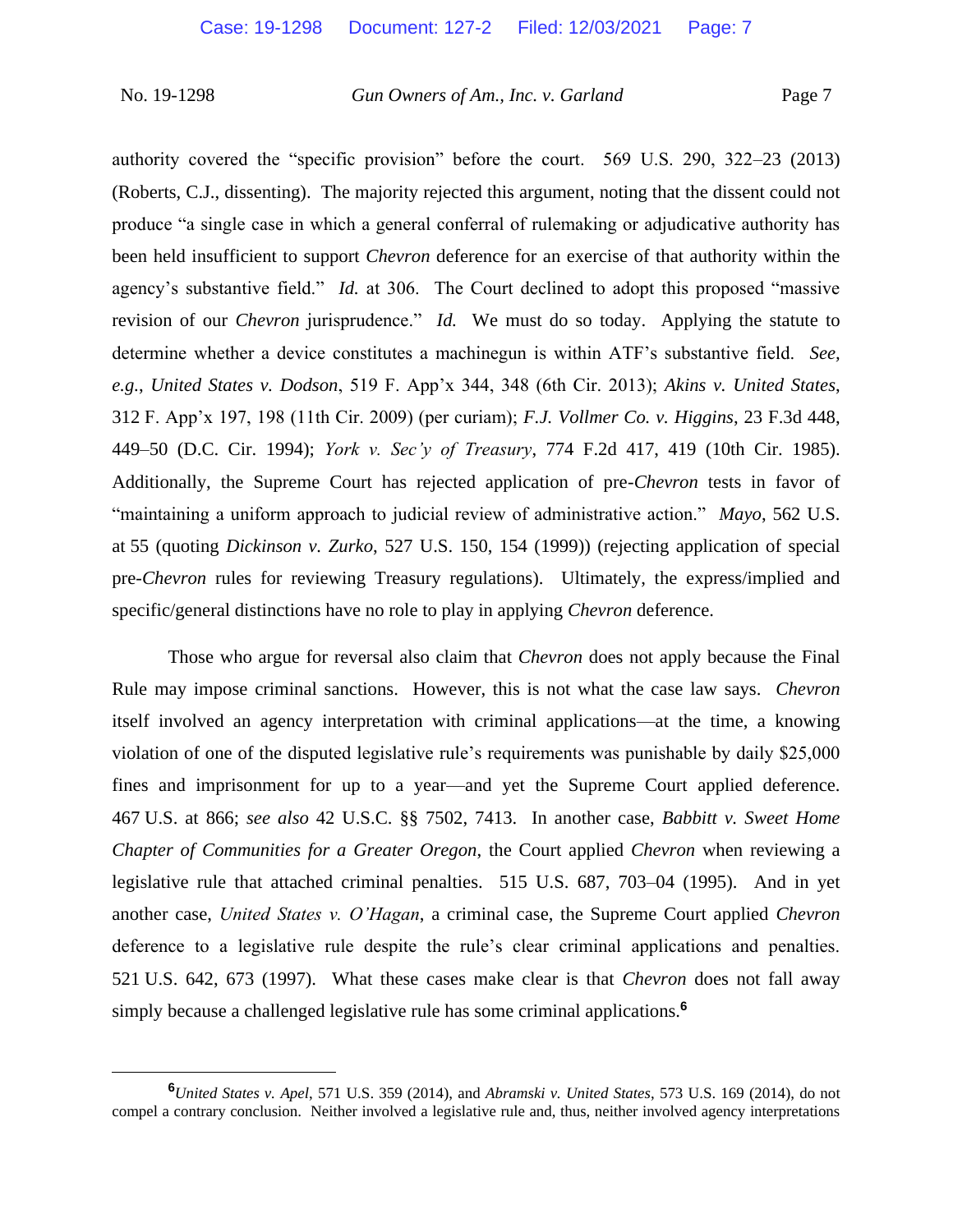The relevant question is whether Congress delegated to the agency authority to promulgate legislative rules with criminal applications. And, when the statute gives an agency broad power to enforce or administer all provisions of the statute, it is "clear" that the agency has the necessary authority to do so. *See Gonzales v. Oregon*, 546 U.S. 243, 258–59 (2006). Here, Congress broadly tasked the Attorney General with promulgating "such rules and regulations as are necessary to carry out the provisions" of the Gun Control Act—a purely criminal statute and to "administ[er] and enforce[]" and "prescribe all needful rules and regulations for the enforcement" of the National Firearms Act—a statute with criminal applications. 18 U.S.C. §§ 924(a)(2), 926(a); 26 U.S.C. §§ 5871, 7801(a)(2)(A), 7805(a). This statutory context clearly demonstrates that Congress intended the authority delegated under the Gun Control Act and the National Firearms Act to encompass legislative rules with criminal applications. *Guedes v. Bureau of Alcohol, Tobacco, Firearms & Explosives*, 920 F.3d 1, 25–26 (D.C. Cir. 2019).

Further, the rule of lenity does not displace *Chevron* simply because an agency has interpreted a statute carrying criminal penalties. The Supreme Court considered this very question in *Babbitt* and said:

We have applied the rule of lenity in a case raising a narrow question concerning the application of a statute that contains criminal sanctions to a specific factual dispute . . . where no regulation was present. We have never suggested that the rule of lenity should provide the standard for reviewing facial challenges to administrative regulations whenever the governing statute authorizes criminal enforcement.

515 U.S. at 703–04, 704 n.18 (citation omitted). To be sure, the *Babbitt* Court also hypothesized that a regulation may "provide such inadequate notice of potential liability so as to offend the rule of lenity," but this is simply an acknowledgment that a law imposing criminal sanctions whether it be a statute or a regulation—must provide fair notice of the prohibited conduct. *Id.* at 704 n.18.

that would trigger *Chevron*. Nor do they mention *Chevron*, *Babbitt*, or *O'Hagan* and, thus, *Apel* and *Abramski* should not be read to overrule this precedent. To be sure, there is an implied tension between the two lines of cases, but this is for the Supreme Court to resolve, not us. Until the Court does so, we must follow *Chevron*, *Babbitt*, and *O'Hagan*. *See Esquivel-Quintana v. Lynch*, 810 F.3d 1019, 1023–24 (6th Cir. 2016), *rev'd on other grounds sub nom. Esquivel-Quintana v. Sessions*, 137 S. Ct. 1562 (2017).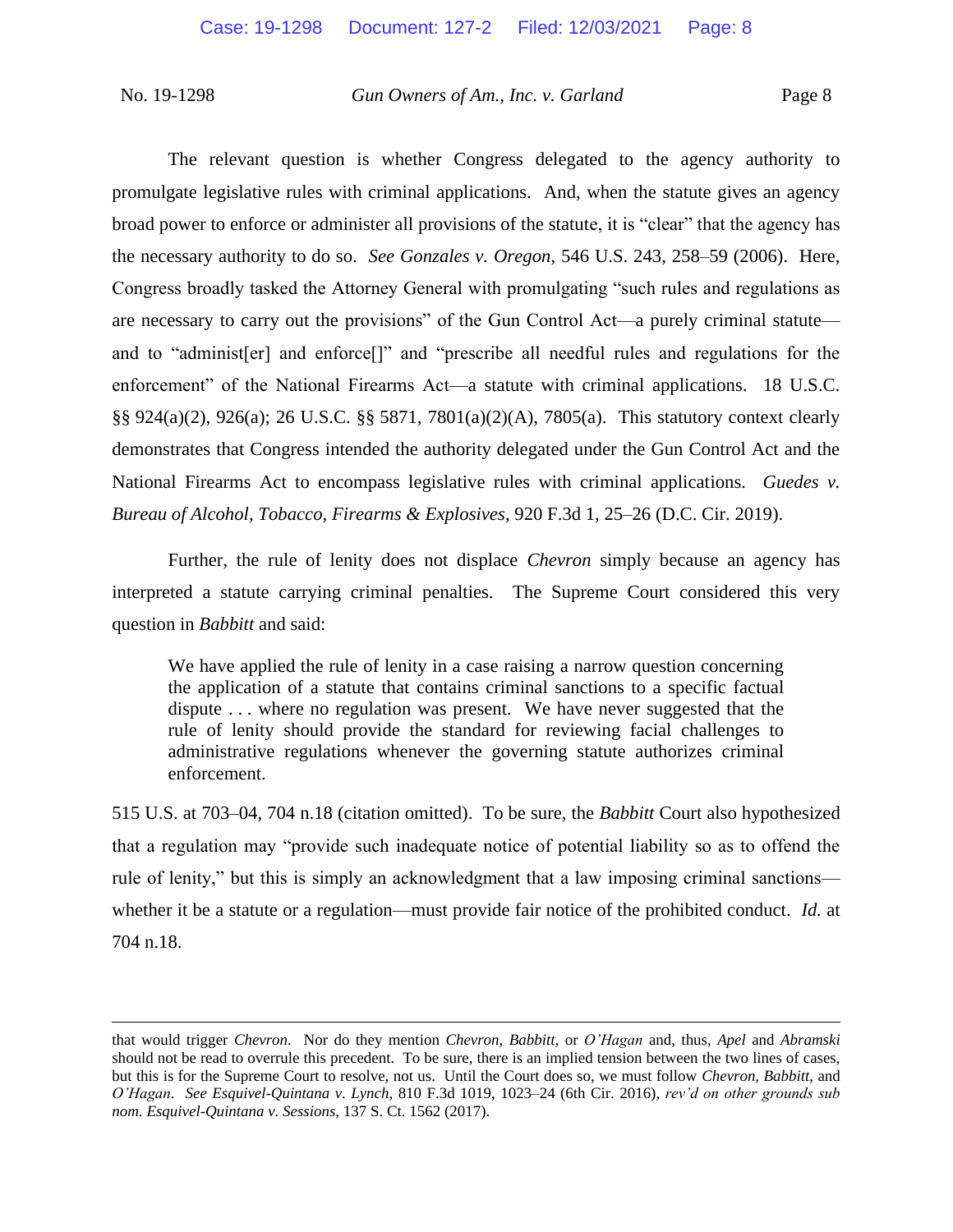The *Babbitt* Court went on to determine that "the 'harm' regulation, which has existed for two decades and gives fair warning of its consequences," was not such a rule-of-lenity-violating regulation. *Id.* To read this sentence to mean that a regulation that breaks from a previous interpretation likely offends the rule of lenity is to apply false logic. Although the Court suggested that a longstanding regulation could hardly be expected to offend the rule of lenity, it did not suggest the converse—that any new, contrary interpretation would, by itself, trigger doubt. And, based on the remainder of the sentence, fair warning of the regulation's consequences—in and of itself, with no relation to the age of a regulation or whether it effected a reversal in position—would undermine the rule of lenity's applicability.**<sup>7</sup>** Further, "[a]gency inconsistency is not a basis for declining to analyze the agency's interpretation under the *Chevron* framework." *Nat'l Cable & Telecomms. Ass'n v. Brand X Internet Servs.*, 545 U.S. 967, 981 (2005).

Here, as in *Babbitt*, there is a legislative regulation—the Final Rule—which was promulgated under authority delegated to an agency and involves the interpretation of a statute with criminal applications.**<sup>8</sup>** 83 Fed. Reg. 66,514; *see also* 18 U.S.C. §§ 924(a)(2), 926(a); 26 U.S.C. §§ 5845(b), 5871, 7801(a)(2)(A), 7805(a); 28 C.F.R. § 0.130(a). There is no dispute

**<sup>7</sup>**Even if the Final Rule were to be attacked in relation to its application to a specific factual dispute, it underwent the notice-and-comment process and over 186,000 comments were received, including one by Gun Owners on behalf of more than 1.5 million gun owners. The Final Rule was also published in the Federal Register. It is doubtful that these procedures provide such inadequate notice of potential liability as to offend the rule of lenity. *See Guedes*, 920 F.3d at 28.

**<sup>8</sup>**The circumstances in *Babbitt* are analogous to the circumstances here. In *Babbitt*, Congress defined the word "take" but did not further define the terms it used to define "take." 515 U.S. at 691. An agency interpreted one of the definitional terms—"harm"—to include habitat modification. The plaintiffs challenged that interpretation, arguing that Congress did not intend "take" to mean habitat modification. *Id.* at 691, 693. In the instant case, Congress defined "machinegun" using the terms "automatically" and "single function of the trigger" without further defining these terms. ATF interpreted "automatically" and "single function of the trigger" to mean, in conjunction, "a single pull of the trigger" to initiate "a self-acting or self-regulating mechanism" to allow "continuous firing without additional physical manipulation of the trigger by the shooter," which has the effect of including bump-stock-type devices as machineguns. Final Rule, 83 Fed. Reg. at 66,553–54. Gun Owners challenges this interpretation, arguing that Congress did not intend "machinegun" to include bump stocks. My colleagues favoring reversal distinguish *Babbitt* on the basis that it is an express-delegation case, whereas neither the National Firearms Act nor the Gun Control Act explicitly authorizes the Attorney General to issue regulations with criminal applications. But, again, when a statute gives an agency broad power to enforce or administer all its provisions, as is the case here, it is "clear" that the agency has the necessary authority to do so. *See Gonzales*, 546 U.S. at 258–59.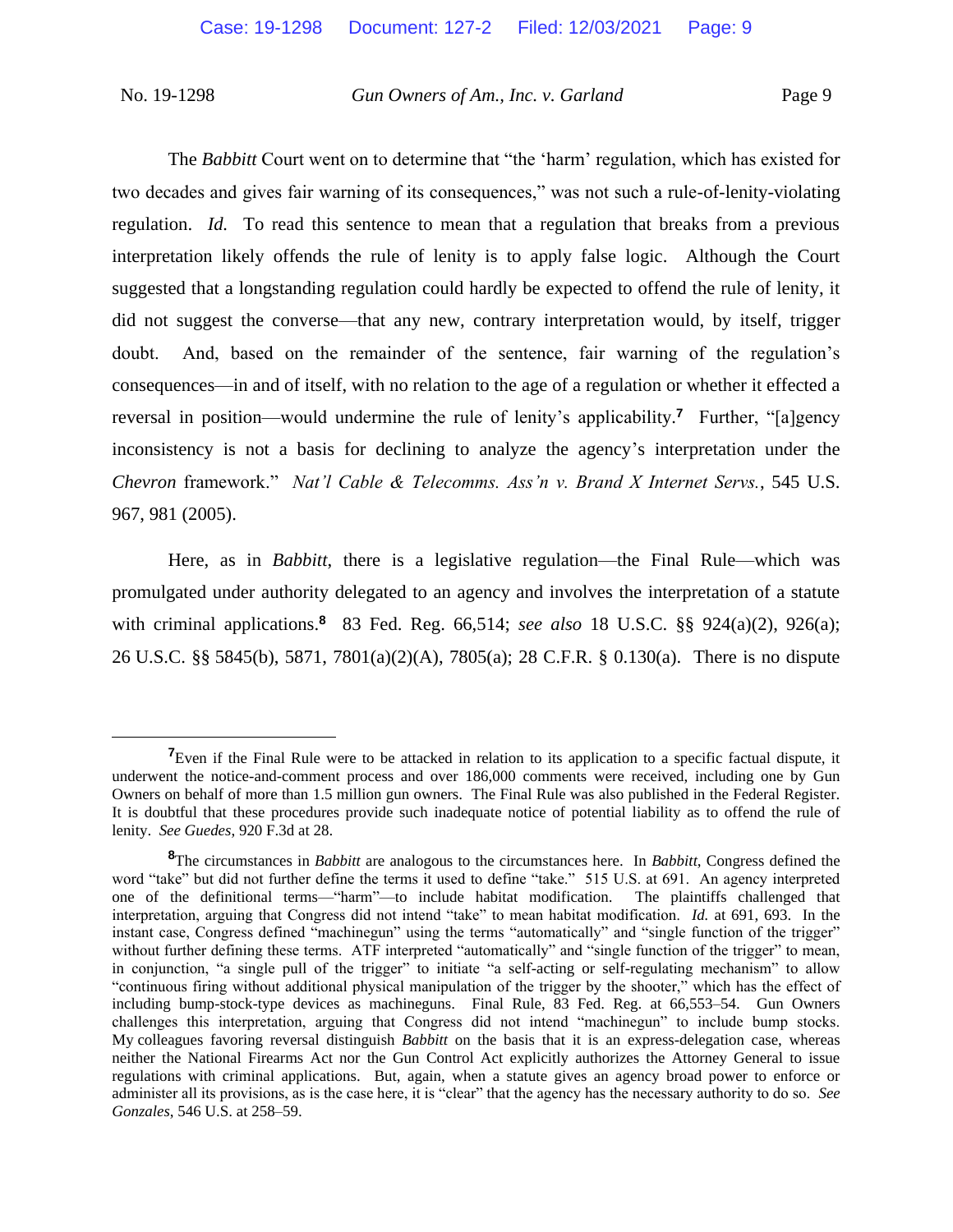concerning the application of the Final Rule to a specific factual situation. Thus, under *Babbitt*, it is clear that *Chevron* deference provides the standard of review, not the rule of lenity.

My colleagues in favor of reversal suggest two other reasons why *Chevron* ought not to apply in the context of laws with criminal consequences: deferring to agency expertise may be warranted when interpreting civil statutes but not when agencies interpret laws with criminal penalties; and delegation in the criminal context violates the separation-of-powers principle. The arguments in support of these rationales are largely based on policy, analogy, and law review articles,**<sup>9</sup>** but not precedent.

There are many areas where Congress relies on agency expertise to implement laws with criminal applications. Just to name a few, we have highly technical and complex securities, tax, workplace safety, and environmental-law regimes in which the applicable agency exercises delegated authority to promulgate regulations fleshing out statutory provisions—regulations that have both civil and criminal applications. And no one contests that criminal law and procedure afford special protections to a criminal defendant that are not accorded to a civil defendant. But it does not follow that an agency's law-interpreting power falls away in the criminal context where the power was properly delegated to the agency and exercised through legislative rulemaking. To the extent my colleagues' inclination to cabin agency expertise to civil applications is motivated more by a displeasure with *Chevron*'s continued validity and legislative delegation more broadly, *Chevron* is the law and legislative delegation is a reality.

That legislative delegation is permissible undermines the separation-of-powers rationale as well. The Supreme Court has recognized Congress's delegation authority in the criminal context for over a century. For example, in *United States v. Grimaud*, 220 U.S. 506 (1911), Congress delegated to the Secretary of Agriculture the power to promulgate rules—with criminal penalties—to preserve certain forest reserves. *Id.* at 507–09. The Secretary issued a rule prohibiting livestock grazing near these reserves without a permit. *Id.* at 509. The defendant sheep farmers were indicted for violating this rule. *Id.* They argued that the rule was

**<sup>9</sup>**For an article expressing a contrary view, see Sanford N. Greenberg, *Who Says It's a Crime:* Chevron *Deference to Agency Interpretations of Regulatory Statutes That Create Criminal Liability*, 58 U. PITT. L. REV. 1 (1996), especially Section III.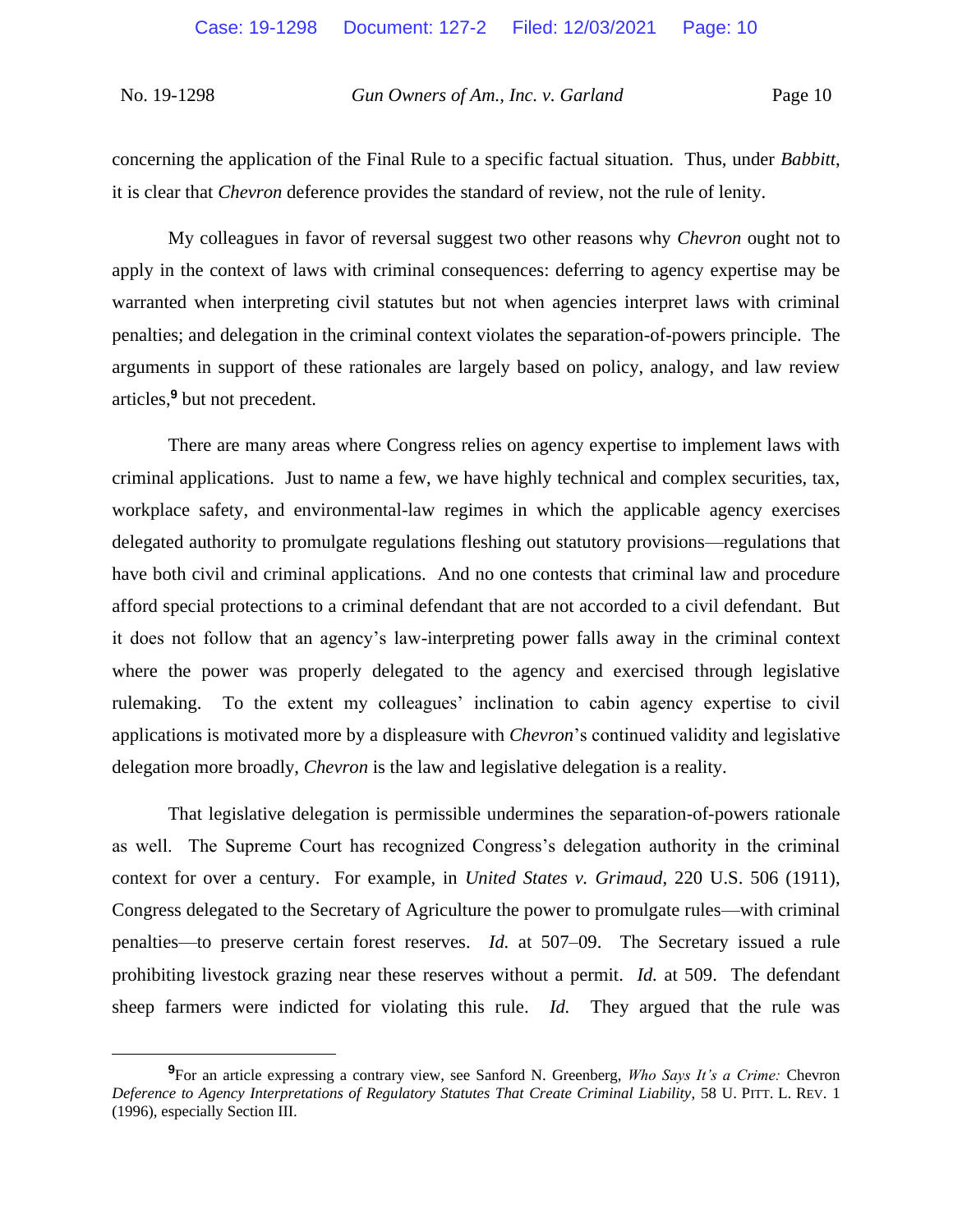unconstitutional because Congress could not "mak[e] it an offense to violate rules and regulations made and promulgated by the Secretary of Agriculture," since doing so would "delegate its legislative power to an administrative officer." *Id.* at 513. Although Congress had not declared, "in express terms," that it was unlawful to graze sheep on a forest reserve, the Supreme Court rejected the challenge. *See id.* at 521 (rejecting the argument that the rules were invalid merely "because the violation thereof is punished as a public offense").

In the ensuing decades, several Supreme Court decisions recognized that Congress may delegate legislative authority in the criminal context. *See, e.g.*, *J.W. Hampton, Jr. & Co. v. United States*, 276 U.S. 394, 406–07 (1928) ("The field of Congress involves all and many varieties of legislative action, and Congress has found it necessary to use officers of the executive branch within defined limits, to secure the exact effect intended by its acts of legislation, by vesting discretion in such officers to make public regulations interpreting a statute and directing the details of its execution, even to the extent of providing for penalizing a breach of such regulations." (citing *Grimaud*, 220 U.S. at 518) (other citations omitted)); *Yakus v. United States*, 321 U.S. 414, 418, 423–25 (1944) (upholding delegation of authority to agency to issue price-limit regulations under Emergency Price Control Act even though violating the regulations carried criminal penalties, and rejecting non-delegation and separation-of-powers challenges by criminal defendants convicted of violating those regulations); *United States v. Mistretta*, 488 U.S. 361, 371–74, 394–96 (1989) (upholding delegation of authority to Sentencing Commission to define criminal sentencing ranges and rejecting non-delegation and separation-of-powers challenges by criminal defendant).

In *Touby v. United States*, 500 U.S. 160, 164–69 (1991), the Supreme Court upheld a delegation of legislative authority to the Attorney General (and the Attorney General to the Drug Enforcement Administration) to temporarily schedule substances under the Controlled Substances Act—a determination that carried criminal implications—and rejected arguments that this delegation violated the non-delegation doctrine or the separation of powers. The petitioners, who were convicted for manufacturing a temporarily scheduled substance, argued that because the delegated authority contemplated regulations with criminal sanctions, Congress was required to provide more specific direction than the intelligible principle normally required. *Id.*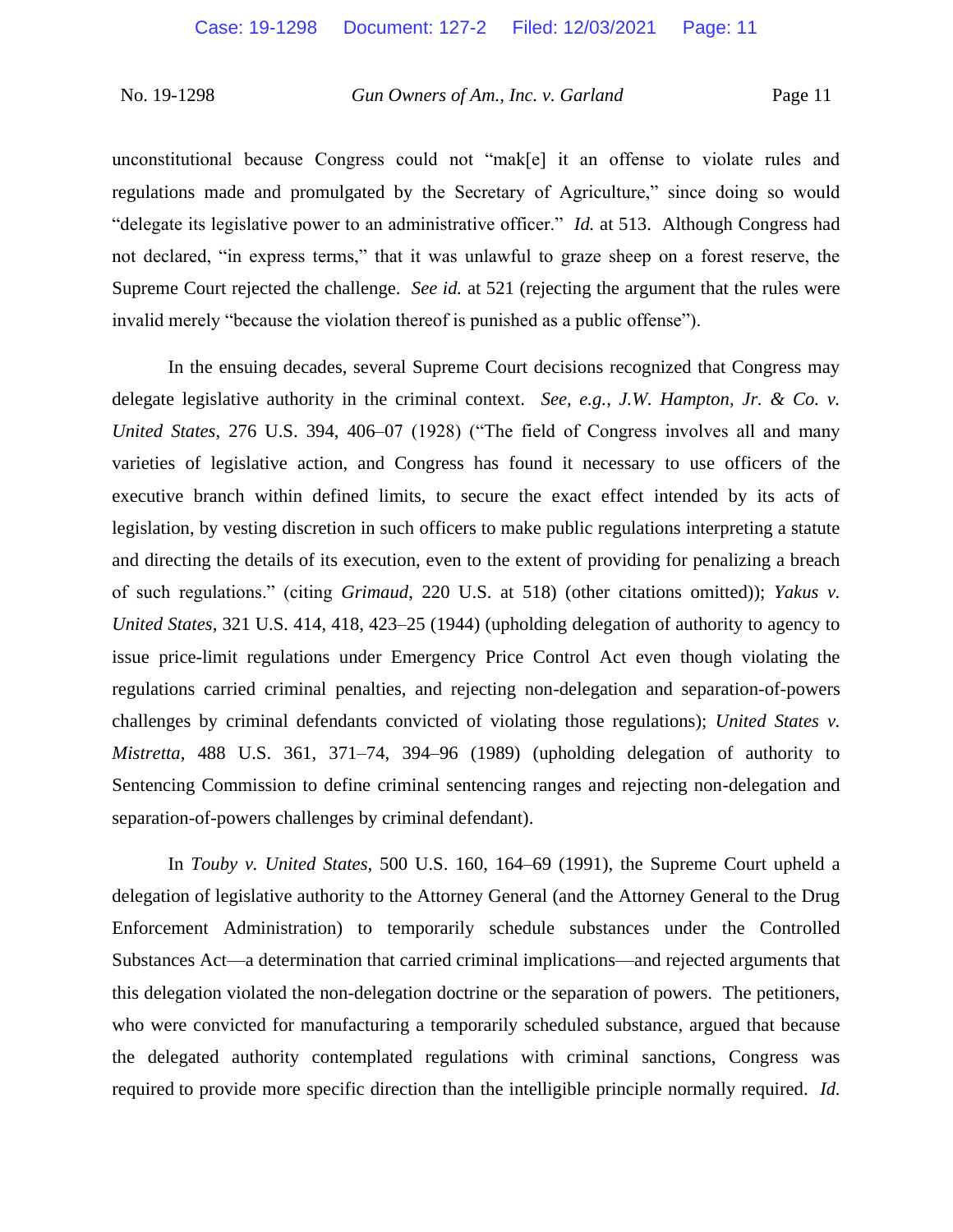at 165–66. They also argued that allowing the Attorney General to both schedule particular drugs and prosecute individuals for manufacturing them—rather than designating a different executive to temporarily schedule the substances—violated the separation-of-powers doctrine. *Id.* at 167. Finally, the petitioners claimed that the Attorney General improperly delegated his temporary scheduling power to the DEA. *Id.* at 169. The Court rejected all three arguments. *Id.* It concluded that under any standard the statute meaningfully constrains the Attorney General's discretion to define criminal conduct and that the separation-of-powers doctrine was not violated. *Id.* at 167–69. Similarly, in *United States v. Stevenson*, 676 F.3d 557, 565 (6th Cir. 2012), we held that the "Attorney General was properly delegated authority by Congress to enact [a] substantive rule" providing that a federal sex-offender registration statute—which imposed criminal penalties—applied retroactively to those convicted of sex crimes prior to the statute's passage. *See id.* at 563 n.3 (rejecting defendants' argument "that Congress lacked the constitutional authority to delegate this power to the Attorney General").

No one asserts that the National Firearms Act or the Gun Control Acts lacks an intelligible principle or that the Attorney General improperly delegated power to ATF. And to the extent that it is argued that Congress cannot give the Attorney General the power to implement a criminal statute through rulemaking and also enforce it, this is inconsistent with *Touby*. 500 U.S. at 167–68.

In sum, the district court correctly determined that *Chevron* provides the standard of review by which to assess the Final Rule.

#### **II. Applying** *Chevron*

The *Chevron* framework consists of two steps. At step one, we ask whether the intent of Congress is clear and, if so, "that is the end of the matter; for the court, as well as the agency, must give effect to the unambiguously expressed intent of Congress." *Chevron*, 467 U.S. at 842–43. If, on the other hand, the court determines Congress has not directly addressed the precise question at issue and the statute is ambiguous with respect to the issue, then, at step two, we ask if the agency's interpretation is "based on a permissible construction of the statute." *Id.*  at 843.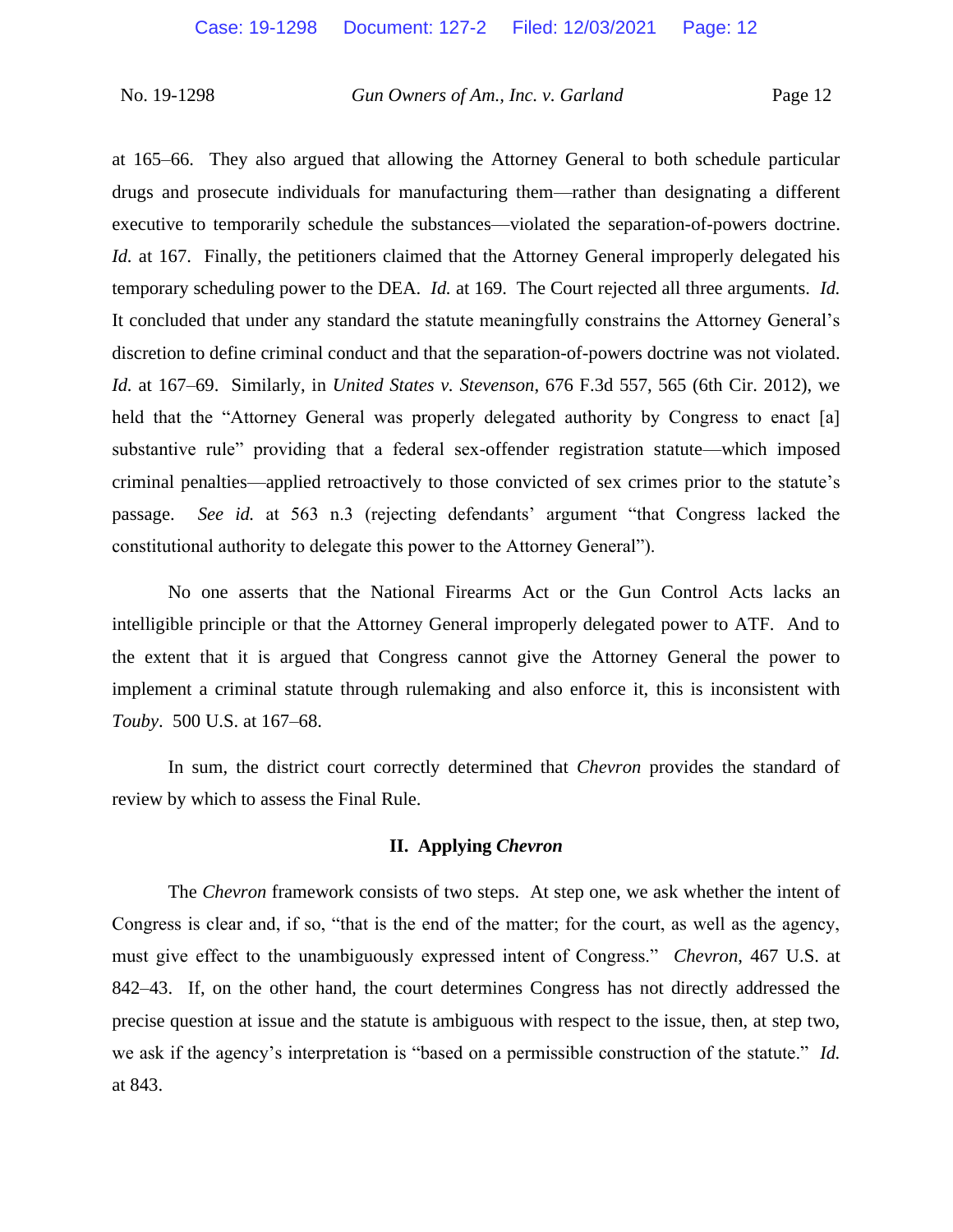### **A. Step One**

"Machinegun" is defined in the National Firearms Act and the Gun Control Act as "any weapon which shoots, is designed to shoot, or can be readily restored to shoot, automatically more than one shot, without manual reloading, by a single function of the trigger." 26 U.S.C. § 5845(b); 18 U.S.C. § 921(a)(23). The Final Rule defines "automatically" to mean "functioning as the result of a self-acting or self-regulating mechanism that allows the firing of multiple rounds through a single function of the trigger" and "single function of the trigger" to mean "a single pull of the trigger and analogous motions." 83 Fed. Reg at 66,553. As a result, the Final Rule defines the term "machinegun" to include bump-stock-type devices. *Id.*

To determine whether Congress has spoken directly to the precise question at issue whether "machinegun" includes bump-stock devices—or whether the statute is silent or ambiguous regarding this issue, we employ traditional tools of statutory construction.**<sup>10</sup>** *Chevron*, 467 U.S. at 843 n.9. Beginning with the statutes themselves, neither the National Firearms Act nor the Gun Control Act defines "automatically" or "single function of the trigger." When considering the statutory context, dictionary definitions, and everyday situations, however, both terms admit of more than one interpretation—that is, they are ambiguous. *See All. for Cmty. Media v. F.C.C.*, 529 F.3d 763, 777 (6th Cir. 2008).

The phrase "single function of the trigger" is capable of two readings: one favoring the government (the "shooter-focused" reading), the other favoring Gun Owners (the "mechanical"

**<sup>10</sup>**The rule of lenity is a canon of construction. However, as discussed, it does not foreclose *Chevron*  deference in the context of legislative rules interpreting statutes with criminal applications. Additionally, it "only serves as an aid for resolving an ambiguity," meaning that it "comes into operation at the end of the process of construing what Congress has expressed" and only "when the ordinary canons of statutory construction have revealed no satisfactory construction." *Lockhart v. United States*, 577 U.S. 347, 361 (2016); *Callanan v. United States*, 364 U.S. 587, 596 (1961). As such, perhaps the rule of lenity would have a role to play if a permissible construction of Congress's intent could not be found by the end of the *Chevron* analysis. *See Maracich v. Spears*, 570 U.S. 48, 76 (2013). But this is not the case here.

My colleagues in favor of reversal suggest that *Solid Waste Agency of N. Cook Cnty. v. Army Corps of Eng'rs* stands for the proposition that the rule of lenity must be applied at the outset to determine if the statute is unambiguous. *Solid Waste* says no such thing. In fact, its only reference to the rule of lenity comes when the Supreme Court expressly *declines* to consider the argument that the rule of lenity displaces *Chevron*. *See* 531 U.S. 159, 174 n.8 (2001). It is true that the Court declined to apply *Chevron*, but this was because the agency's interpretation of its own jurisdiction would have potentially extended beyond the outer bounds of Congress's Commerce Clause authority and created federalism—not fair notice—concerns. *Id.* at 173-74.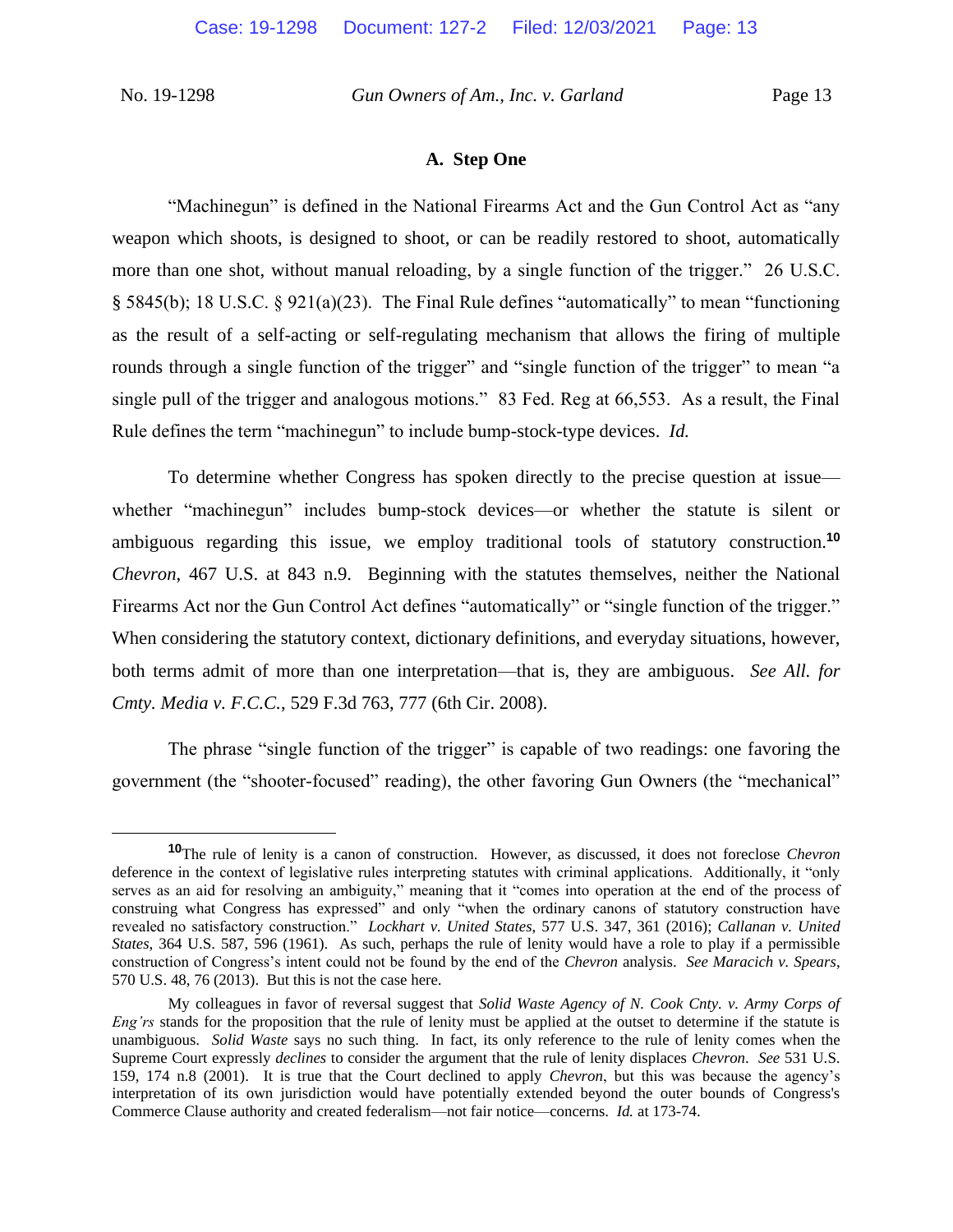reading). The shooter-focused reading corresponds to a single "pull" of the trigger—i.e., a single human action upon the trigger that initiates a rapid-fire sequence. Under this reading, a bumpstock-equipped rifle constitutes a machinegun because a single human action—the initial "pull" of the trigger—initiates a rapid firing sequence. The mechanical reading takes the phrase "single function of the trigger" to mean "single *depression* of the trigger." Under this view, a bumpstock-equipped rifle is not a machinegun because each bullet fired is initiated by a separate depression of the trigger, albeit one generated by the weapon's recoil. *Accord Guedes*, 920 F.3d at 29.

Both readings are plausible. "The word 'function' focuses on the 'mode of action' . . . by which the trigger operates. But that definition begs the question  $\eta$  whether 'function' requires our focus upon the movement of the trigger, or the movement of the trigger finger. The statute is silent in this regard." *Aposhian*, 958 F.3d at 986 (quoting 4 OXFORD ENGLISH DICTIONARY 602 (1933));**<sup>11</sup>** *see also* WEBSTER'S THIRD NEW INTERNATIONAL DICTIONARY 920-21 (1967) (defining "function" as an "action"). Because neither reading is "unambiguously 'compel[led]' by the statute, to the exclusion of the other one," the statute "contains a 'gap for the agency to fill.'" *Guedes*, 920 F.3d at 29–30 (quoting *Chevron*, 467 U.S. at 843, 860)).

The word "automatically" is also ambiguous. The statute provides that a machinegun is a "weapon which shoots . . . *automatically* more than one shot, without manual reloading, by a single function of the trigger." 26 U.S.C. § 5845(b) (emphasis added). Here, too, there are competing interpretations, and the text does not unambiguously foreclose either of them.

Gun Owners argues that the phrase "automatically" must mean by itself with little or no direct human control and, because a shooter must exert constant pressure to cause a bump-stockequipped rifle to continue firing, these devices do not create weapons that shoot automatically. The government argues that "automatically" means self-acting or self-regulating. In the

**<sup>11</sup>***Accord Guedes*, 920 F.3d at 29 ("A mechanical perspective, for instance, might focus on the trigger's release of the hammer, which causes the release of a round. From that perspective, a 'single function of the trigger' yields a single round of fire when a bump-stock device moves the trigger back and forth. By contrast, from the perspective of the shooter's action, the function of pulling the trigger a single time . . . yields multiple rounds of fire. . . . Neither of those interpretations is compelled (or foreclosed) by the term 'function' in 'single function of the trigger.' The word 'function' focuses our attention on the 'mode of action' . . . by which the trigger operates. But the text is silent on the crucial question of *which perspective* is relevant." (citations omitted)).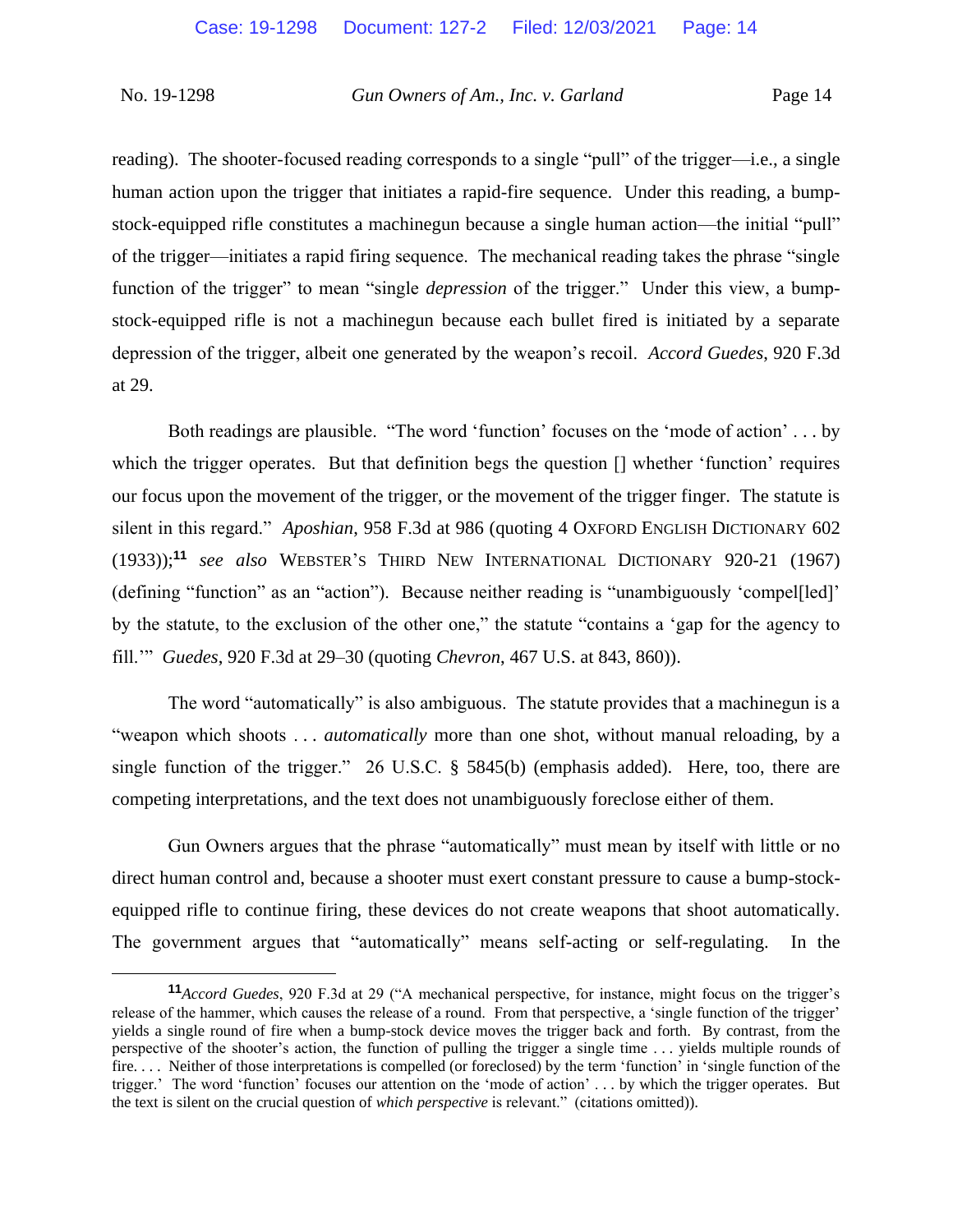government's view, a bump-stock-equipped rifle is "self-acting" in the sense that once the shooter establishes the conditions necessary to begin the firing process—pulling the trigger, placing a finger on the extension ledge, and applying pressure on the barrel-shroud or fore-stock with the other hand—the bump stock "eliminate[s] the need for the shooter to manually capture, harness, or otherwise utilize [the recoil] energy to fire additional rounds." Final Rule, 83 Fed. Reg. at 66,532.

According to dictionary definitions at the time the National Firearms Act was enacted, the word "automatically"—the adverbial form of the word "automatic"—means "[h]aving a self-acting or self-regulating mechanism that performs a required act at a predetermined point in an operation[.]" WEBSTER'S NEW INTERNATIONAL DICTIONARY 187 (2d ed. 1934); *see also*  1 OXFORD ENGLISH DICTIONARY 574 (1933) (defining "Automatic" as "[s]elf-acting under conditions fixed for it, going of itself"). The focus on a "self-regulating *mechanism*" cuts against the suggestion that the word "automatically" requires complete, as opposed to partial, automation, and lends support to ATF's classification. Further, the argument that bump-stockequipped weapons do not fire "automatically" because they require constant forward pressure is belied by common usage of the word "automatic." For example, "an 'automatic' sewing machine still 'requires the user to press a pedal *and* direct the fabric.'" *Guedes*, 920 F.3d at 30 (citation omitted)). And an "automatic" car shifts gears on its own, but only if the driver maintains enough constant pressure on the gas pedal to reach a speed that triggers a gear shift.

As other courts have recognized, the ultimate question is how much human input is contemplated by the word "automatically." That is a question of degree that the statute's text does not definitively answer. The D.C. Circuit's explanation captures this point well:

The term "automatically" does not require that there be *no* human involvement to give rise to "more than one shot." Rather, the term can be read to require only that there be *limited* human involvement to bring about more than one shot. *See, e.g.*, Webster's New International Dictionary 157 (defining "automatically" as the adverbial form of "automatic"); *id.* at 156 (defining "automatic" as "self-acting or self-regulating," especially applied to "machinery or devices which perform *parts* of the work formerly or usually done by hand" (emphasis added)). But how much human input in the "self-acting or self-regulating" mechanism is too much?

.... [T]he phrase "by a single function of the trigger" ... can naturally be read to establish only the preconditions for setting off the "automatic" mechanism,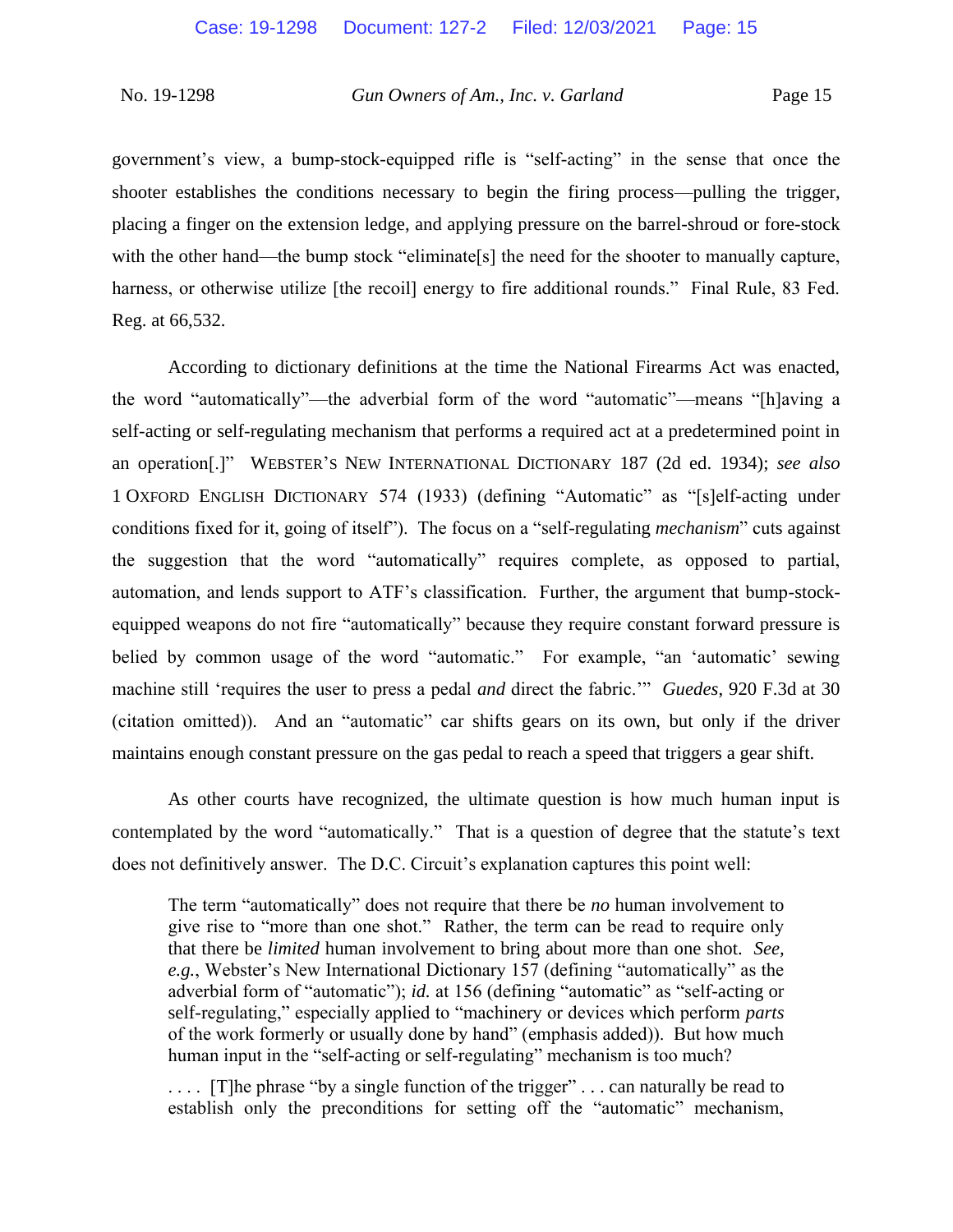without foreclosing some further degree of manual input such as the constant forward pressure needed to engage the bump stock in the first instance. And if so, then the identified ambiguity endures. How much further input is permitted in the mechanism set in motion by the trigger? The statute does not say.

*Guedes*, 920 F.3d at 30-31. Thus, "automatically" is also ambiguous.

In sum, because neither party's interpretation of either term is unambiguously compelled by the statute, the statutory definition of "machinegun" contains two central ambiguities, which ATF has attempted to resolve. This leads to step two of the analysis under *Chevron*.

### **B. Step Two**

When employing the *Chevron* framework, we do not ask if the agency's construction is the best reading of the statute. *Id.* at 843 n.11. The question is whether ATF's interpretations of "single function of the trigger" and "automatically" are permissible. *Mead*, 533 U.S. at 229.

Since 2006, ATF has interpreted "single function of the trigger" to mean "single pull of the trigger," a reading that is "consonant with the statute and its legislative history." *Akins*, 312 F. App'x at 198. When the National Firearms Act was enacted in 1934, the president of the National Rifle Association testified in a congressional hearing that any gun capable of firing more than one shot by a single pull of the trigger was a machinegun, and the House Report accompanying the bill that became the National Firearms Act said the same. *See* H.R. Rep. No. 73-1780, at 2 (1934); Final Rule, 83 Fed. Reg. at 66,518. Thus, ATF's interpretation of "single function of the trigger" is a permissible construction. *Accord Aposhian*, 958 F.3d at 988; *Guedes*, 920 F.3d at 31. Further, ATF's focus on the single human action upon the trigger is reasonable. The practical effect of the bump-stock device is to turn a semiautomatic firearm into a rapid-fire firearm that only requires the person firing the gun to pull the trigger once.

ATF's interpretation of "automatically" as "self-acting or self-regulating" is permissible as well. Although this interpretation allows for some measure of human involvement, it accords with the everyday understanding of the term and relevant dictionary definitions from when "machinegun" was first defined in 1934 by the National Firearms Act and later slightly altered in 1968 by the Gun Control Act. For example, understanding "automatic" to allow for some human involvement, not complete autonomy, is commonplace. *Guedes*, 920 F.3d at 31; *Aposhian*,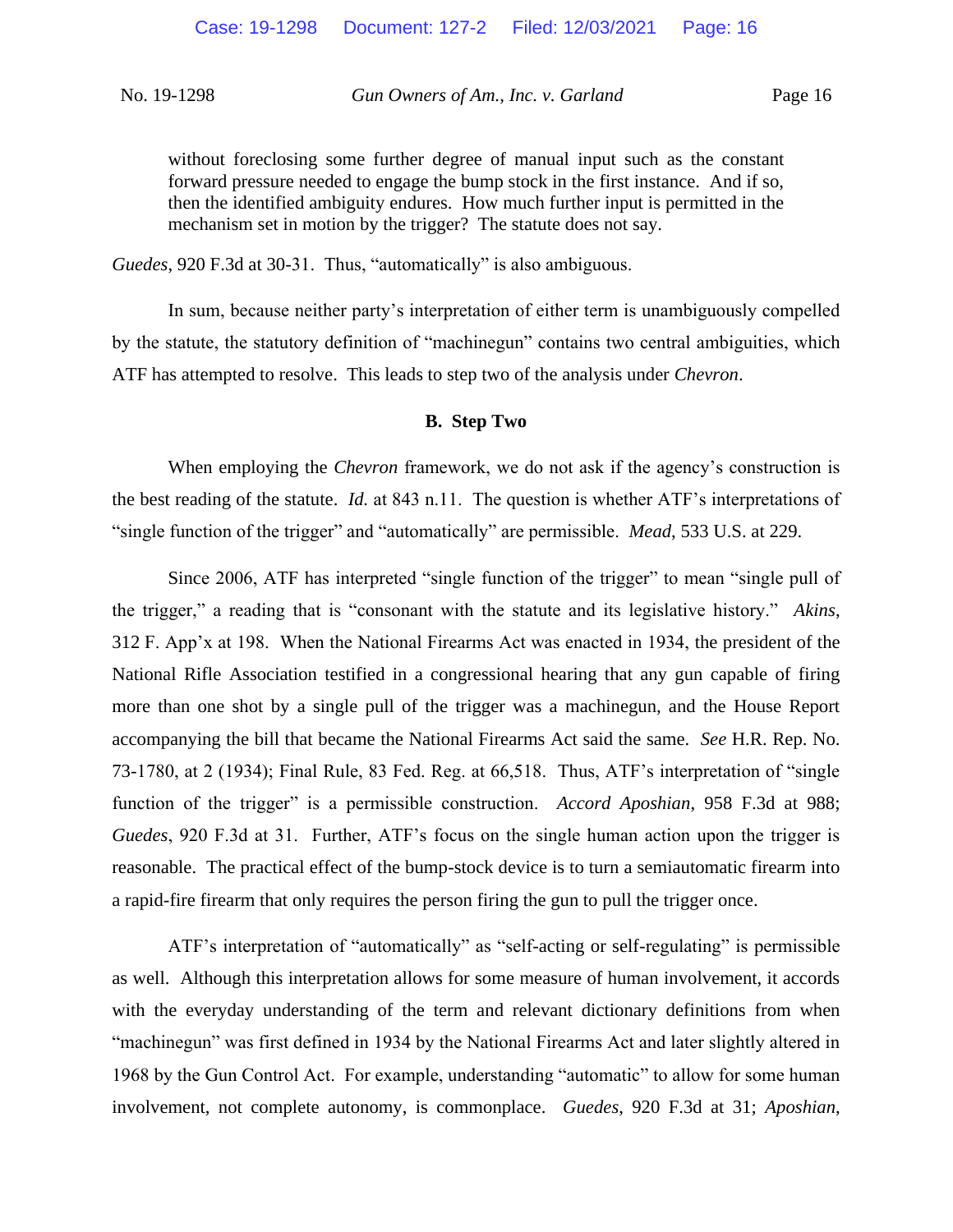958 F.3d at 989 ("The bump stock performs *part* of the work usually done by hand at a predetermined point in the operation, under conditions fixed for it by the shooter."). Additionally, Webster's New International Dictionary defined "automatic" as "[h]aving a selfacting or self-regulating mechanism," and dictionaries from 1965 and 1967 do the same. WEBSTER'S NEW INTERNATIONAL DICTIONARY 187 (2d ed. 1934); WEBSTER'S THIRD NEW INTERNATIONAL DICTIONARY 148 (1965); WEBSTER'S SEVENTH NEW COLLEGIATE DICTIONARY 60 (1967). ATF's interpretation of "automatically" is therefore a permissible construction. *Accord Aposhian*, 958 F.3d at 988–89; *Guedes*, 920 F.3d at 31–32. It is also reasonable to read "automatically" to require only partial self-regulation—i.e., a mechanism that allows for an integral part of a process to be performed autonomously. Because bump-stock-type devices harness the recoil energy from each shot so that the trigger resets and continues firing without additional physical manipulation of the trigger by the shooter, they can reasonably be understood to produce more than one shot, automatically.

In sum, § 5845(b) is ambiguous and ATF's construction of it is permissible and reasonable. The court must therefore defer to ATF's interpretation.

#### **III. Assuming** *Chevron* **Does Not Apply**

Assuming arguendo that *Chevron* does not apply, the district-court judgment should still be affirmed. Because ATF has been entrusted to administer both the National Firearms Act and the Gun Control Act, and its views "constitute a body of experience and informed judgment to which courts . . . may properly resort for guidance," its construction of  $\S$  5845(b) is not "outside the pale of any deference whatever." *Mead*, 533 U.S. at 227–28, 234 (quoting *Skidmore v. Swift Co.*, 323 U.S. 134, 140 (1944)). The Final Rule may warrant *Skidmore* deference, depending "upon the thoroughness evident in its consideration, the validity of its reasoning, its consistency with earlier and later pronouncements, and all those factors which give it power to persuade, if lacking power to control." *Id.* at 228 (quoting *Skidmore*, 323 U.S. at 139–40); *see also id.*  ("[C]ourts have looked to the degree of the agency's care, its consistency, formality, and relative expertness[.]" (footnotes omitted)).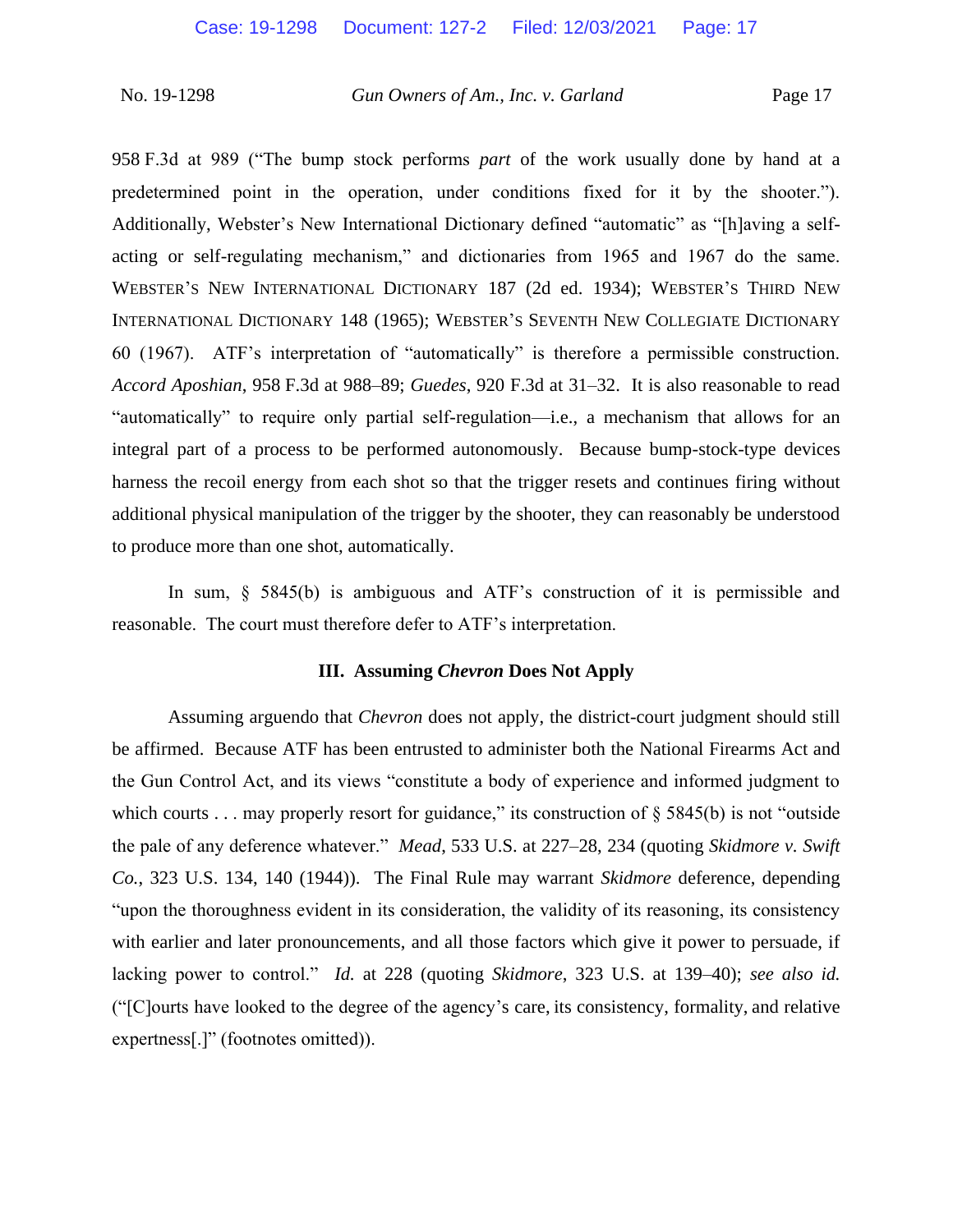In ten letter rulings issued between 2008 and 2017, ATF applied its "single pull of the trigger" interpretation to other bump-stock-type devices but ultimately concluded that the devices were not machineguns because they did not "automatically" shoot more than one shot with a single pull. Final Rule, 83 Fed. Reg. at 66,517. None of them, however, extensively examined the meaning of "automatically." *Id.* Moreover, this position was inconsistent with the position taken by ATF in 2006, when it concluded that one such bump-stock-type device—the Akins Accelerator, which allowed the shooter to initiate an automatic firing cycle by pulling the trigger once, thereby harnessing the recoil energy of the rifle to fire more than one shot without further human input by means of internal springs within the device—was a machinegun. *Id.*  After the 2017 mass shooting in Las Vegas, Nevada, ATF recognized that its earlier letter rulings failed to provide substantial or consistent legal analysis regarding the meaning of the term "automatically" and deviated from its 2006 position defining a bump-stock-type device as a machinegun,**<sup>12</sup>** which the Final Rule sets out to correct. *Id.* at 66,517–18.

ATF unquestionably has abundant experience and expertise in determining which devices constitute machineguns. Additionally, the Final Rule went through the highly formal process of notice and comment. And, in promulgating the Final Rule, ATF responded to over 186,000 comments—including one by Plaintiff Gun Owners on behalf of more than 1.5 million gun owners—and provided expansive reasoning for why bump stocks are machineguns, demonstrating a great degree of care in considering the issue. These factors—together with the validity of ATF's reasoning—entitle ATF's interpretation to at least *Skidmore* deference.

Finally, ignoring all deference, ATF's interpretation of the statute is the best one. According to Gun Owners and my colleagues favoring reversal, Congress meant only to prohibit weapons capable of firing more than one shot with a single mechanical depression of the trigger.

**<sup>12</sup>**Although the bump-stock-type devices described in the Final Rule harness the recoil energy of a rifle differently than the Akins Accelerator—by means of a sliding stock that allows the weapon to slide back into the shooter's shoulder after the discharge of a round and then forward into the stationary trigger finger by maintaining pressure on the barrel-shroud or fore-grip of the rifle, rather than internal springs—both are designed to the same end. They each harness a rifle's recoil energy to produce an automatic firing cycle beginning with a single pull of the trigger and continuing without additional manipulation of the trigger or significant manipulation of the firearm by the shooter until the trigger finger is withdrawn, the weapon malfunctions, or the ammunition supply is exhausted. 83 Fed. Reg. at 66,517–18. The absence of significant manipulation of the firearm distinguishes the bump stock from the pump-action shotgun.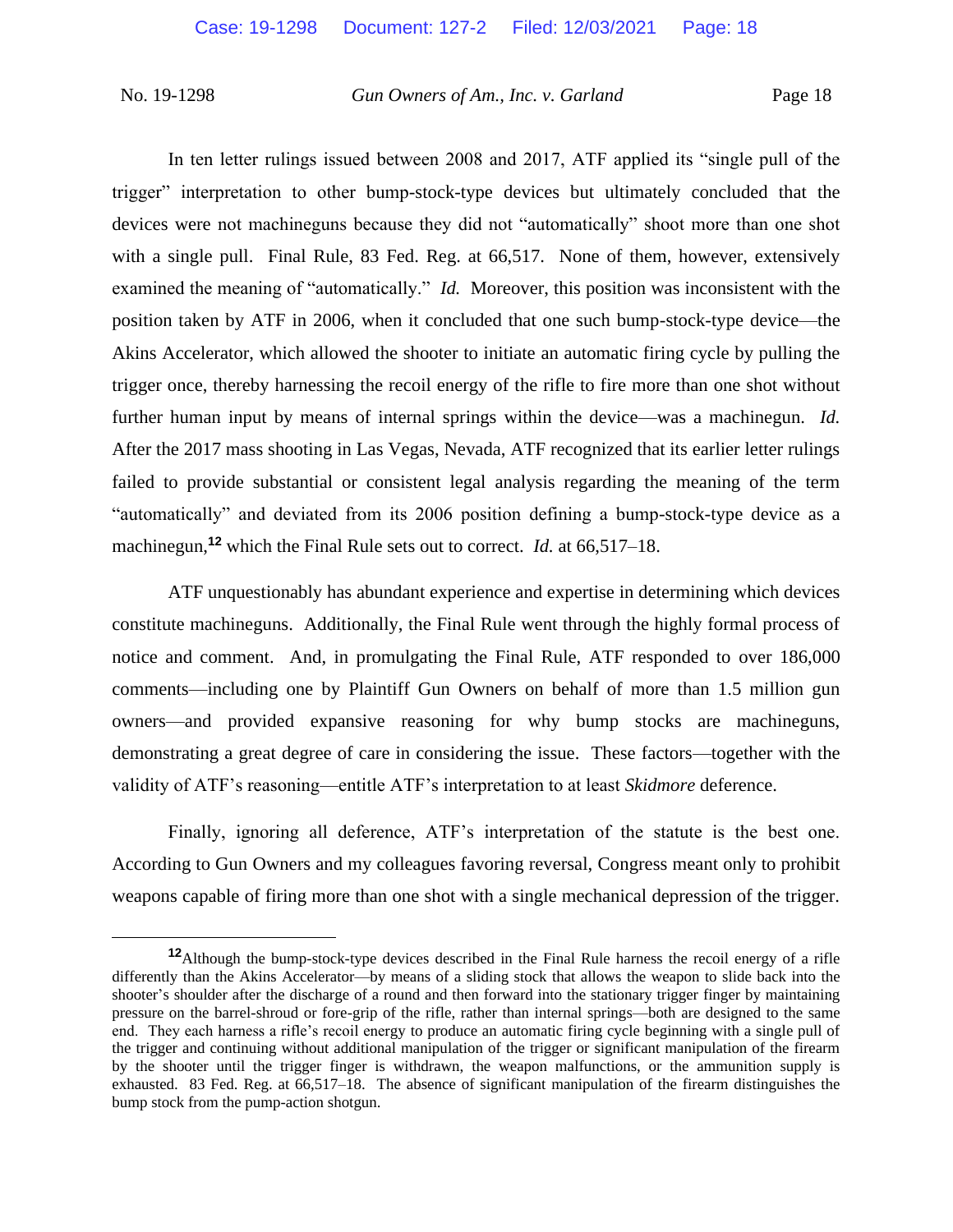This interpretation would exclude semiautomatic rifles with bump stocks attached because they fire only a single shot each time the trigger is depressed—notwithstanding that the trigger is depressed by the operation of the bump stock and the bump stock allows the shooter to fire semiautomatic rifles at the rapid rates of automatic weapons with one activation of the trigger. However, this reading neglects to account for how "automatically" and "single function of the trigger" work together as a practical matter, and therefore fails to give full meaning to the statutory definition.

When reading the key statutory terms of "machinegun" in conjunction with each other— "any weapon which shoots," "automatically more than one shot," "by a single function of the trigger"—the definition refers to any weapon that is capable of discharging multiple rounds by means of a mechanism set in motion by a single function of the trigger. Courts have recognized "single function" to mean "single pull," as this is "consonant with the statute and its legislative history," *Akins*, 312 F. App'x at 200; and "automatically" to refer to a self-acting mechanism set in motion by a single pull of the trigger to discharge multiple rounds, *United States v. Olofson*, 563 F.3d 652, 658 (7th Cir. 2009). Moreover, as mentioned above, understanding "automatically" and "single function" to refer to, respectively, a self-regulating mechanism and a single human action is consistent with dictionary definitions from the relevant timeframe.

Thus, the best interpretation of  $\S$  5845(b) is that Congress, in defining "machinegun" as it did, intended to prohibit weapons capable of discharging multiple rounds continuously by means of a self-regulating mechanism initiated by a single human input on the trigger. This is precisely the interpretation the Final Rule provides. And, as the Final Rule thoroughly explains, this is exactly how a bump stock operates: after a shooter gets into position, a single pull of the trigger by the shooter initiates a sequence in which the bump stock harnesses and directs the firearms' recoil energy so that the firearm fires continuously without additional physical manipulation of the trigger by the shooter or any manual reloading. 83 Fed. Reg. at 66,516.

Thus, not only does ATF's interpretation warrant *Skidmore* deference, but, in the absence of all deference, and simply as a matter of statutory interpretation, it also embodies the best reading of the statute.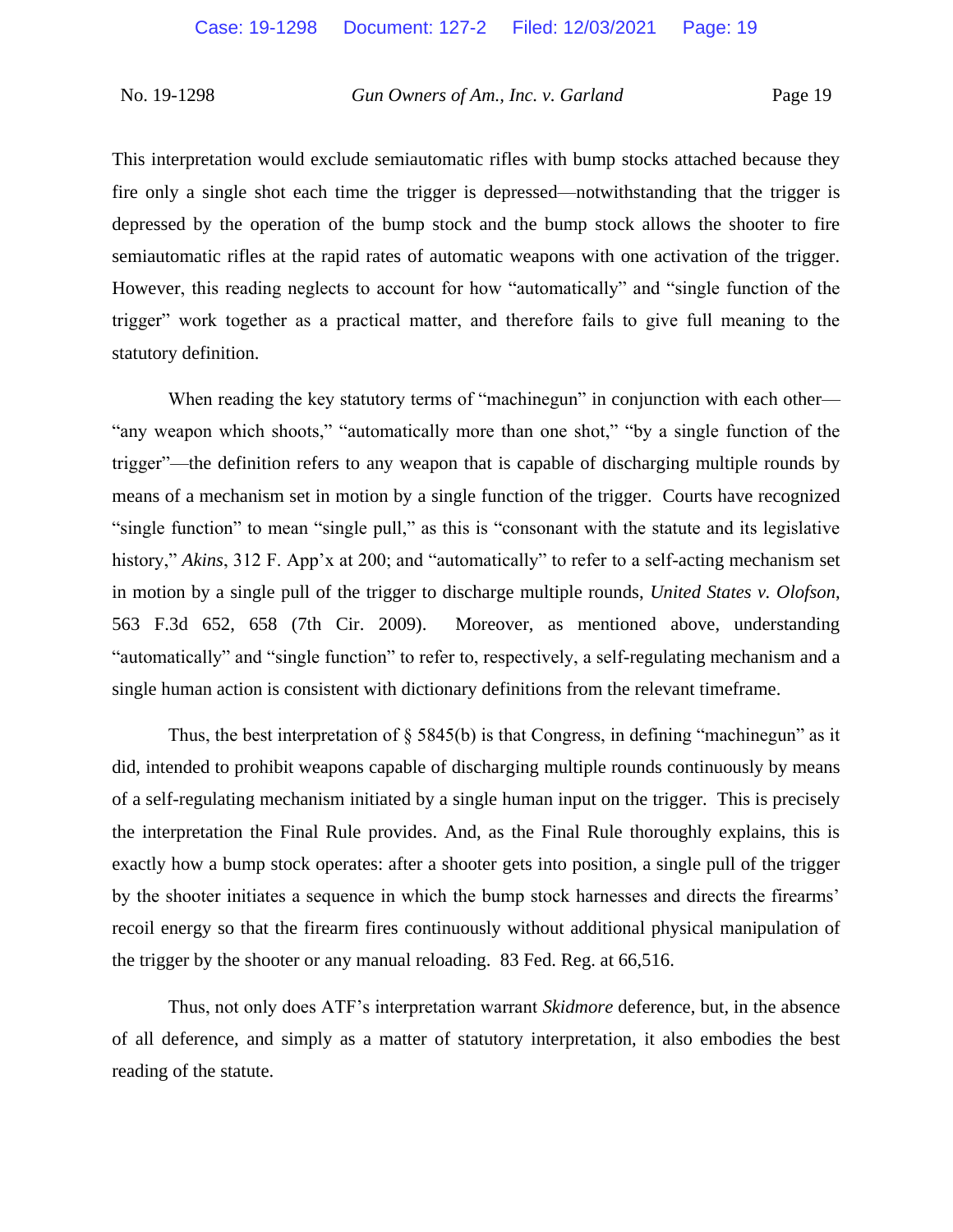\* \* \*

In sum, the rule of lenity is inapplicable. The *Chevron* framework applies to ATF's legislative regulation—the Final Rule; and because the statute is ambiguous and ATF's construction is permissible and reasonable, it warrants deference. Alternatively, ATF's interpretation of the statute is entitled to *Skidmore* deference. Finally, simply as a matter of statutory interpretation, the Final Rule embodies the best interpretation of the statute and operates to provide fair notice of that interpretation. The district court's judgment should be affirmed.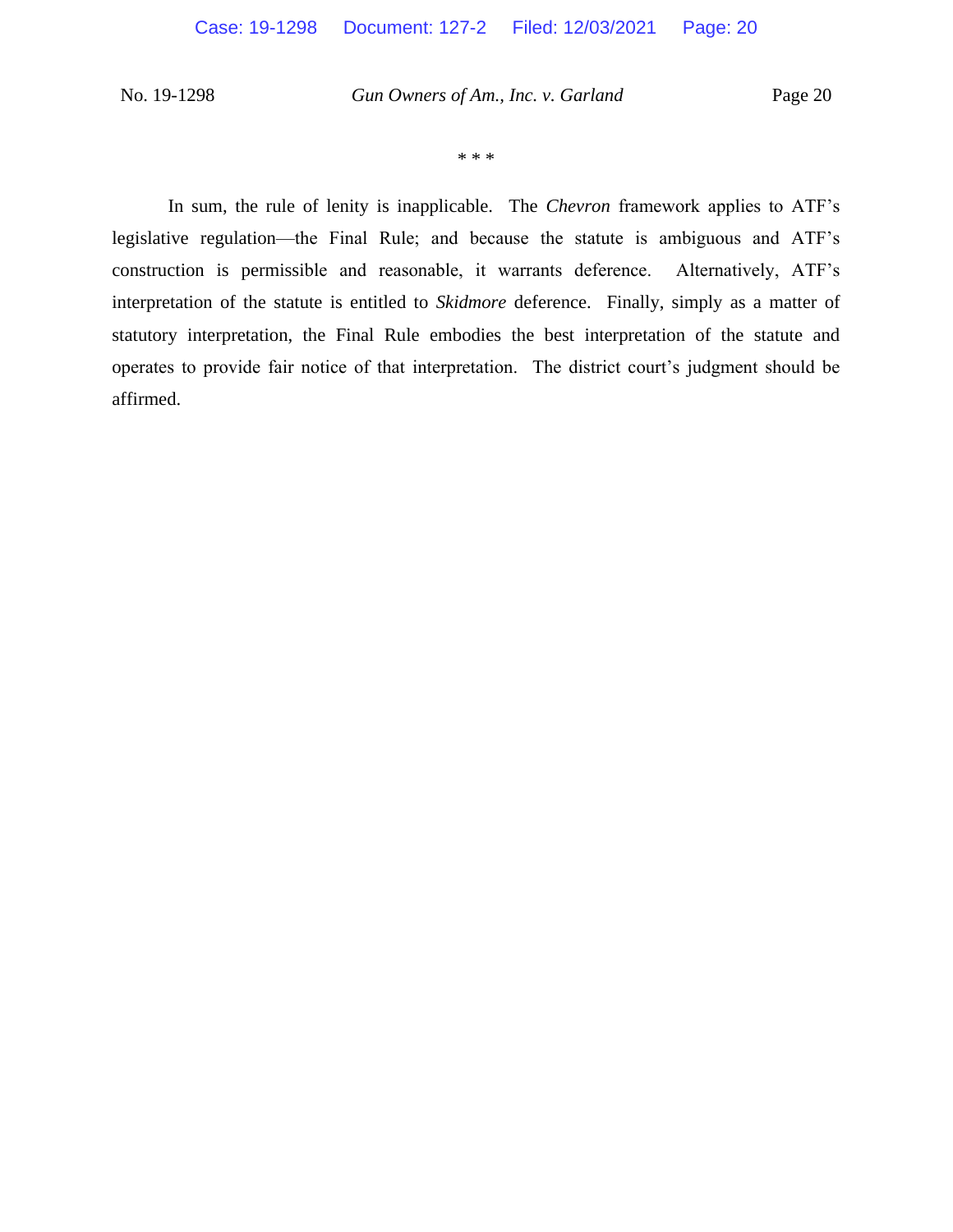# **OPINION IN SUPPORT OF AFFIRMING THE DISTRICT COURT'S JUDGMENT** \_\_\_\_\_\_\_\_\_\_\_\_\_\_\_\_\_\_\_\_\_\_\_\_\_\_\_\_\_\_\_\_\_\_\_\_\_\_\_\_\_\_\_\_\_\_\_\_\_\_\_\_\_\_\_\_\_\_\_\_\_\_\_\_\_\_\_\_\_\_\_\_\_\_\_

\_\_\_\_\_\_\_\_\_\_\_\_\_\_\_\_\_\_\_\_\_\_\_\_\_\_\_\_\_\_\_\_\_\_\_\_\_\_\_\_\_\_\_\_\_\_\_\_\_\_\_\_\_\_\_\_\_\_\_\_\_\_\_\_\_\_\_\_\_\_\_\_\_\_\_

GIBBONS, Circuit Judge, writing in support of affirming the district court judgment. I agree with Judge White's assertion that *Chevron* applies to statutes with criminal penalties and her conclusion of the outcome under *Chevron*. I write separately, as Judge White ultimately concludes in the alternative, because *Chevron* application is unnecessary here. The ATF's interpretation of "single function of the trigger" and "automatically" is unambiguously the best interpretation of the Gun Control Act using ordinary tools of statutory construction. Congress specifically prohibited "any part designed and intended solely and exclusively . . . for use in converting a weapon into a machinegun." 26 U.S.C. § 5845(b). As a part designed to convert a semiautomatic gun into a gun with machinegun functionality that "automatically" allows for multiple shots with a "single function of the trigger," a bump stock is unambiguously a machinegun. When a shooter pulls the trigger of a firearm fitted with a bump stock, the gun, through "a self-acting or self-regulating mechanism," 83 Fed. Reg. 246, 66514, 66519 (Dec. 26, 2018), fires "more than one shot, without manual reloading, by a single function of the trigger." 26 U.S.C. § 5845(b). Indeed, that is precisely what a bump stock is designed to allow a gun to do, and that is why people purchase bump stocks. Holding otherwise would allow gun manufacturers to circumvent Congress's longtime ban on machineguns by designing parts specifically intended to achieve machinegun functionality with a single pull of the trigger so long as the part also requires some minutia of human involvement.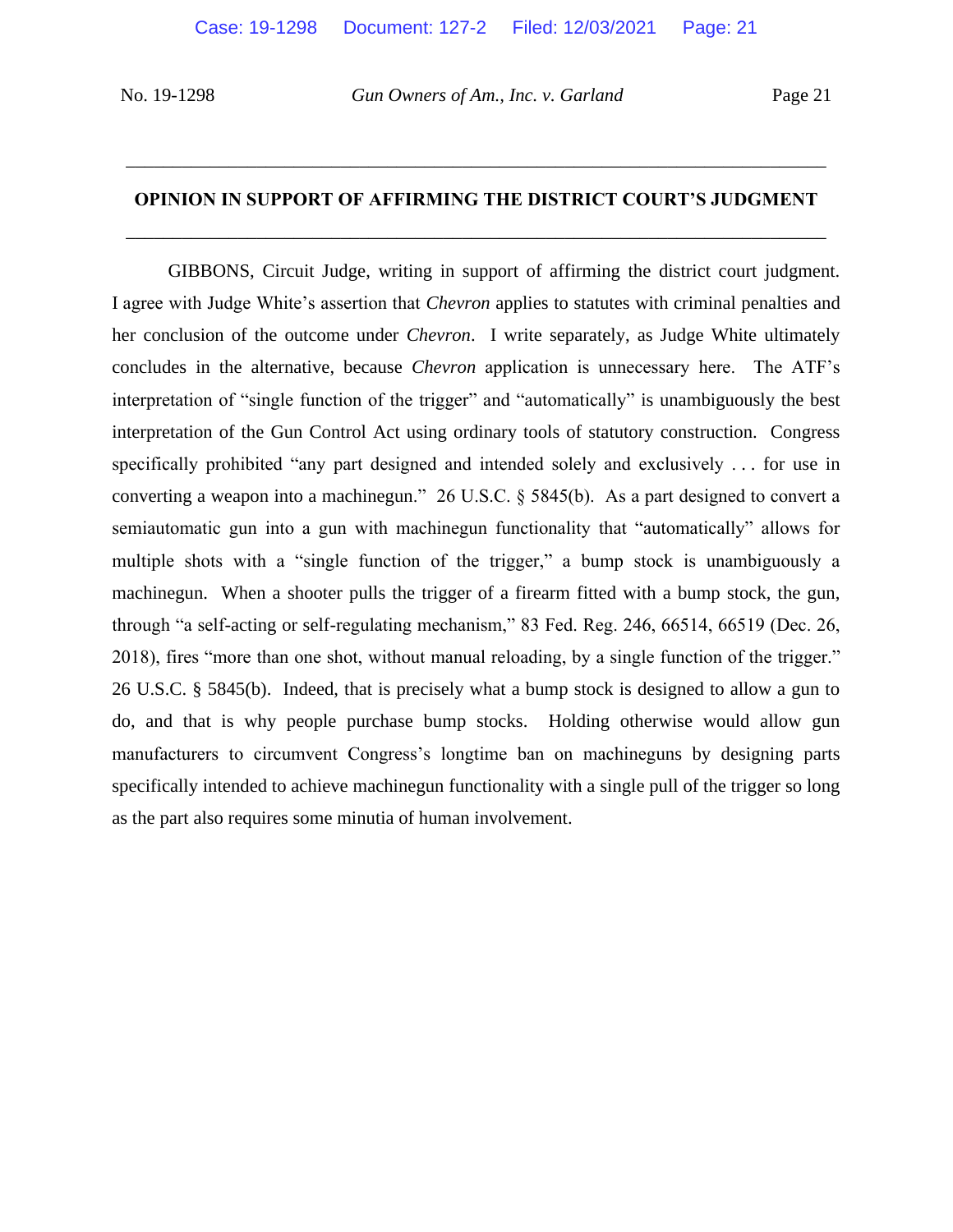### **DISSENT** \_\_\_\_\_\_\_\_\_\_\_\_\_\_\_\_\_

\_\_\_\_\_\_\_\_\_\_\_\_\_\_\_\_\_

MURPHY, Circuit Judge, dissenting. Since the early days of our Republic, it has been a bedrock legal principle that our government cannot criminalize conduct and send people to prison except through democratically passed laws that have made it through both Houses of Congress and been signed by the President. *See United States v. Hudson*, 11 U.S. 32, 34 (1812). Yet the Bureau of Alcohol, Tobacco, Firearms, and Explosives (ATF) has sought to ban "bump stocks" in a far different way: through a regulation adopted by a federal agency alone. Bump-Stock-Type Devices, 83 Fed. Reg. 66,514 (Dec. 26, 2018) ("Bump-Stock Rule"). By an equally divided vote, our court affirms a decision rejecting a legal challenge to the ATF's Bump-Stock Rule. I must respectfully dissent from this judgment. Nothing in Congress's two relevant statutes delegates to the ATF such broad power to expand a crime's scope through this sort of regulatory lawmaking.

In 1986, Congress amended the Gun Control Act of 1968 to make it a crime to possess a "machinegun," 18 U.S.C. § 922(o)(1), a term defined in the National Firearms Act of 1934, 26 U.S.C. § 5845(b). *Gun Owners of Am., Inc. v. Garland*, 992 F.3d 446, 450–51 (6th Cir. 2021). For years, the ATF asserted that private parties could lawfully possess the bump stocks at issue in this case because these devices did not fall within Congress's "machinegun" definition. Bump-Stock Rule, 83 Fed. Reg. at 66,516. So Americans bought millions of dollars' worth of bump stocks. *Id.* at 66,547. Then the ATF changed its position. In the Bump-Stock Rule, the ATF agreed that the possession of bump stocks had been lawful in the past but asserted that the devices would become illegal "machineguns" on the rule's effective date. *Id.* at 66,525. There thus can be no doubt that the Bump-Stock Rule creates a new crime.

Judge Batchelder's panel opinion persuasively explained that neither the Gun Control Act nor the National Firearms Act gives the ATF the power to expand the law banning machine guns through this legislative shortcut. *Gun Owners*, 992 F.3d at 454–74. I write to add a few more thoughts on why bump stocks are not "machineguns" under these laws and why we cannot fall back on "*Chevron* deference" to save the ATF's rule. *See Chevron, U.S.A., Inc. v. Nat. Res. Def.*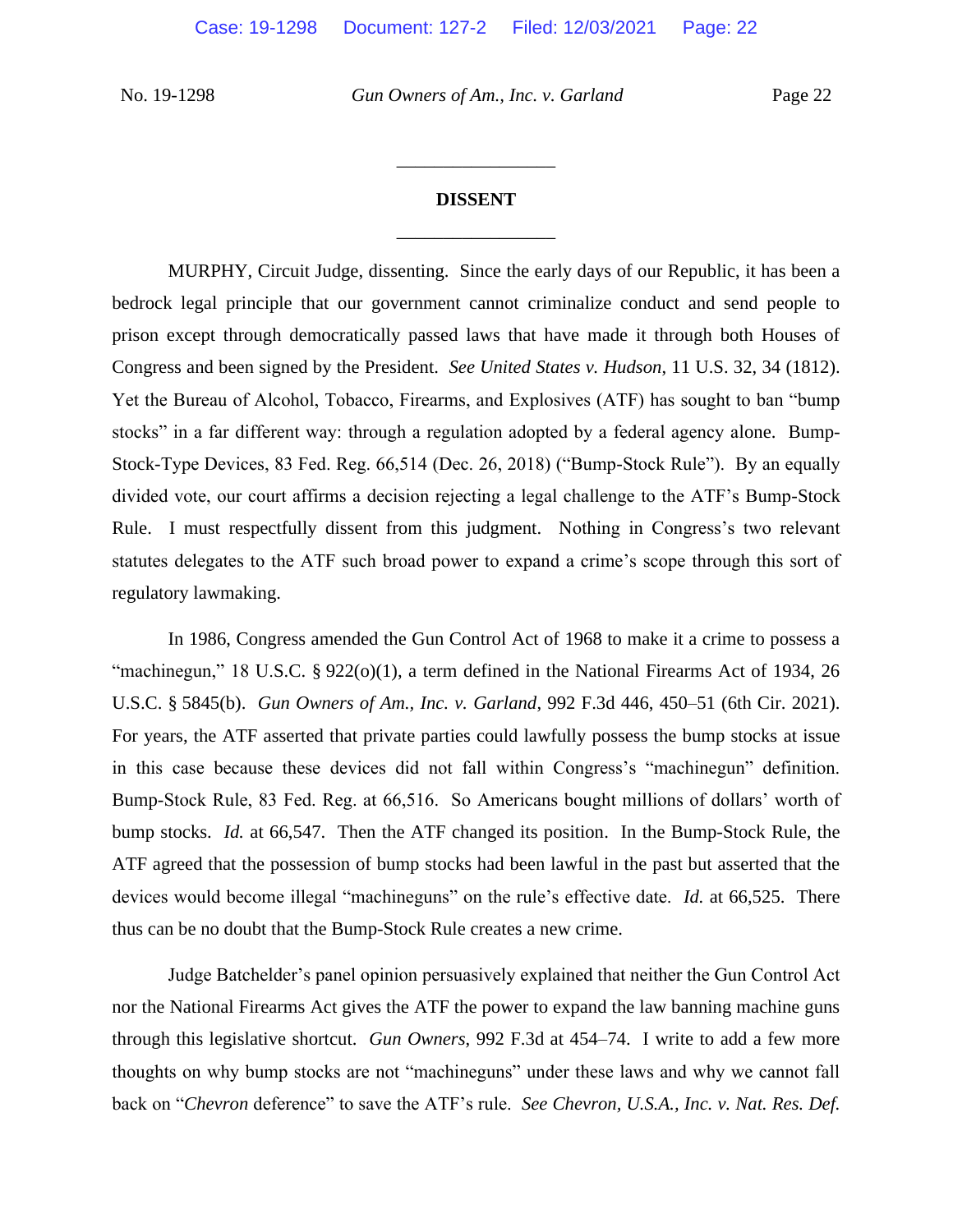*Council, Inc.*, 467 U.S. 837 (1984). Many people, I suspect, would not understand why anyone would want to own a bump stock, a device that helps a person shoot semiautomatic rifles at rapid rates approaching those of automatic weapons. But this case has nothing to do with the policy debate over whether Congress should have banned bump stocks after the tragic Las Vegas shooting in 2017. Despite the introduction of multiple bills, Congress opted not to pass such legislation. And while the burdensome legislative process may seem "unworkable" in today's polarized age, it is a core component of our separation of powers designed to protect the liberty of all Americans—not just bump-stock owners. *INS v. Chadha*, 462 U.S. 919, 959 (1983). Whether one favors or disfavors a policy banning bump stocks, we should all be concerned with the way in which the federal government has enacted that policy into law.

I

This case implicates administrative-law questions with significance for many statutes. At bottom, though, it raises a pure question of statutory interpretation: Are rifles fitted with bump stocks "machineguns" under the definition in 26 U.S.C. § 5845(b)? We have long described this type of question as "the bread and butter of the work of federal courts." *Dolfi v. Pontesso*, 156 F.3d 696, 700 (6th Cir. 1998). I do not find it particularly difficult to answer.

The parties largely agree on the "basic" facts. *U.S. Bank Nat'l Ass'n v. Vill. at Lakeridge, LLC*, 138 S. Ct. 960, 966 (2018). Many rifles are either "automatic" or "semiautomatic." An "automatic" rifle continuously fires shots with one activation of the trigger, so a shooter must release the trigger to stop firing. *See Webster's Ninth New Collegiate Dictionary* 118 (1984); *Webster's New International Dictionary of the English Language* 187 (2d ed. 1934) ("*Webster's Second*"). A "semiautomatic" rifle fires only one shot with one activation of the trigger, so a shooter must release and reengage the trigger for each shot. *See Webster's Second*, *supra*, at 2274.

Automatic weapons usually fire at greater speeds than semiautomatic weapons because the shooter can hold down the trigger to keep firing and need not repeatedly release and reengage it. *See* Bump-Stock Rule, 83 Fed. Reg. at 66,516. But experts can "bump fire" semiautomatic rifles at rates approaching those of some automatic firearms. An ATF official described bump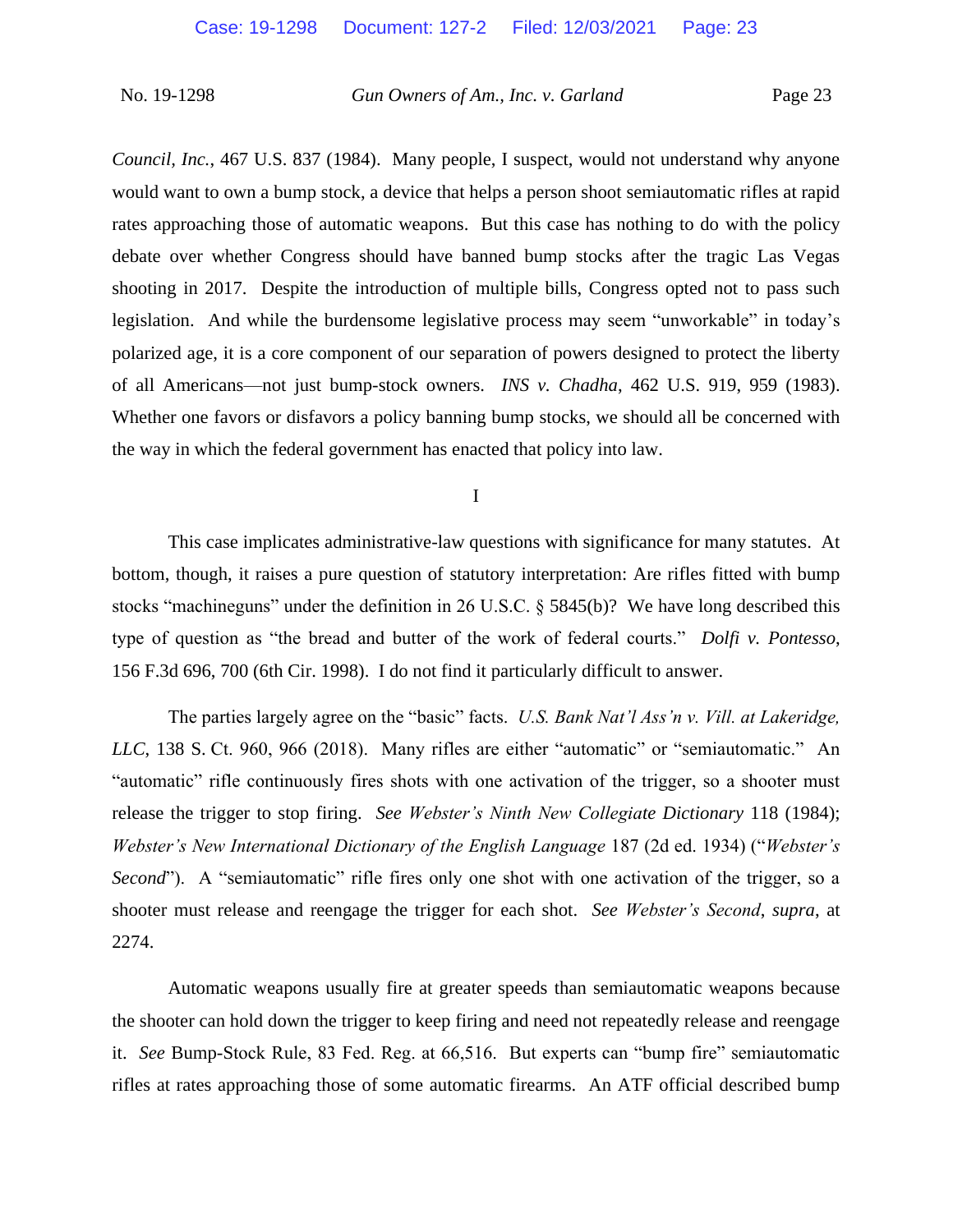firing as "rapid manual trigger manipulation to simulate automatic fire," Letter, R.1-4, PageID 34; the Bump-Stock Rule describes it as a "technique that any shooter can perform with training or with everyday items such as a rubber band or belt loop," 83 Fed. Reg. at 66,532. A shooter who bump fires relies on the recoil energy from the rifle's discharge to push the gun slightly backward away from the trigger finger, which remains stationary. The rifle's trigger resets as it separates from the trigger finger. The shooter then uses the non-trigger hand placed on the rifle's fore-end to push the gun (and thus the trigger) slightly forward. The trigger "bumps" into the still-stationary trigger finger, discharging a second shot. The recoil energy from each additional shot combined with the shooter's forward pressure with the non-trigger hand allows the rifle's backward-forward cycle to repeat itself rapidly. A shooter may also use a belt loop to bump fire by sticking the trigger finger inside the loop and shooting from waist level to keep the rifle more stable. *See id.* at 66,533.

A bump stock also helps a shooter engage in rapid bump firing. It replaces a semiautomatic rifle's standard stock with one that allows the rifle to slide back and forth within the stock by about 1.5 inches. *Id.* at 66,516, 66,518. This bump stock channels the recoil energy from the rifle's discharge in "constrained linear rearward and forward paths" and relieves the shooter of the need to "manually capture and direct" the recoil energy. *Id.* at 66,532. Yet a shooter still must use the non-trigger hand to put forward pressure on the fore-end so that the rifle and trigger move forward after the recoil. *Id.* at 66,518. When the shooter's manual pressure pushes the trigger forward, it bumps into the trigger finger and discharges a second shot. The process repeats itself rapidly in the same general manner that it would were the shooter to bump fire without a bump stock. *Id.*

Given these facts, a bump stock does not qualify as a "machinegun." 26 U.S.C. § 5845(b); 18 U.S.C. § 921(23). Congress defined the word to cover both a weapon that "shoots" "automatically more than one shot" "by a single function of the trigger" and a "part" that is "designed" "exclusively" "for use in converting a weapon into a machinegun":

The term "machinegun" means any weapon which shoots, is designed to shoot, or can be readily restored to shoot, automatically more than one shot, without manual reloading, by a single function of the trigger. The term shall also include the frame or receiver of any such weapon, any part designed and intended solely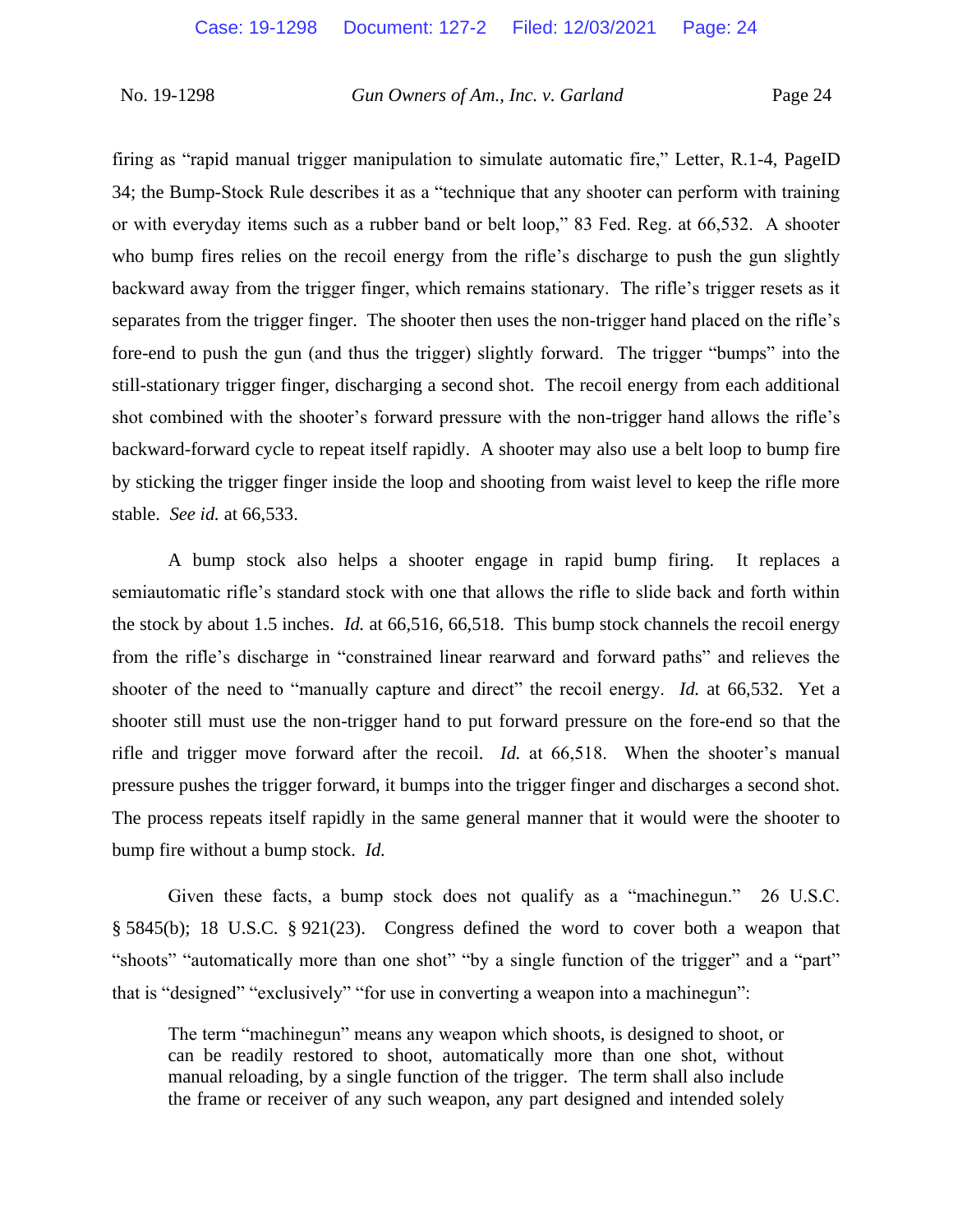and exclusively, or combination of parts designed and intended, for use in converting a weapon into a machinegun, and any combination of parts from which a machinegun can be assembled if such parts are in the possession or under the control of a person.

26 U.S.C. § 5845(b). For a bump stock to be a "machinegun" under this definition, a rifle fitted with that device must qualify as one. Yet such a "bump-stock rifle" does not qualify.

To begin with, a bump-stock rifle does not shoot "more than one shot" "by a single function of the trigger." A "function" of a tangible thing is the "natural and proper action" that it performs. *Webster's Second*, *supra*, at 876; *American Heritage Dictionary of the English Language* 533 (1969). Put another way, a thing's "function" is "the action for which [the] . . . thing is specially fitted or used or for which [the] thing exists[.]" *Webster's Ninth*, *supra*, at 498. And putting a bump stock on a semiautomatic rifle does not change the "function" of its "trigger": to discharge one round per depression. All agree that a bump-stock rifle's trigger must be released and "re-engage[d]" between shots—just as occurs with ordinary bump firing. 83 Fed. Reg. at 66,516; *United States v. Alkazahg*, \_\_ M.J. \_\_, 2021 WL 4058360, at \*5 (N-M Ct. Crim. App. Sept. 7, 2021). The firearm thus shoots one shot per trigger function. If this trigger fired more than one shot per activation, a person would more naturally refer to that result as a "malfunction" of the trigger than a "function" of it. *Cf. United States v. Olofson*, 563 F.3d 652, 658–59 (7th Cir. 2009).

Further, the discharge of more than one shot "by a single function of the trigger" does not alone make a firearm a "machinegun." The firearm must also do so "automatically." That is, it must operate "in a manner essentially independent of external influence or control," *American Heritage*, *supra*, at 90, or in a "self-acting or self-regulating" manner, *Webster's Ninth*, *supra*, at 118. What type of weapon might shoot multiple shots "by a single function of the trigger" but not do so "automatically"? The Bump-Stock Rule gave an example. A certain pump-action shotgun fires multiple shots with one trigger depression if the shooter pumps the shotgun with the non-trigger hand to load and shoot additional shells. 83 Fed. Reg. at 66,534. Although this shotgun shoots more than one shot per trigger function, it does not do so "automatically" because the shooter must manually pump it. *Id.* This logic also disqualifies rifles equipped with bump stocks. They will fire only one shot if a shooter presses the trigger and uses no "external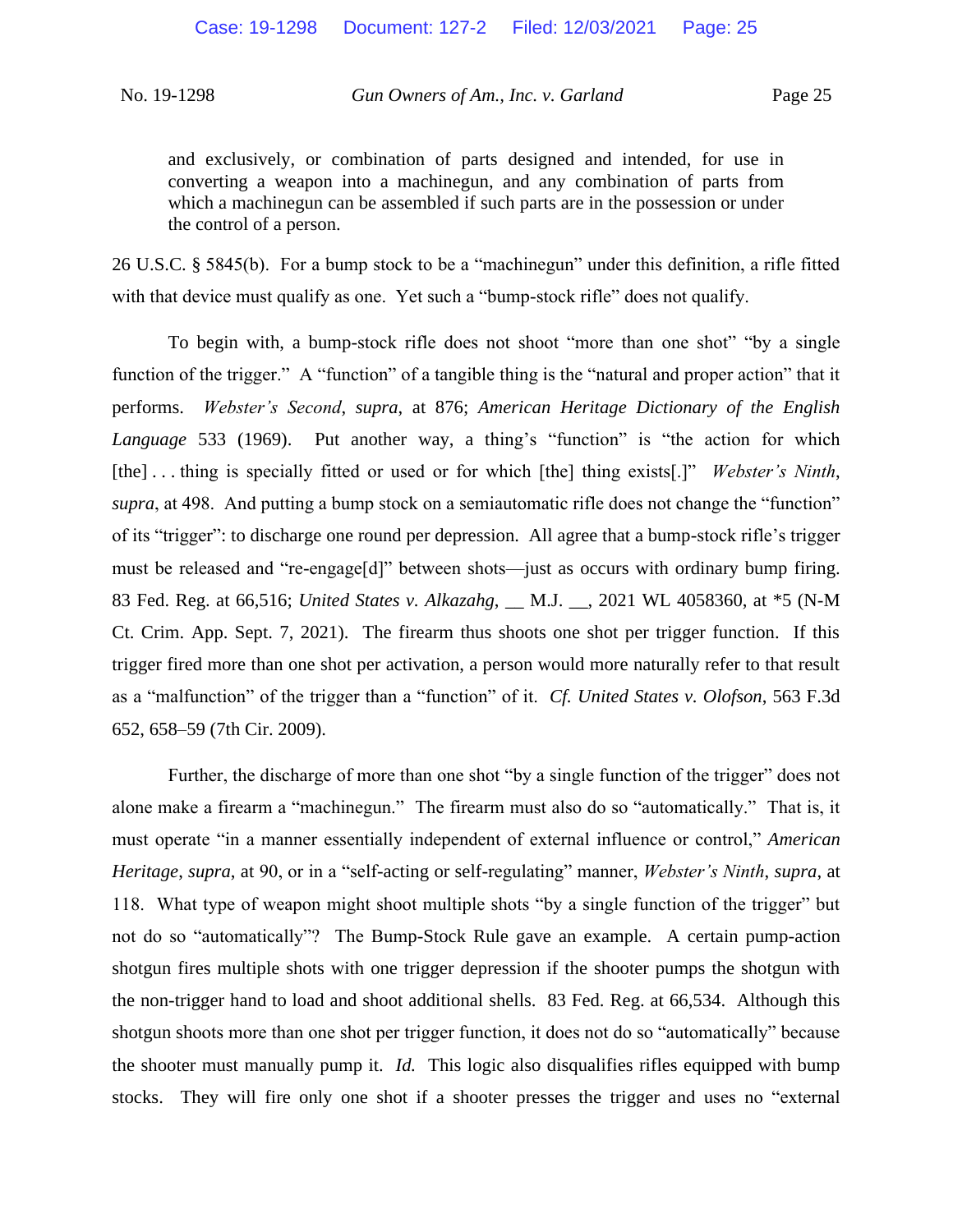influence" with the non-trigger hand. *American Heritage, supra*, at 90; *Aposhian v. Wilkinson*, 989 F.3d 890, 896 (10th Cir. 2021) (en banc) (Tymkovich, C.J., dissenting). To fire additional shots, a shooter must exert manual force so that the trigger repeatedly pushes into the trigger finger. Vasquez Decl., R.7, PageID 146.

Lastly, this interpretation fits the context. The statutory text defines the word "machinegun." *See Johnson v. United States*, 559 U.S. 133, 140 (2010); *Solid Waste Agency of N. Cook Cnty. v. Army Corps of Eng'rs* (*SWANCC*), 531 U.S. 159, 171–72 (2001). And this interpretation matches how an "appropriately informed" user of the English language would distinguish a "machinegun" from an ordinary rifle. *See Van Buren v. United States*, 141 S. Ct. 1648, 1657 (2021) (citation omitted). A "machine gun" is typically viewed as "an automatic gun[.]" *Webster's Ninth*, *supra*, at 713; *Webster's Second*, *supra*, at 1474. And the difference between an "automatic" and a "semiautomatic" weapon has long turned on a mechanical feature of its trigger. If the gun automatically reloads *and* refires with one trigger activation, it is a machine gun. If it automatically reloads the next cartridge but requires "another pressure of the trigger for each successive shot," it is a semiautomatic gun. *Webster's Ninth*, *supra*, at 1069; *see also id.* at 118; *Webster's Second*, *supra*, at 187, 2274. Because a bump-stock rifle's trigger must be reengaged for each shot, it is not a machine gun under the ordinary understanding of that term. *See Guedes v. Bureau of Alcohol, Tobacco, Firearms and Explosives*, 920 F.3d 1, 44–45 (D.C. Cir. 2019) (per curiam) (Henderson, J., concurring in part and dissenting in part).

The ATF's contrary view commits two errors. It rewrites the phrase "by a single function of the trigger." And it interprets the adverb "automatically" out of context.

\*

*By a Single Function of the Trigger*. Although the ATF does not dispute that a bumpstock rifle's trigger must be released and reengaged for each shot, it says that the rifle shoots multiple shots "by a single function of the trigger." Its logic for this head-scratching result starts by rewriting "single function of the trigger" to mean "single pull of the trigger." Bump-Stock Rule, 83 Fed. Reg. at 66,518. From there, it says that a shooter need only "pull" the trigger once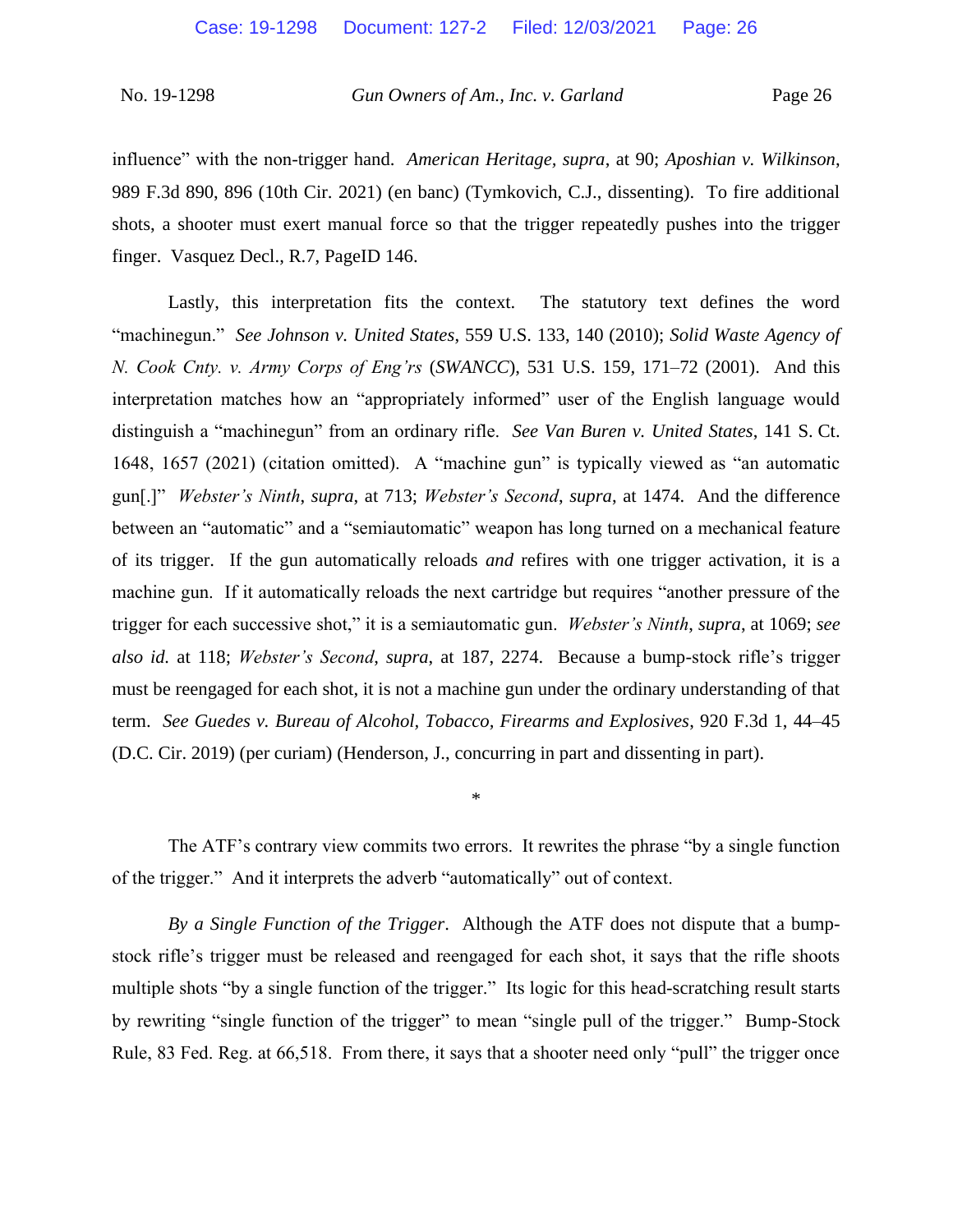because additional shots result from the trigger pushing against the stationary trigger finger. *Id.* at 66,519.

This reading conflicts with basic interpretive principles. To rewrite "function" to mean "pull," the ATF cites a Supreme Court footnote and a snippet of legislative history. *See id.* at 66,518. It should have started with the word's ordinary meaning. *See Encino Motorcars, LLC v. Navarro*, 138 S. Ct. 1134, 1140 (2018). Nobody would define "function" as "pull." A thing's "function" is the "action" it "is specially fitted" to perform. *Webster's Ninth*, *supra*, at 498. The ATF's use of the word "pull" wrongly changes the focus from the firearm's mechanical perspective (how does the firearm work?) to the shooter's operational perspective (how does a shooter shoot the gun?). *Gun Owners*, 992 F.3d at 470–71. Although a shooter may "pull" a trigger, it is unnatural to say that the shooter "functions" the trigger. But it is perfectly natural to say that the semiautomatic trigger properly "functions" if it shoots one shot per activation.

The ATF's sources do not help it. In *Staples v. United States*, 511 U.S. 600 (1994), the Court distinguished automatic and semiautomatic weapons in a footnote discussing background facts. *Id.* at 602 n.1. The decision otherwise addressed an issue not relevant here: whether the crime of possessing an unregistered machine gun has a *mens rea* element. *Id.* at 604–20. This footnote described an automatic weapon as one that "fires repeatedly with a single pull of the trigger," noting that "once its trigger is depressed, the weapon will automatically continue to fire until its trigger is released or the ammunition is exhausted." *Id.* at 602 n.1. Yet *Staples* did not offer a conclusive reading of the "machinegun" definition; it "merely 'offer[ed] commonsense explanations'" to distinguish the weapons. *Olofson*, 563 F.3d at 658 (citation omitted). In *Olofson*, the government itself took this view of *Staples*. There, the defendant read *Staples* as if it were a statute. He argued that his rifle shot only three rounds per trigger pull and so was not a machine gun because it did not keep shooting until the trigger was released or the ammunition exhausted. *Id.* at 658–59. When rejecting this argument, the Seventh Circuit refused to replace the statute with the footnote. *Id.* at 659. I would do the same.

The ATF next turns to legislative history. The President of the National Rifle Association noted that a firearm "which is capable of firing more than one shot by a single pull of the trigger, a single function of the trigger, is properly regarded, in my opinion, as a machine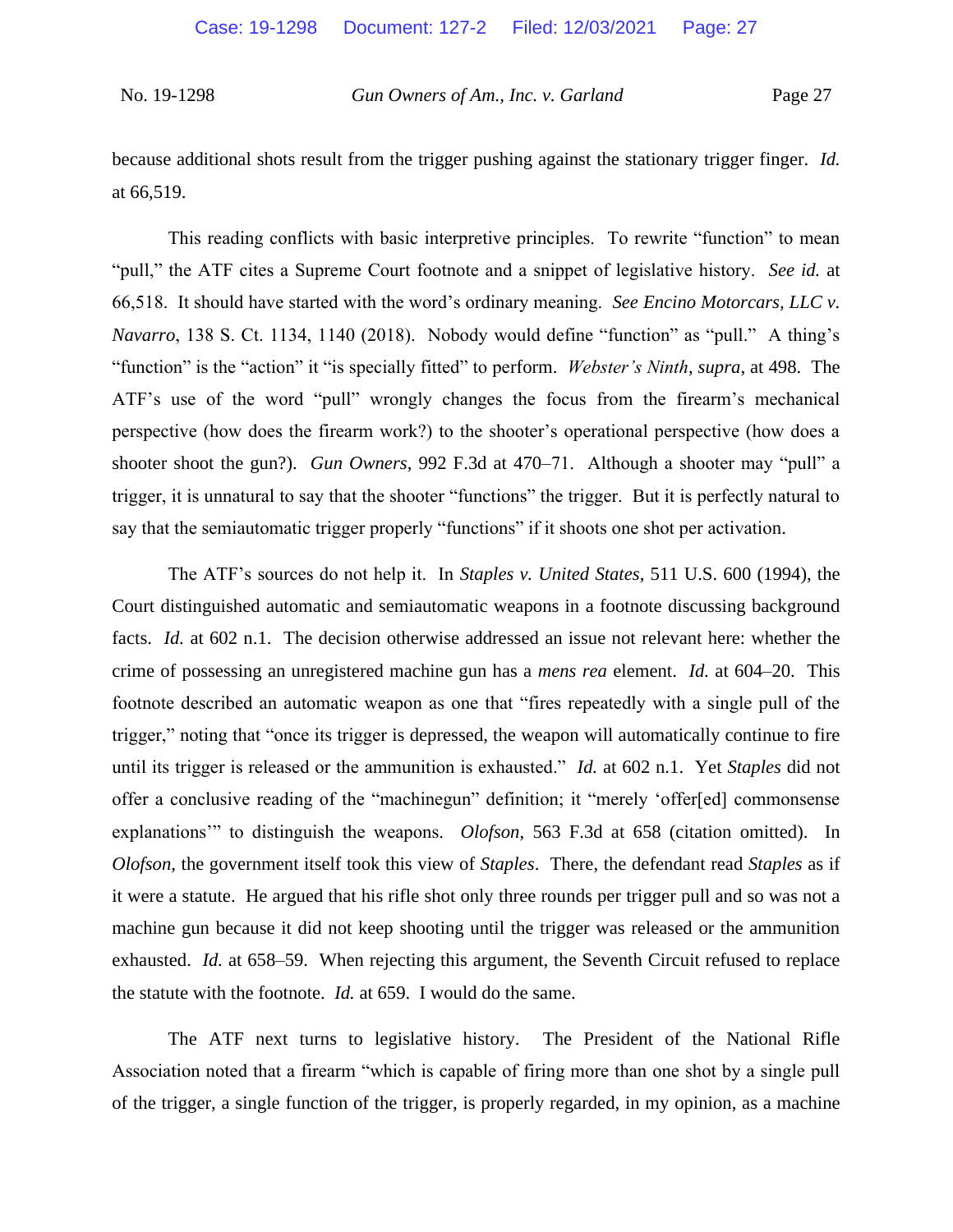gun." *National Firearms Act: Hearings on H.R. 9066 Before the H. Comm. on Ways & Means*, H.R. 9066, 73rd Cong. 40 (1934). "But legislative history is not the law." *Epic Sys. Corp. v. Lewis*, 138 S. Ct. 1612, 1631 (2018). And the law uses the word "function."

Congress had good reason for this word choice. Even the ATF cannot stick with its own "pull" test. It recognizes that this word might exclude from the "machinegun" definition weapons that repeatedly shoot with one *push* of a button. Bump-Stock Rule, 83 Fed. Reg. at 66,534. So the ATF expands its interpretation of "function of the trigger" to cover not just a "pull" but also "analogous motions." *Id.* This change should disqualify rifles fitted with bump stocks. The shooter's act of pushing the trigger into the trigger finger is an "analogous motion" for each shot of such a rifle. The rifle thus does not shoot multiple shots by a shooter's single "pull" of or other "motion" on the trigger.

*Automatically*. The ATF agrees that "automatically" means operating "as the result of a self-acting or self-regulating mechanism[.]" 83 Fed. Reg. at 66,519. And, as the ATF recognized for a decade, shooters must use *manual* force with the non-trigger hand to reengage the trigger between each shot of a bump-stock rifle. *See id.* at 66,532. But the ATF now says that this rifle acts "automatically" because its bump stock mechanically channels the recoil energy, so shooters need not "manually capture and direct recoil energy" themselves. *Id.*

This view reads the word "automatically" in isolation, not in context. *See Johnson*, 559 U.S. at 139–40. "Automatically" does not modify the phrase "capture the recoil energy"; it modifies the phrase "shoots" "by a single function of the trigger." Just because one part of a rifle's operation is "automatic" does not mean that it automatically shoots by a single function of its trigger. Even semiautomatic rifles have some "automatic" features (hence their name). They use the "force of recoil and mechanical spring action to eject the empty cartridge case after the first shot and load the next cartridge" without human action. *Webster's Ninth*, *supra*, at 1069. But they do not shoot multiple shots "automatically" "by a single function of the trigger" because a shooter must use manual force to reengage the trigger for each shot. The same is true of bump-stock rifles.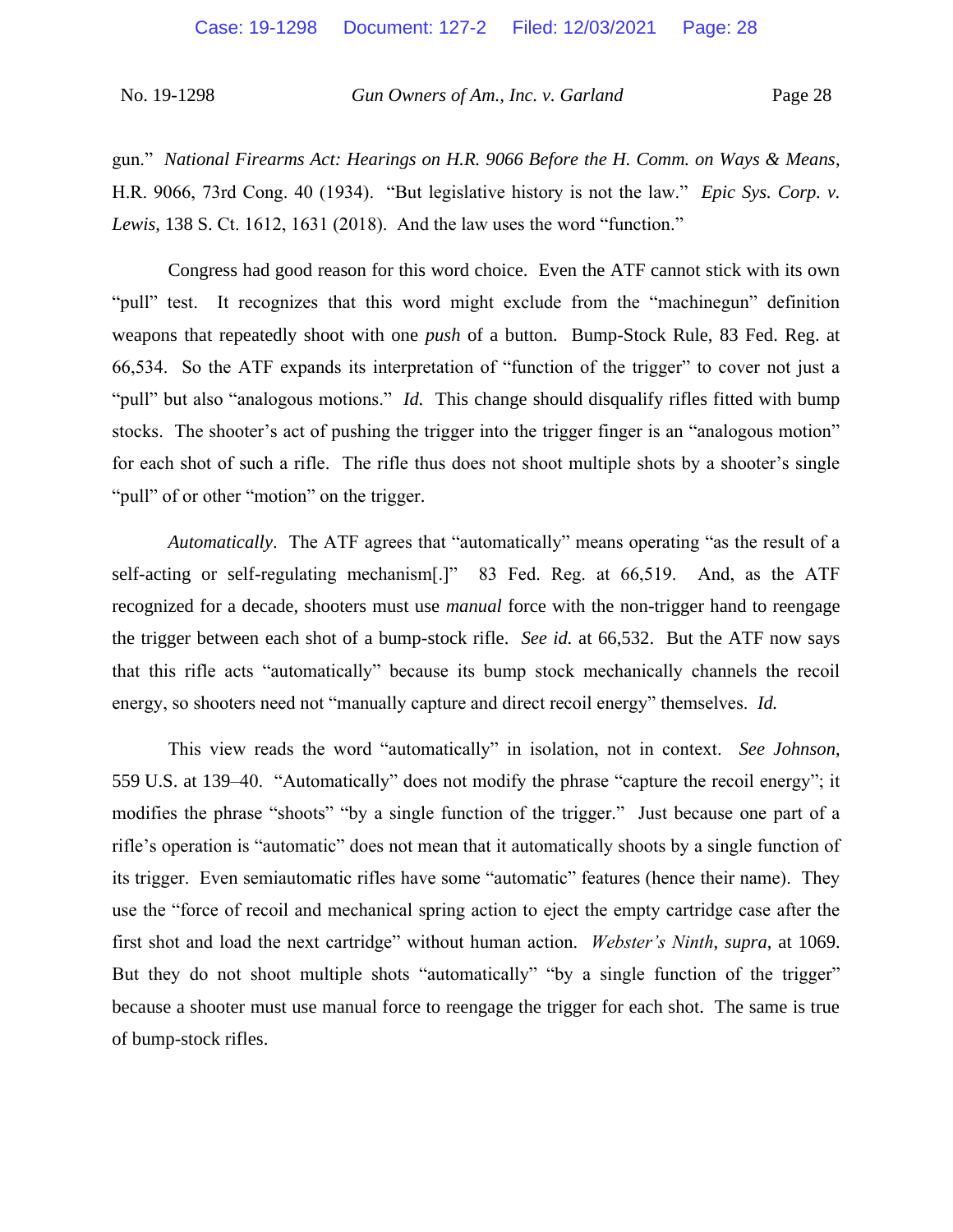The ATF's reading also leaves the statute entirely unclear concerning the amount of human involvement necessary to distinguish a "machinegun" from an ordinary firearm. I would read the statute to set a rule: a gun shoots automatically by a single function of the trigger as long as the shooter need only manually cause the trigger to engage in a "single" function in order to fire multiple shots. *See Guedes*, 920 F.3d at 46–47 (Henderson, J., concurring in part and dissenting in part); *Aposhian*, 989 F.3d at 896 (Tymkovich, C.J., dissenting). So a typical machine gun qualifies even though the shooter pulls the trigger *and* keeps it pressed down because that combined external influence still does no more than result in one action of the trigger. I am, by contrast, at a loss over the amount of human influence that disqualifies a weapon as a machine gun under the ATF's view that "function" really means "pull." All agree that the shooter must exert "external influence" *in addition to* a single pull of the trigger. *American Heritage*, *supra*, at 90. So why does the bump-stock rifle shoot more automatically than the pump-action shotgun that also requires further human input? And why does the manual capturing of recoil energy render ordinary bump firing nonautomatic? The answers to these questions cannot be found in the amorphous law that the ATF has attempted to draft.

The ATF lastly claims that my reading conflicts with caselaw addressing a redesigned semiautomatic rifle that allows a shooter to press a switch to keep the rifle firing until the release of the switch. ATF Supp. Br. 11–12 (citing *United States v. Camp*, 343 F.3d 743 (5th Cir. 2003)). But this caselaw holds only that a traditional rifle trigger need not be the "trigger" under § 5845(b) and that the *switch* can qualify as this rifle's trigger. *Camp*, 343 F.3d at 745. Here, the ATF agrees there is just one trigger—the traditional one. A conclusion that bump stocks do not turn ordinary semiautomatic rifles into machine guns says nothing about whether these other devices qualify.

In sum, a shooter manually reengages the trigger of a bump-stock rifle after each shot, so the rifle does not "automatically" shoot more than one shot "by a single function of the trigger."

II

The circuit courts that have upheld the Bump-Stock Rule have not suggested that the ATF's contrary view "is the better reading of the statute." *Guedes*, 920 F.3d at 30. Indeed, they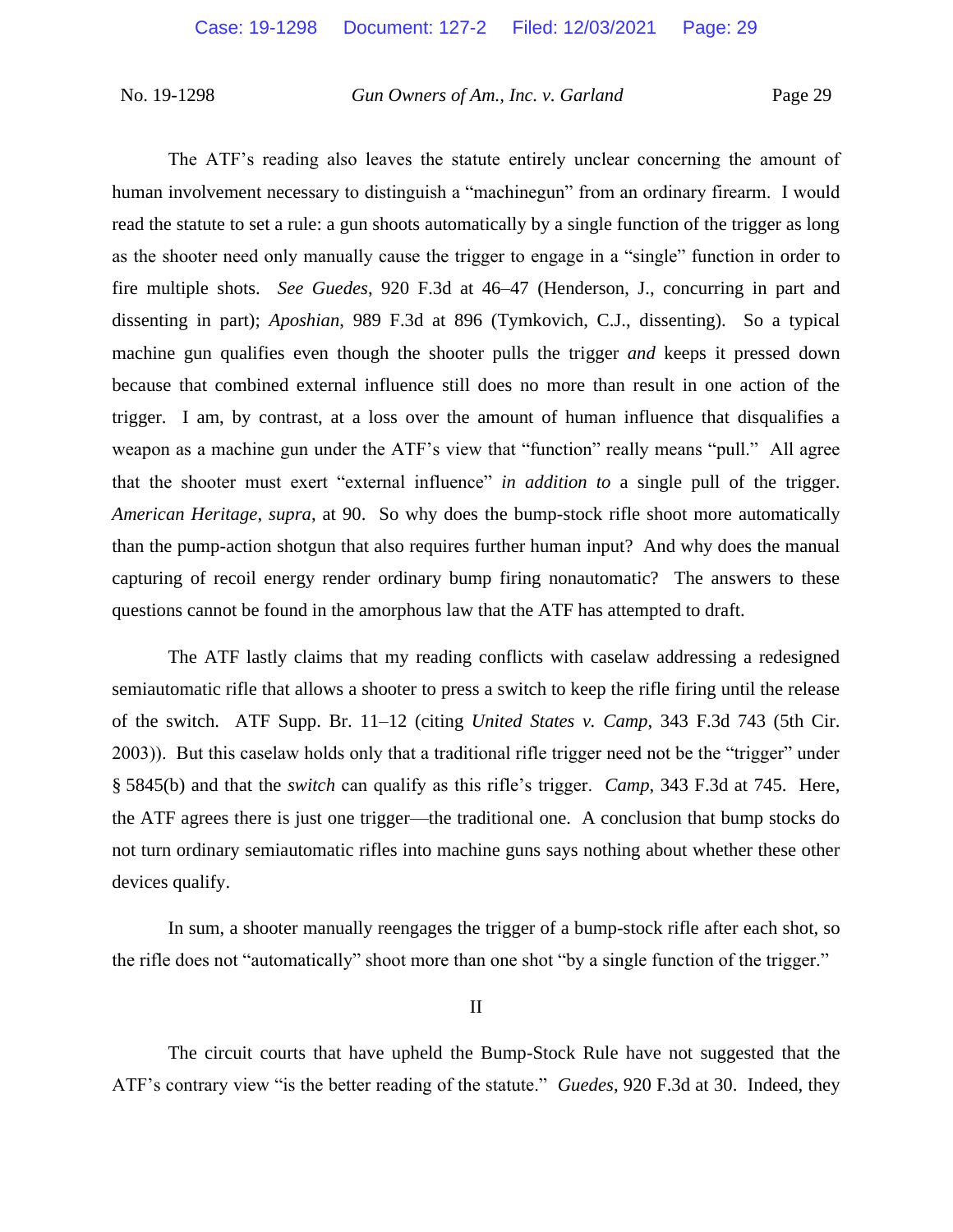have not even felt the need to *ask* which is the better reading. *Id.* They have instead held that they must review the ATF's reading under *Chevron*'s "two-step" approach. *Id.* at 17–28; *Aposhian v. Barr*, 958 F.3d 969, 979–84 (10th Cir. 2020). At step one, these courts find that "automatically" and "single function of the trigger" are sufficiently ambiguous to require courts to defer to the ATF's reading. *Aposhian*, 958 F.3d at 988–89; *Guedes*, 920 F.3d at 29–31. At step two, they hold that the ATF's reading is "permissible." *Aposhian*, 958 F.3d at 984–88; *Guedes*, 920 F.3d at 31–32.

I find three problems with this approach. *First*, the courts justify their use of *Chevron* with irrelevant cases that interpret statutes expressly delegating power to an agency to enact criminal regulations. *Second*, the courts wrongly expand *Chevron*'s domain by holding that Congress impliedly delegated to the Attorney General the power to interpret a criminal law merely because it gave him a general authority to enact regulations. *Third*, even under *Chevron*'s regime, the courts improperly find ambiguity without attempting to figure out the statute's meaning.

A. The circuit courts wrongly allow a federal agency to create a regulatory crime without an express delegation of criminal policymaking power from Congress.

The circuit courts that uphold the Bump-Stock Rule justify their reliance on "*Chevron*  deference" by citing cases that permit Congress to *expressly* delegate to an agency the power to create a regulatory standard backed by criminal penalties. *Guedes*, 920 F.3d at 24, 28 (citing *United States v. O'Hagan*, 521 U.S. 642 (1997); *Touby v. United States*, 500 U.S. 160 (1991)). Yet the deference that I view as "*Chevron* deference" traditionally arises when an agency claims that Congress has *impliedly* delegated to the agency the power to interpret the law. The use of this express-delegation caselaw in this case's implied-delegation context sets a hazardous precedent.

When Congress regulates private parties, it sometimes expressly gives a federal agency a policymaking power to adopt the governing standard of conduct. As one example, Congress told the Attorney General that he may add to the list of "controlled substances" that cannot be sold. 21 U.S.C. § 811; *Touby*, 500 U.S. at 162–64. As another, Congress told the SEC to define the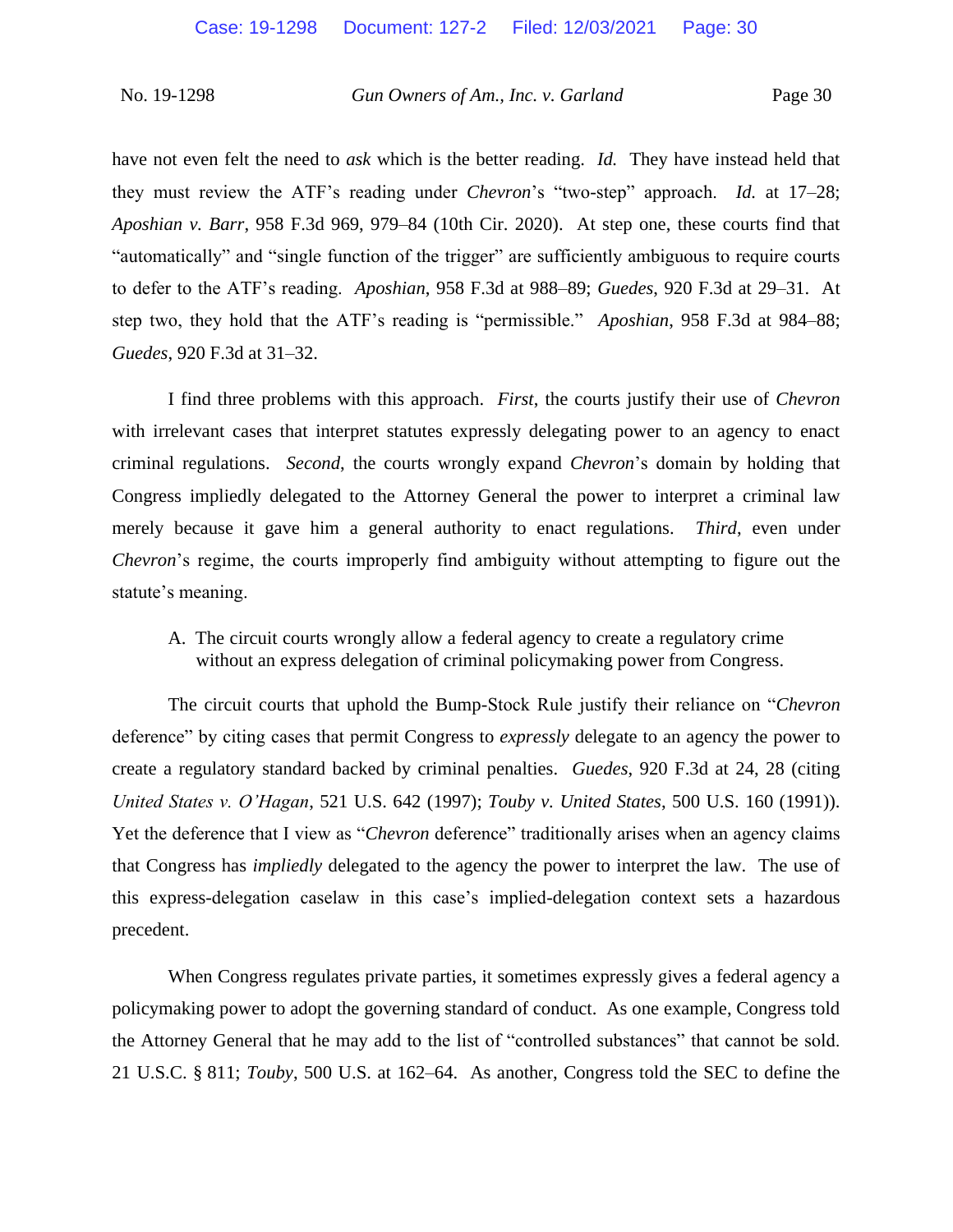"acts" that are "fraudulent" during a tender offer. 15 U.S.C. § 78n(e); *O'Hagan*, 521 U.S. at 667.

A party can challenge these express delegations in various ways. *See United States v. Mead Corp.*, 533 U.S. 218, 227 & n.6 (2001). Most notably, Congress may not give away its legislative power, so these policy-laden regulations raise separation-of-powers concerns. *Touby*, 500 U.S. at 165. For better or worse, however, the Supreme Court has rebuffed challenges to these rules under the nondelegation doctrine, even when Congress has made it a crime to violate them. *See id.* at 165–68; *United States v. Grimaud*, 220 U.S. 506, 518–22 (1911); *cf. Gundy v. United States*, 139 S. Ct. 2116, 2133–48 (2019) (Gorsuch, J., dissenting). Apart from a nondelegation challenge, a party might also argue that the agency's policy choice violates the Administrative Procedure Act because it is procedurally arbitrary or substantively contrary to Congress's instructions about the policies that the agency should adopt. *See O'Hagan*, 521 U.S. at 673; 5 U.S.C. § 706(2).

Critically, though, a party may not challenge this type of regulation on the ground that Congress did not give the agency the power to adopt it in the first place. Of course it did. Its *express* delegation leaves this statutory-interpretation question with an unambiguous answer. But that express delegation does not trigger "*Chevron* deference." *Cf. Cuozzo Speed Techs., LLC v. Lee*, 136 S. Ct. 2131, 2148 (2016) (Thomas, J., concurring). Well before *Chevron*, the Supreme Court noted that it should defer to a regulation with "legislative effect" when Congress expressly delegated policymaking authority to the agency. *Batterton v. Francis*, 432 U.S. 416, 425 (1977); Thomas W. Merrill & Kristin E. Hickman, *Chevron's Domain*, 89 Geo. L.J. 833, 833 n.2 (2001) (collecting cases). "*Chevron* deference" instead comes into play when a statute *lacks* an express delegation. *Chevron* held that a statutory ambiguity can represent Congress's "implicit" delegation to an agency to resolve the ambiguity. 467 U.S. at 844; *King v. Burwell*, 576 U.S. 473, 485 (2015). And it distinguished laws with these implicit delegations from those that "explicitly left a gap for the agency to fill[.]" 467 U.S. at 843–44 & 844 n.12; *see Mead*, 533 U.S. at 229.

These express-delegation cases thus are irrelevant to whether the Gun Control Act and the National Firearms Act contain implied delegations to the Attorney General. (The Acts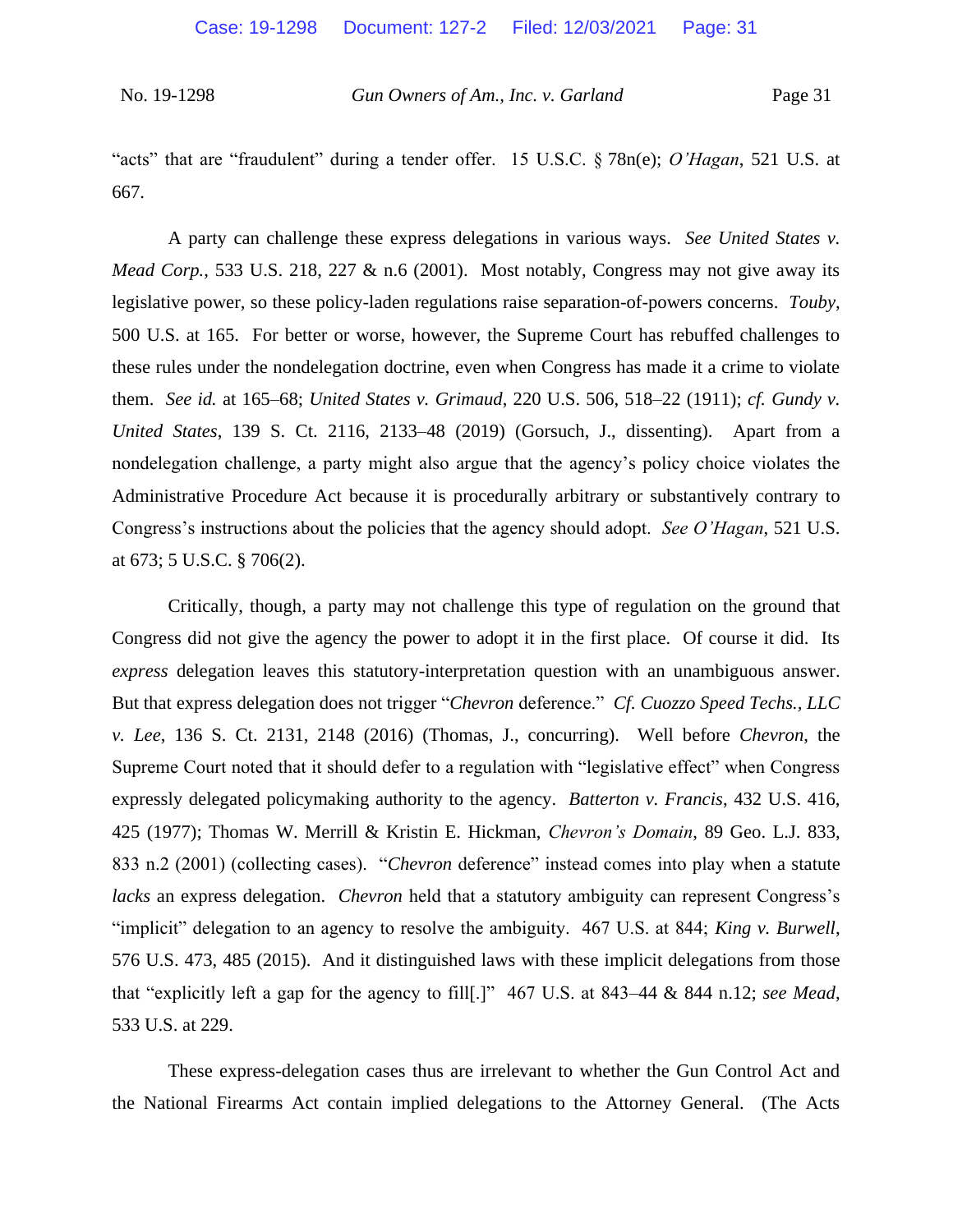identify the Attorney General as the enforcing official, and he has designated the ATF to act on his behalf. 28 C.F.R. § 0.130(a)(1)–(2).) Unlike in *O'Hagan* (in which Congress gave the SEC the power to define "fraudulent" acts), these Acts do not expressly give the Attorney General the power to define "machinegun." And unlike in *Touby* (in which Congress gave the Attorney General the ability to add to the list of "controlled substances"), the Acts do not expressly give the Attorney General the ability to add to a list of "machineguns." Congress instead defined "machinegun" itself.

\*

If anything, the use of this express-delegation precedent in *Chevron*'s implied-delegation context marks a sharp break from past practice. The cases allowing agencies to create criminal regulations come with an important safeguard: Congress *itself* must "make[] the violation of regulations a criminal offense and fix[] the punishment[.]" *Loving v. United States*, 517 U.S. 748, 768 (1996). So when a statute left unclear whether Congress gave an agency the power to create regulatory crimes, the Supreme Court refused to interpret the statute as granting this power. *See United States v. Eaton*, 144 U.S. 677, 687–88 (1892). Congress must act "distinctly"—i.e., clearly—if it wants to allow agencies to enact criminal rules with the force of law. *Id.* at 688; *Grimaud*, 220 U.S. at 519. This clear-statement rule established a presumption against "which Congress legislates" well before *Chevron*. *Singer v. United States*, 323 U.S. 338, 350–51 (1945) (Frankfurter, J., dissenting); Thomas W. Merrill & Kathryn Tongue Watts, *Agency Rules with the Force of Law: The Original Convention*, 116 Harv. L. Rev. 467, 499–502 (2002). The statute in *O'Hagan*, for example, expressly made it a crime to violate "any provision of this chapter" or "any rule or regulation thereunder the violation of which is made unlawful or the observance of which is required under the terms of this chapter[.]" 15 U.S.C. § 78ff(a); *O'Hagan*, 521 U.S. at 677 n.23.

The clear-statement rule is "not a judicial sport." *Singer*, 323 U.S. at 350 (Frankfurter, J., dissenting). It reinforces a fundamental separation-of-powers principle. *Carter v. Welles-Bowen Realty, Inc.*, 736 F.3d 722, 733 (6th Cir. 2013) (Sutton, J., concurring). The Constitution allows only Congress to create crimes. *See United States v. George*, 228 U.S. 14, 22 (1913). The Supreme Court cannot create common-law crimes, *Hudson*, 11 U.S. at 34, and the President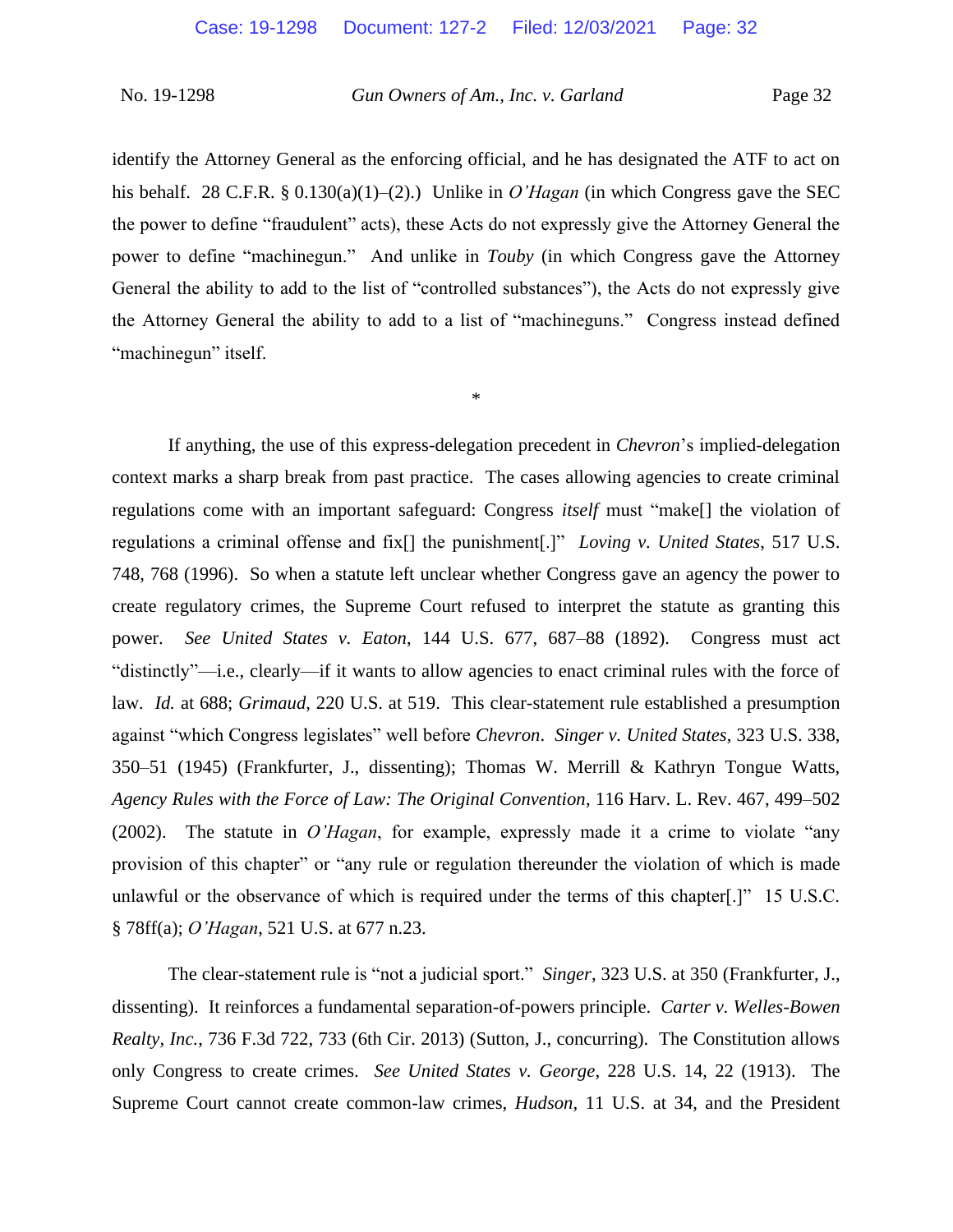cannot create administrative crimes, *George*, 228 U.S. at 22. This principle promotes liberty by barring the government from forcing Americans to change their behavior on threat of imprisonment unless their representatives pass a bill that survives the arduous journey through both Houses of Congress and their President signs this bill into law. *See Bond v. United States*, 564 U.S. 211, 222 (2011).

The circuit courts that use the express-delegation precedent to invoke *Chevron* flout this clear-statement rule and the separation-of-powers principle that it protects. The Bump-Stock Rule creates a new regulatory crime that bars the possession of bump stocks. Yet it does so allegedly pursuant to only an implied (not a distinct) congressional delegation of power.

The courts all agree that the Bump-Stock Rule purports to be a legislative rule that creates a new crime with the "force and effect of law"; it does not claim to be an interpretive rule that merely construes the "machinegun" ban in 18 U.S.C. § 922(o)(1). *See, e.g.*, *Guedes*, 920 F.3d at 18 (citation omitted). The crime's effective date shows as much. For a decade before the Bump-Stock Rule, the ATF issued advisory letters indicating that the bump stocks at issue here are not machine guns. Bump-Stock Rule, 83 Fed. Reg. at 66,516. Its position nurtured the creation of an entire bump-stock industry, complete with manufacturers, retailers, and consumers. *Id.* at 66,545–48. By the time of the Bump-Stock Rule, consumers had bought some \$100 million worth of bump stocks. *Id.* at 66,515. If this rule merely interpreted § 922(o)(1)'s "machinegun" ban, the people who owned bump stocks during this time would all along have been committing felonies (on the ATF's advice). *See* 18 U.S.C. § 924(a)(2). Yet the ATF did not seek to throw these bump-stock owners into prison. The Bump-Stock Rule instead purports to criminalize behavior that was *previously* lawful: "Anyone currently in possession of a bump-stock-type device is not acting unlawfully unless they fail to relinquish or destroy their device after the effective date of this regulation." 83 Fed. Reg. at 66,523; *see also id.* at 66,525, 66,530.

To enact this new regulatory crime, the ATF (the Attorney General's designee) must identify a statutory provision "distinctly" empowering the Attorney General to do so. *Eaton*, 144 U.S. at 688. But the ATF points to no such provision. That is why the circuit courts must rely on *Chevron*. *Chevron* deference applies when Congress "implicitly" delegates to an agency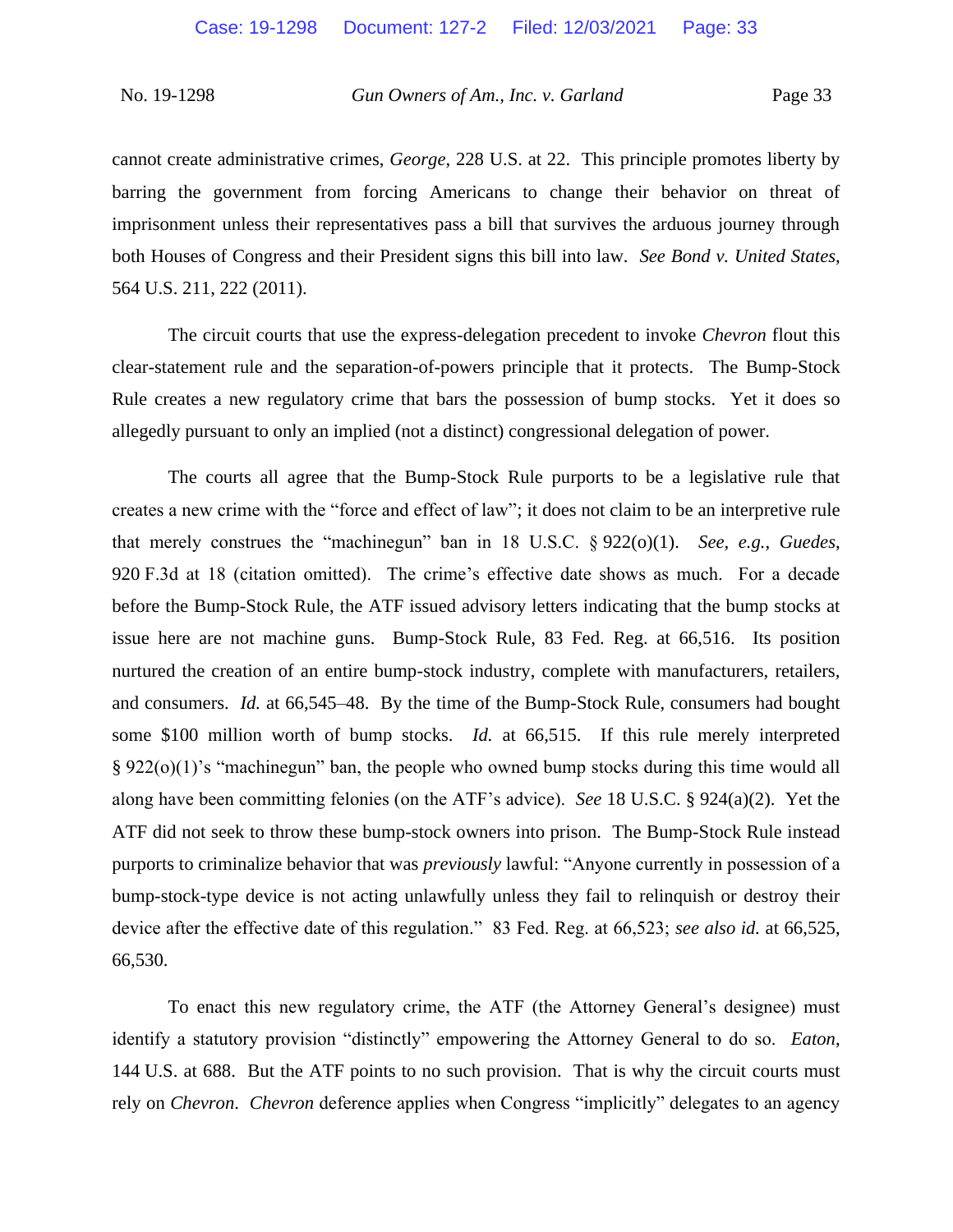the power to interpret a statute. 467 U.S. at 843–44. But an implicit delegation is not a distinct one. *Carter*, 736 F.3d at 733 (Sutton, J., concurring). Under traditional principles, then, the ATF lacks the power to make criminal what was lawful. And reliance on *Chevron* throws overboard what has long been a critical check on an agency's ability to enact criminal rules: Such rules "must have clear legislative basis." *George*, 228 U.S. at 22; *cf. Whitman v. United States*, 574 U.S. 1003, 1004 (2014) (Scalia, J., respecting the denial of certiorari). The Bump-Stock Rule does not.

To be sure, Congress gave the Attorney General the general power to issue "such rules and regulations as are necessary to carry out the provisions" of the Gun Control Act. 18 U.S.C. § 926(a). And it gave the Attorney General the general power to "prescribe all needful rules and regulations for the enforcement of" the National Firearms Act. 26 U.S.C. §§ 7805(a),  $7801(a)(2)(A)(i)$ . But these grants of general rulemaking power (which exist in most statutes) are not express delegations of power to adopt substantive criminal rules like those in *O'Hagan* and *Touby*. To the contrary, a grant of general rulemaking authority can show only Congress's *implied* delegation to an agency to resolve ambiguities under *Chevron*. *See Mayo Found. for Med. Educ. & Rsch. v. United States*, 562 U.S. 44, 57 (2011). The law in *Chevron* itself allowed the EPA administrator to "prescribe such regulations as are necessary to carry out his functions under this chapter." 42 U.S.C.  $\S 7601(a)(1)$ . An assertion that the Attorney General's general rulemaking power also qualified as an express delegation to establish regulatory crimes with the force of law would swallow *Chevron*'s distinction between express and implied delegations. *See*  467 U.S. at 843–44. Because these grants of rulemaking power do not "distinctly" show Congress's intent to allow the Attorney General to create a new crime (as the Bump-Stock Rule purports to do), they do not satisfy the clear-statement rule. *Eaton*, 144 U.S. at 688; *cf. George*, 228 U.S. at 20–21, 20 n.†.

Further, no other provision gives the Attorney General the power to issue a criminal rule implementing the Gun Control Act's "machinegun" ban, 18 U.S.C. § 922(o)(1), or the "machinegun" definition that it incorporates from the National Firearms Act, *id.* § 921(a)(23); 26 U.S.C. § 5845(b). This omission is telling. When the Gun Control Act permits the Attorney General to enact rules backed by criminal sanctions, it says so expressly. Section 923, for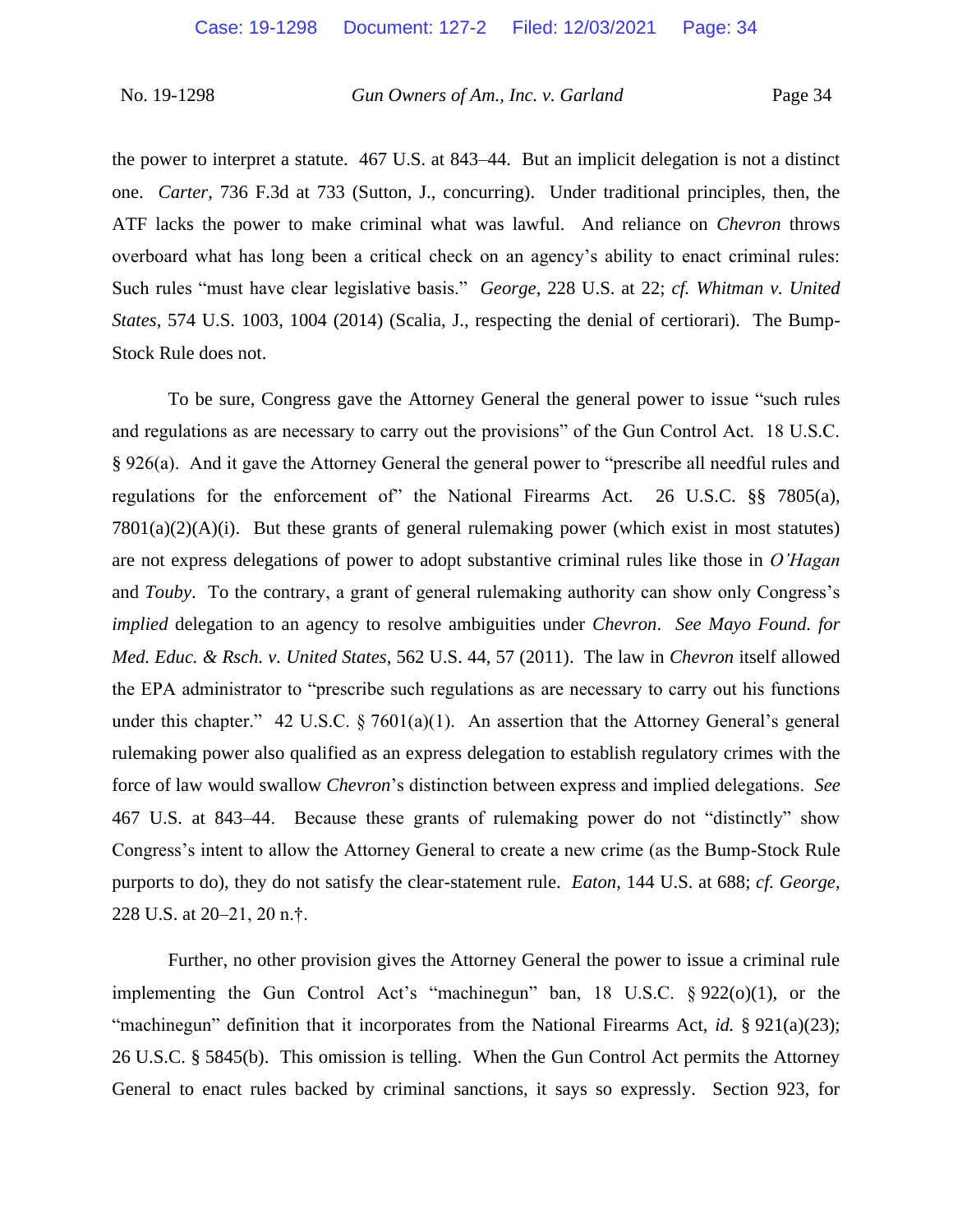example, requires licensed firearms distributors to keep such records "as the Attorney General may by regulations prescribe" and makes it a misdemeanor for licensees to violate its recordkeeping provisions "or the regulations promulgated thereunder." 18 U.S.C. §§ 922(m), 924(a)(3)(B). Yet the Act otherwise "contains no power authorizing [the Attorney General] to promulgate criminal regulations," such as regulations implementing  $\S 922(o)(1)$ 's "machinegun" ban. Stephen P. Halbrook, *Firearms Law Deskbook* § 4:6, Westlaw (database updated Oct. 2021). Likewise, the National Firearms Act authorizes the Attorney General to issue regulations about, for example, licensing or registration requirements. 26 U.S.C. §§ 5812(a), 5822, 5841(c), 5842–44; *see also id.* §§ 5851(b), 5852(f), 5853(c), 5854. The Act also makes a violation of its own "provisions" a crime. *Id.* §§ 5861, 5871. But nothing in it allows the Attorney General to issue a legislative rule that changes the scope of its "machinegun" definition. Under normal interpretive principles, we should view the express inclusions and omissions of regulatory authority as intentional legislative choices. *See Gonzales v. Oregon*, 546 U.S. 243, 262–63 (2006); *Russello v. United States*, 464 U.S. 16, 23 (1983); Merrill & Watts, *supra*, at 471–72, 487.

One last point. For those persuaded by such things, the Gun Control Act's original drafters discarded a provision that would have given the Attorney General the power to adopt legislative rules backed by criminal sanctions. One version of the Act would have broadly attached criminal penalties to a violation of any rule or regulation promulgated under the Act. *See* S. 917, 90th Cong. § 924(a) (as reported by Senator McClellan, Apr. 29, 1968). But Senator Griffin of Michigan led the charge in opposition to this language, explaining that "if there is one area in which we should not delegate our legislative power, it is in the area of criminal law." 114 Cong. Rec. 14,792 (1968). Senator Baker of Tennessee also explained how problematic it would be to allow a future administration to "change or alter a rule or a regulation" that is criminal "and thus place in the hands of an executive branch administrative official the authority to fashion and shape a criminal offense to his own personal liking[.]" *Id.* These senators successfully persuaded Congress to omit this "rules or regulations" catchall from what is today the penalty section in 18 U.S.C. § 924(a). *See id.* at 14,793. We disrespect its choice if we uphold a regulation like the Bump-Stock Rule that purports to create a new regulatory felony that did not exist before.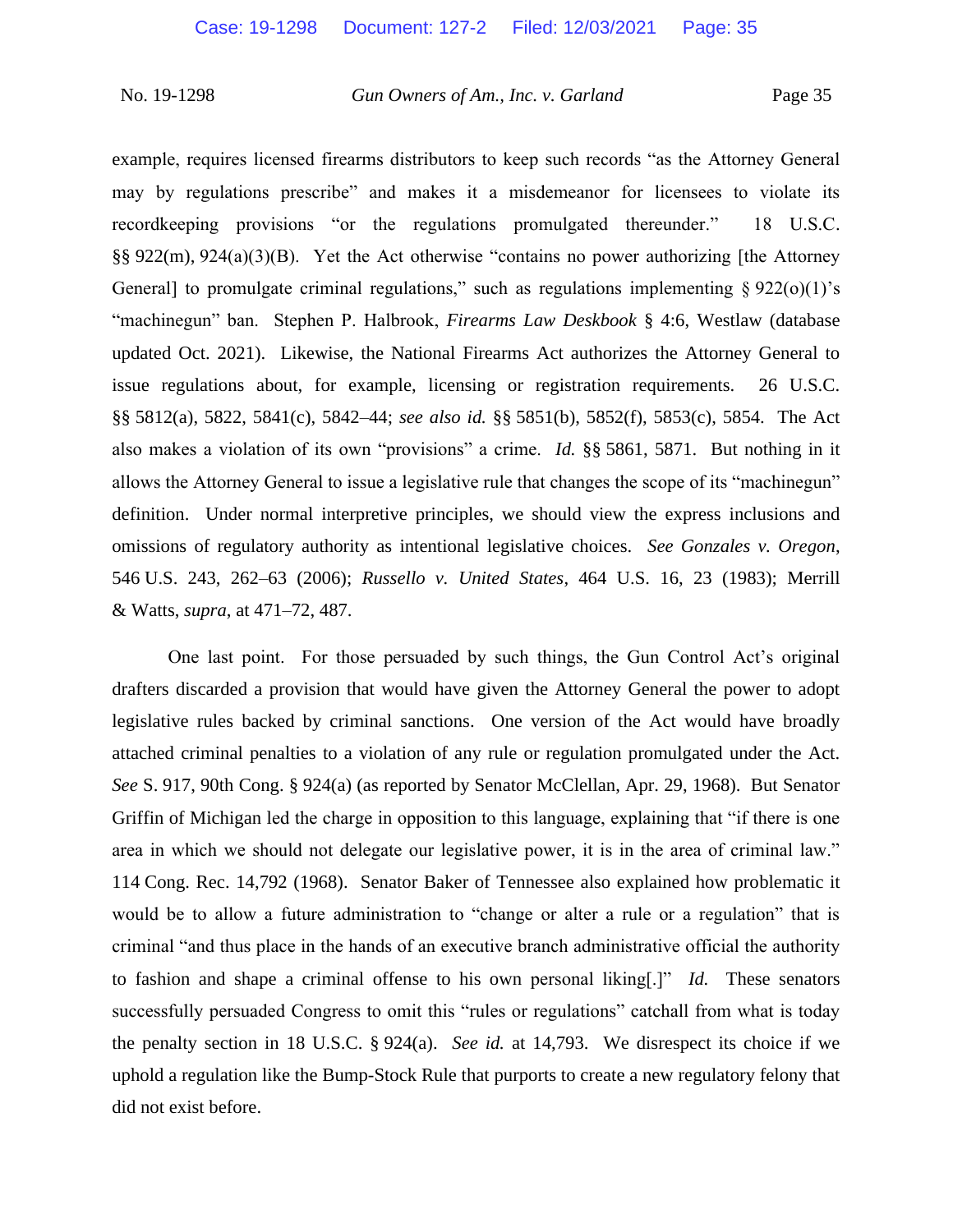B. The circuit courts wrongly find in a generic grant of rulemaking authority an implied delegation permitting an agency to authoritatively interpret criminal laws.

Apart from their disregard of the clear-statement rule that predates *Chevron*, the circuit courts that uphold the Bump-Stock Rule wrongly rely on *Chevron*'s implied-delegation presumption even on that case's own terms. They apply its presumption solely because (1) the Attorney General has general rulemaking power under the Gun Control Act and the National Firearms Act, 18 U.S.C. § 926(a); 26 U.S.C. § 7805(a), and (2) the ATF (the Attorney General's designee) issued the Bump-Stock Rule under that power. *See Aposhian*, 958 F.3d at 979–81. I disagree. While a generic rulemaking provision might sometimes show an implied delegation that allows an agency to resolve a statutory ambiguity through a regulation, *Mayo*, 562 U.S. at 57, such a provision does not always do so. And it falls well short of showing an implied delegation here.

Start with some background. Before *Chevron*, the Supreme Court applied a totality-ofthe-circumstances test "on a statute-by-statute basis" to decide whether a statute impliedly delegated power to an agency to interpret an ambiguous provision. Antonin Scalia, *Judicial Deference to Administrative Interpretations of Law*, 1989 Duke L.J. 511, 516; Stephen Breyer, *Judicial Review of Questions of Law and Policy*, 38 Admin. L. Rev. 363, 365–72 (1986). *Chevron* might have been read to dramatically depart from this approach. Some viewed it as creating a broad rule that Congress impliedly delegated to agencies the power to resolve all ambiguous provisions across all statutes. Scalia, *supra*, at 516; *cf. City of Arlington v. FCC*, 569 U.S. 290, 296 (2013).

Yet the Court has not adopted that absolutist view. Rather, before proceeding through *Chevron*'s two-step test, it has repeatedly conducted a threshold inquiry (what some have labeled *Chevron* "step zero") that requires us to ask whether the specific statute at issue leaves the specific interpretive question for the agency or the courts to resolve. Merrill & Hickman, *supra*, at 836, 873–89. As the Court has noted, "different statutes present different reasons for considering respect for the exercise of administrative authority or deference to it." *Mead*, 533 U.S. at 238. The Court thus will reject *Chevron* deference when a law is best read not to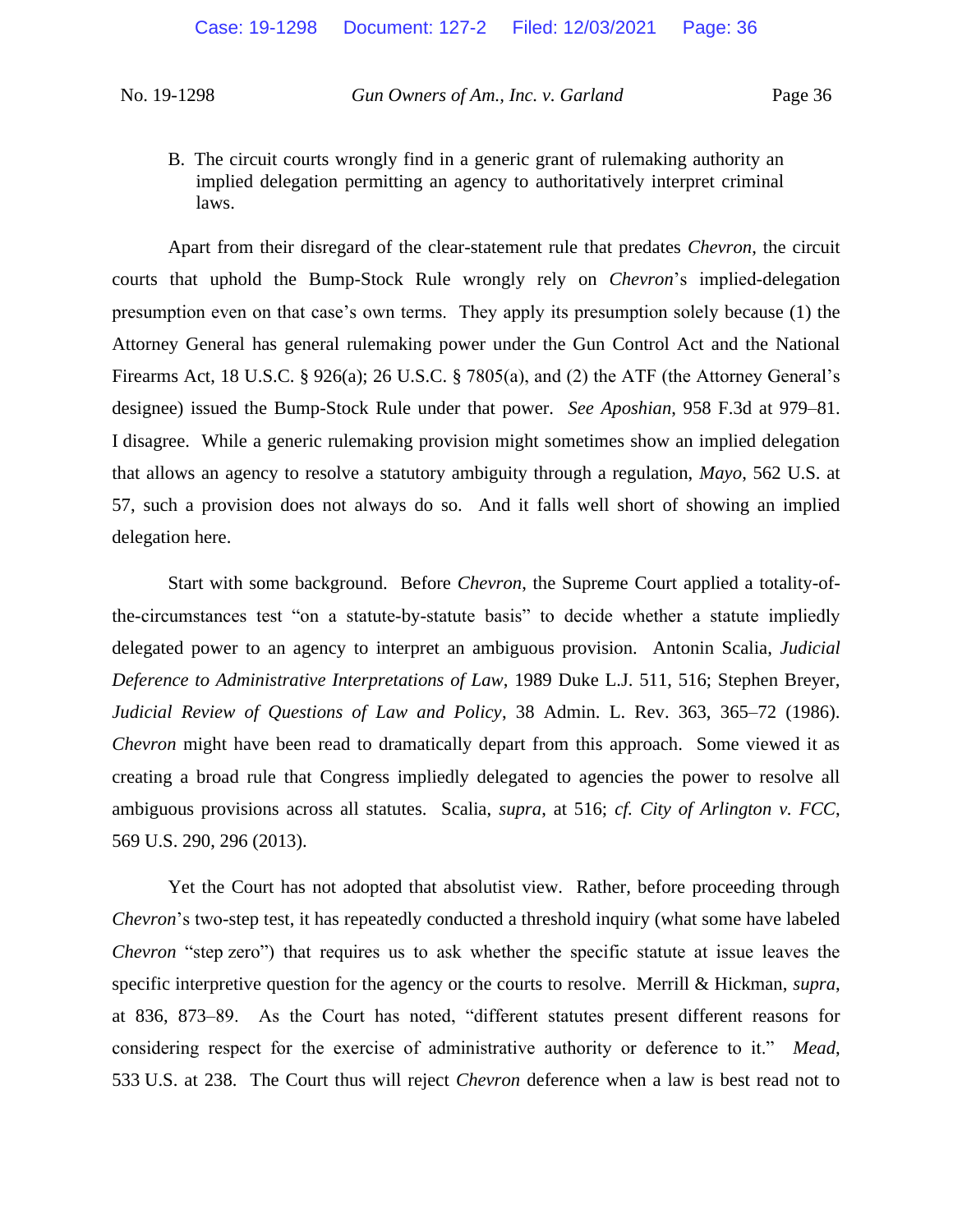give the agency the power to resolve a particular question of statutory interpretation. That is true even if (as in this case) the agency issued a regulation answering that question pursuant to its general rulemaking authority.

Two examples prove my point. The Court has rejected *Chevron*'s implied-delegation presumption for "major questions" about a statute. *See King*, 576 U.S. at 485–86; *FDA v. Brown & Williamson Tobacco Corp.*, 529 U.S. 120, 159–60 (2000). "In extraordinary cases" involving important questions, it has noted, "there may be reason to hesitate before concluding that Congress has intended such an implicit delegation." *Brown & Williamson*, 529 U.S. at 159 (citing Breyer, *supra*, at 370). Take *King*. It addressed whether the Affordable Care Act allowed individuals who bought health insurance on federal exchanges to obtain tax subsidies. 576 U.S. at 479. The agency issued a regulation answering this question under a grant of rulemaking authority. *Id.* at 483. Yet the Court refused to give *Chevron* deference to this regulation. *Id.* at 485–86. The Court reasoned that the question was of "deep 'economic and political significance,'" so it presumed that Congress would not have impliedly given the agency the power to resolve it. *Id.* at 486 (citation omitted).

The Court has also rejected *Chevron* deference for statutory issues that have traditionally fallen within the courts' interpretive domain. *See Adams Fruit Co. v. Barrett*, 494 U.S. 638, 649 (1990); *see also Smith v. Berryhill*, 139 S. Ct. 1765, 1778–79 (2019); *Epic*, 138 S. Ct. at 1629. Take *Adams Fruit*. There, the agency issued a regulation under its rulemaking authority that narrowly interpreted a cause of action allowing private parties to sue. 494 U.S. at 649. The Court held that *Chevron* deference did not apply to this interpretation because "the scope of the judicial power vested by the statute" was for the courts, not the agency, to decide. *Id.* at 650.

Identical logic extends to the criminal laws, so these decisions make this case easy at *Chevron*'s threshold step. The Gun Control Act bans "machineguns" and imposes a potential 10-year prison sentence for violations. 18 U.S.C. §§ 922(o)(1), 924(a)(2). I would not interpret Congress's grant of rulemaking authority in the Gun Control Act (18 U.S.C. § 926(a)) or the National Firearms Act (26 U.S.C. § 7805(a)) as impliedly delegating to the Attorney General the "extraordinary authority" to invent new gun crimes. *Gonzales*, 546 U.S. at 262. Even more so than the cause of action in *Adams Fruit*, "criminal laws are for courts, not for the Government, to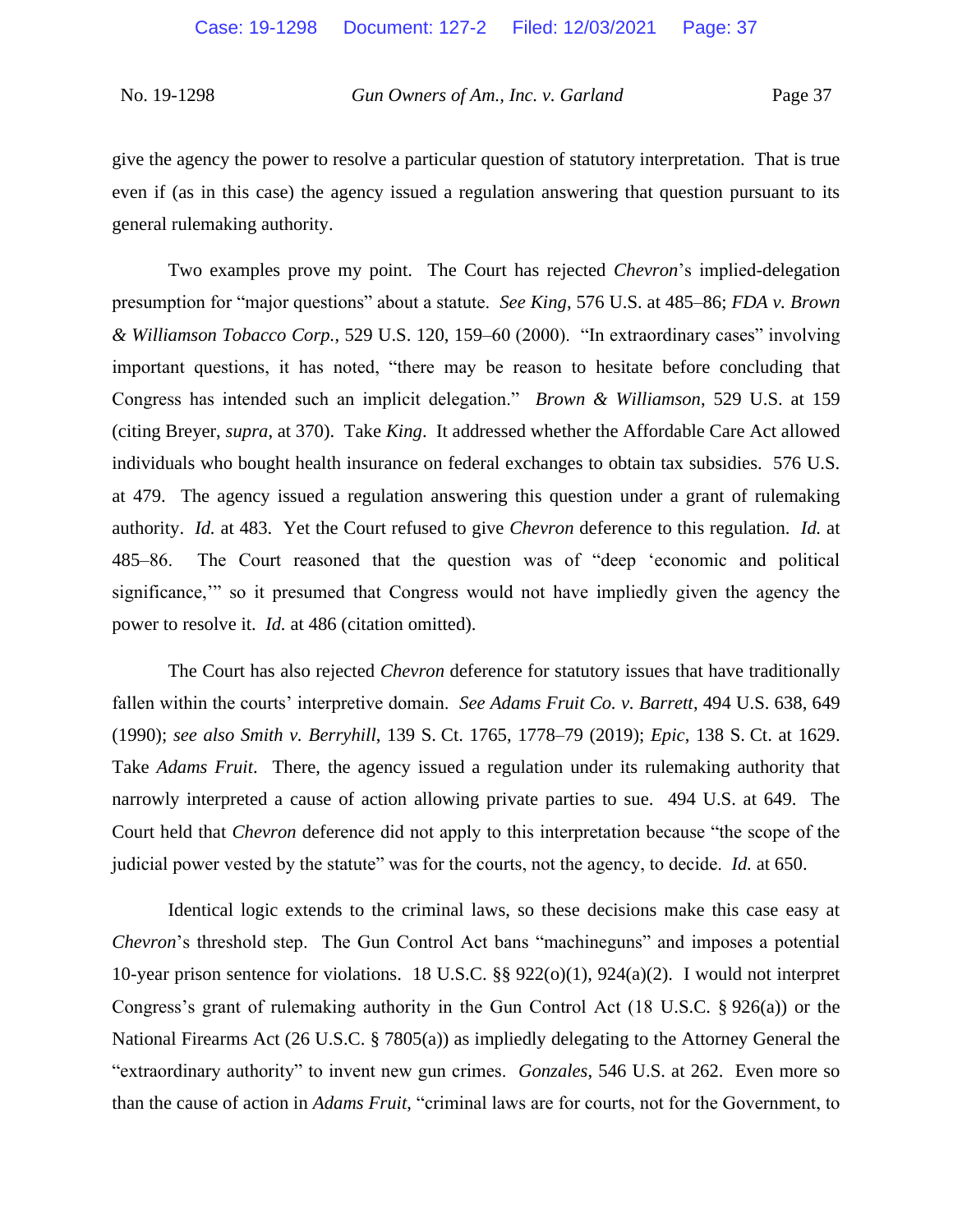construe." *Abramski v. United States*, 573 U.S. 169, 191 (2014). Whatever the merits of *Chevron*'s implied-delegation presumption in the civil context, even a *Chevron* proponent calls it "preposterous" "to say that when criminal statutes are ambiguous, the Department of Justice is permitted to construe them as it sees fit[.]" Cass R. Sunstein, *Chevron Step Zero*, 92 Va. L. Rev. 187, 210 (2006). Two of our foundational principles—the separation of powers and due process—should lead us to adopt the opposite presumption. Congress does *not* impliedly delegate to the Attorney General our duty to interpret the criminal laws. *See Gun Owners*, 992 F.3d at 464–68.

As an initial matter, a presumption that Congress impliedly gave the Attorney General the power to interpret the criminal laws would further undercut our separation of powers. The Constitution ensures that the government cannot imprison a person without a consensus from all three branches. *See Gun Owners*, 992 F.3d at 464; Caleb Nelson, *Adjudication in the Political Branches*, 107 Colum. L. Rev. 559, 561 (2007). Congress must enact a criminal law, the Attorney General must initiate a prosecution, and a court must adjudicate the case. The clear-statement rule that I have already discussed ensures that the Attorney General does not usurp *Congress's* role in this process—to enact criminal bans. *George*, 228 U.S. at 22. We should likewise adhere to canons of interpretation that ensure that the Attorney General does not usurp the *judiciary's* role—to say what the criminal laws mean. *Marbury v. Madison*, 5 U.S. 137, 177 (1803). Yet *Chevron*'s presumption that agencies get to construe ambiguous laws would allow the Attorney General to do just that by combining the prosecutorial and adjudicative powers. *See* Sunstein, *supra*, at 210.

Admittedly, it is our duty to say what civil laws mean too. But there would be nothing unusual about refusing to extend *Chevron*'s civil presumption to this criminal setting. Criminal laws have the most serious repercussions for individuals, potentially depriving them of their liberty or lives. *See United States v. Bass*, 404 U.S. 336, 348 (1971). So our legal traditions include many safeguards unique to that context. To name two, prosecutors must prove their case beyond a reasonable doubt (rather than by a preponderance of the evidence), *see In re Winship*, 397 U.S. 358, 361–64 (1970), and they cannot force defendants to testify when their testimony might subject them to criminal (as opposed to civil) liability, *see United States v. Balsys*,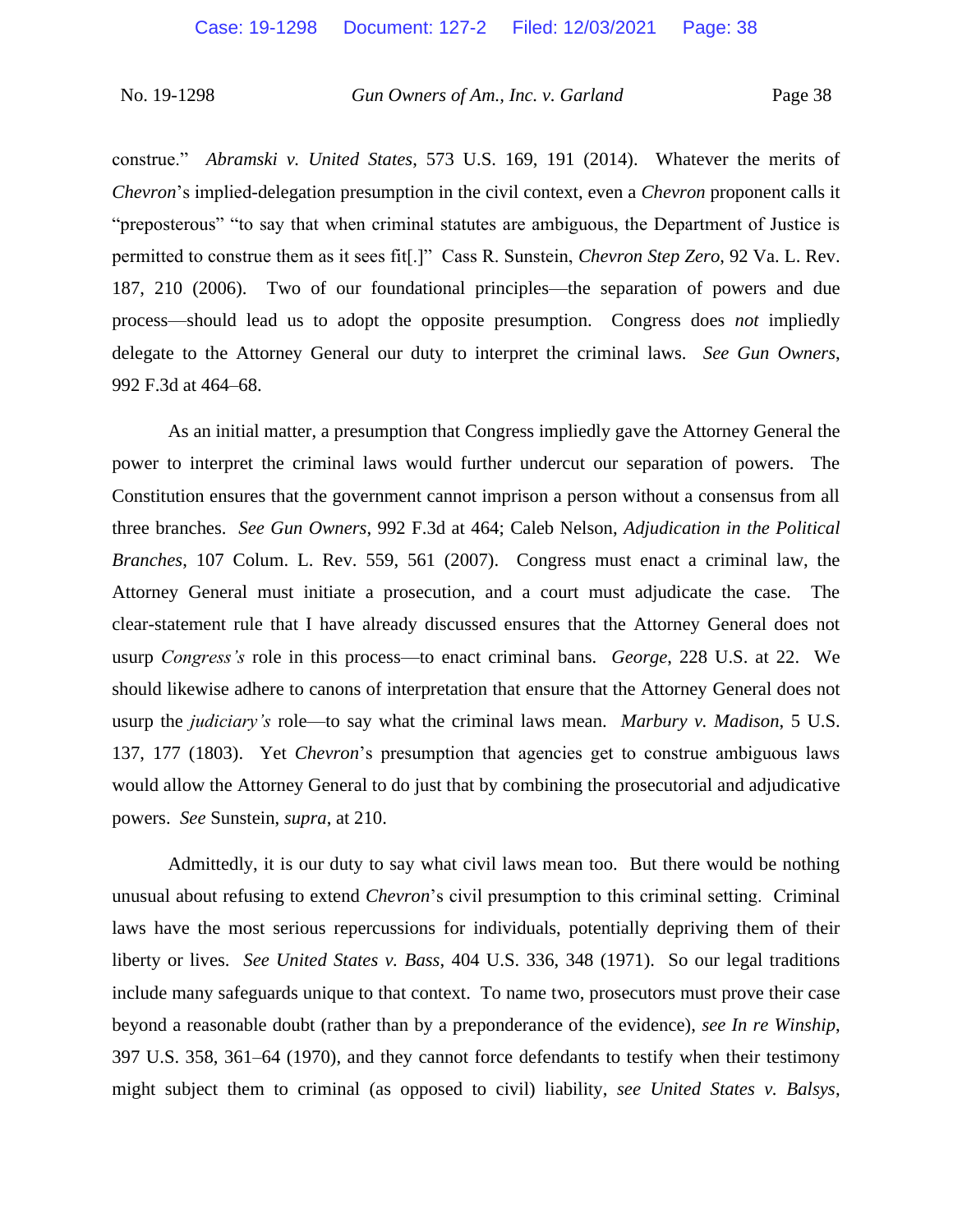524 U.S. 666, 671–72 (1998). Notably, therefore, the Supreme Court has not incorporated other civil principles that are in tension with the separation of powers into the criminal domain. Although agencies may engage in fact-finding in some civil proceedings subject to deferential judicial review, *Atlas Roofing Co. v. Occupational Safety & Health Rev. Comm'n*, 430 U.S. 442, 455 & n.13 (1977), this agency fact-finding power falls away in "criminal matters," *N. Pipeline Constr. Co. v. Marathon Pipe Line Co.*, 458 U.S. 50, 70 n.24 (1982) (plurality opinion); Nelson, *supra*, at 610. The same logic should apply here. *Chevron* sometimes allows agencies to interpret ambiguities in civil statutes subject to deferential judicial review. *See City of Arlington*, 569 U.S. at 296. Yet an agency's law-interpreting power should likewise fall away in criminal matters. *See Esquivel-Quintana v. Lynch*, 810 F.3d 1019, 1030 (6th Cir. 2016) (Sutton, J., concurring in part and dissenting in part), *rev'd sub nom. Esquivel-Quintana v. Sessions*, 137 S. Ct. 1562 (2017).

In addition, *Chevron*'s presumption that Congress impliedly gave the Attorney General the power to interpret the criminal laws conflicts with a preexisting due-process presumption that has long affected the courts' interpretation of those laws. *See United States v. Davis*, 139 S. Ct. 2319, 2325 (2019). Courts presume that Congress means for criminal laws to give ordinary people "fair warning" of the conduct that the laws proscribe. *McBoyle v. United States*, 283 U.S. 25, 27 (1931). When faced with the task of choosing between two plausible "readings of what conduct Congress has made a crime," then, a court will reject the "harsher alternative" in favor of the more lenient one. *Jones v. United States*, 529 U.S. 848, 858 (2000) (quoting *United States v. Universal C.I.T. Credit Corp.*, 344 U.S. 218, 221–22 (1952)). Unlike *Chevron*, this rule of lenity "is perhaps not much less old than construction itself." *United States v. Wiltberger*, 18 U.S. 76, 95 (1820). The rule allows parties to organize their affairs confident that they can rely on the existing law until their elected representatives change it through the legislative process. *See Bass*, 404 U.S. at 348.

*Chevron*'s implied-delegation presumption (which dates to 1984) conflicts with this fairnotice presumption (which dates to the Founding). For one thing, it would require us to presume that Congress meant to give the Attorney General the power to expand the scope of an ambiguous criminal law by adopting the "harsher alternative" without the "clear and definite"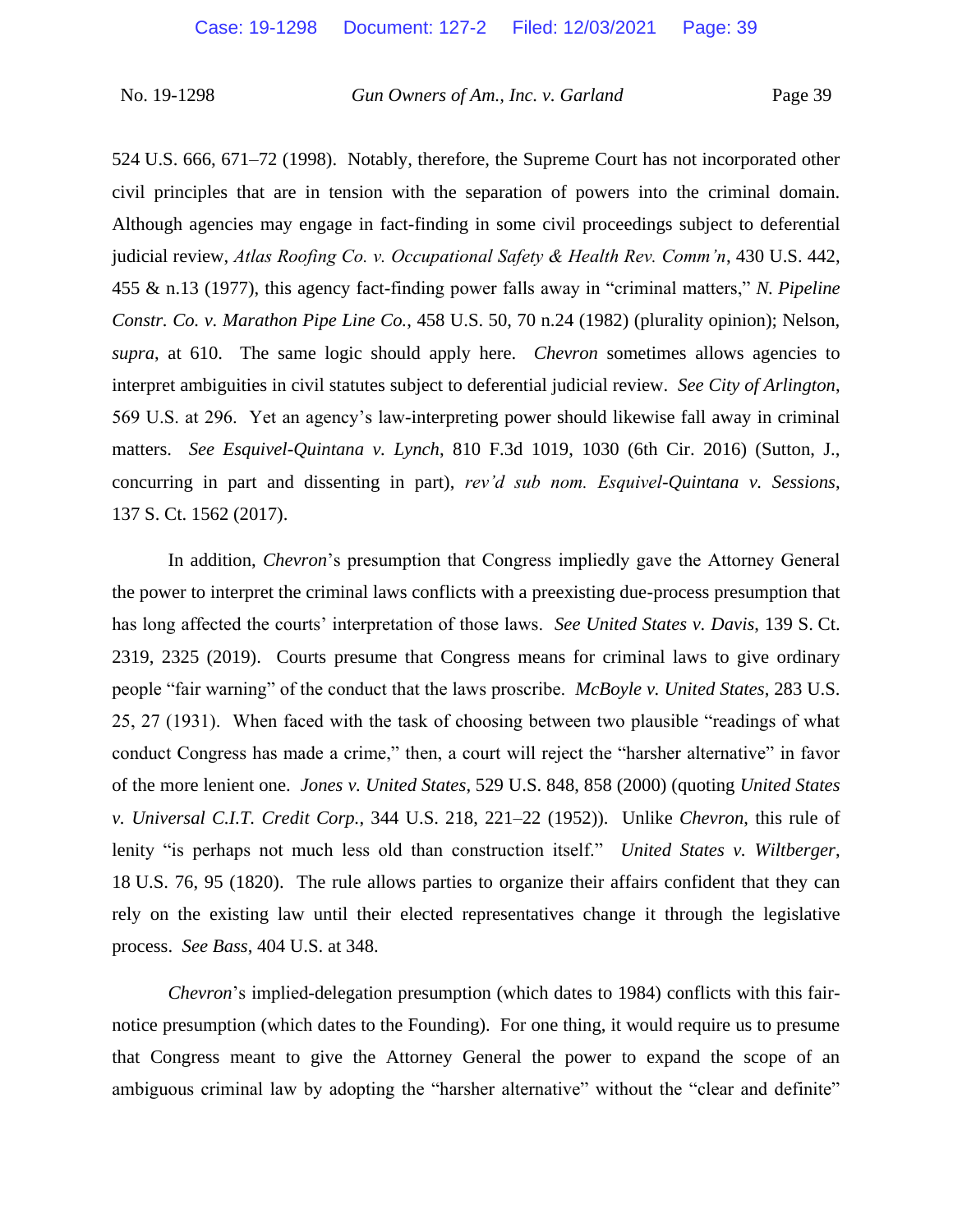statement that we usually expect. *Jones*, 529 U.S. at 858 (citation omitted). It thus "would turn the normal construction of criminal statutes upside-down, replacing the doctrine of lenity with a doctrine of severity." *Crandon v. United States*, 494 U.S. 152, 178 (1990) (Scalia, J., concurring in the judgment). For another, it would allow an agency to depart from its longstanding interpretation of a criminal law merely for policy reasons associated with a change in presidential administrations and merely by going through the notice-and-comment process. *See Nat'l Cable & Telecomms. Ass'n v. Brand X Internet Servs.*, 545 U.S. 967, 981–82 (2005). Such a policyladen expansion of the scope of prohibited conduct has no place in this criminal sphere. "[A] criminal conviction ought not to rest upon an interpretation reached by the use of policy judgments rather than by the inexorable command of relevant language." *M. Kraus & Bros., Inc. v. United States*, 327 U.S. 614, 626 (1946).

Lastly, imagine what it would mean if, as the D.C. Circuit found, the Attorney General's general rulemaking authority in 18 U.S.C. § 926(a) allows him to issue authoritative interpretations of the many crimes in § 922. *See Guedes*, 920 F.3d at 26. The Supreme Court recently interpreted the statute banning the possession of firearms by felons to require defendants to know that they are, in fact, felons. *See Rehaif v. United States*, 139 S. Ct. 2191, 2194 (2019); 18 U.S.C. §§ 922(g), 924(a)(2). Suppose that the Attorney General later issues a regulation readopting the view long held by all of the circuit courts that the statute lacked this intent element. *Rehaif*, 139 S. Ct. at 2201 (Alito, J., dissenting). If *Rehaif* is best read as endorsing one side of a debate about an ambiguous statute, would the Court have to defer to the Attorney General's regulation and return the criminal law back to a world without this *mens rea*? *See Brand X*, 545 U.S. at 982–83; *cf. United States v. Home Concrete & Supply, LLC*, 566 U.S. 478, 487–90 (2012) (plurality opinion).

Courts have also struggled to interpret the Armed Career Criminal Act, which imposes an enhanced sentence on those who illegally possess firearms and have three prior "violent felony" convictions. 18 U.S.C. § 924(e); *see, e.g.*, *Borden v. United States*, 141 S. Ct. 1817, 1821 (2021) (plurality opinion). Perhaps this was all just wasted effort. If § 926(a) gives the Attorney General the power to issue a binding regulation listing every offense that qualifies as a "violent felony," must courts defer to the Attorney General's view? I doubt any judge would take these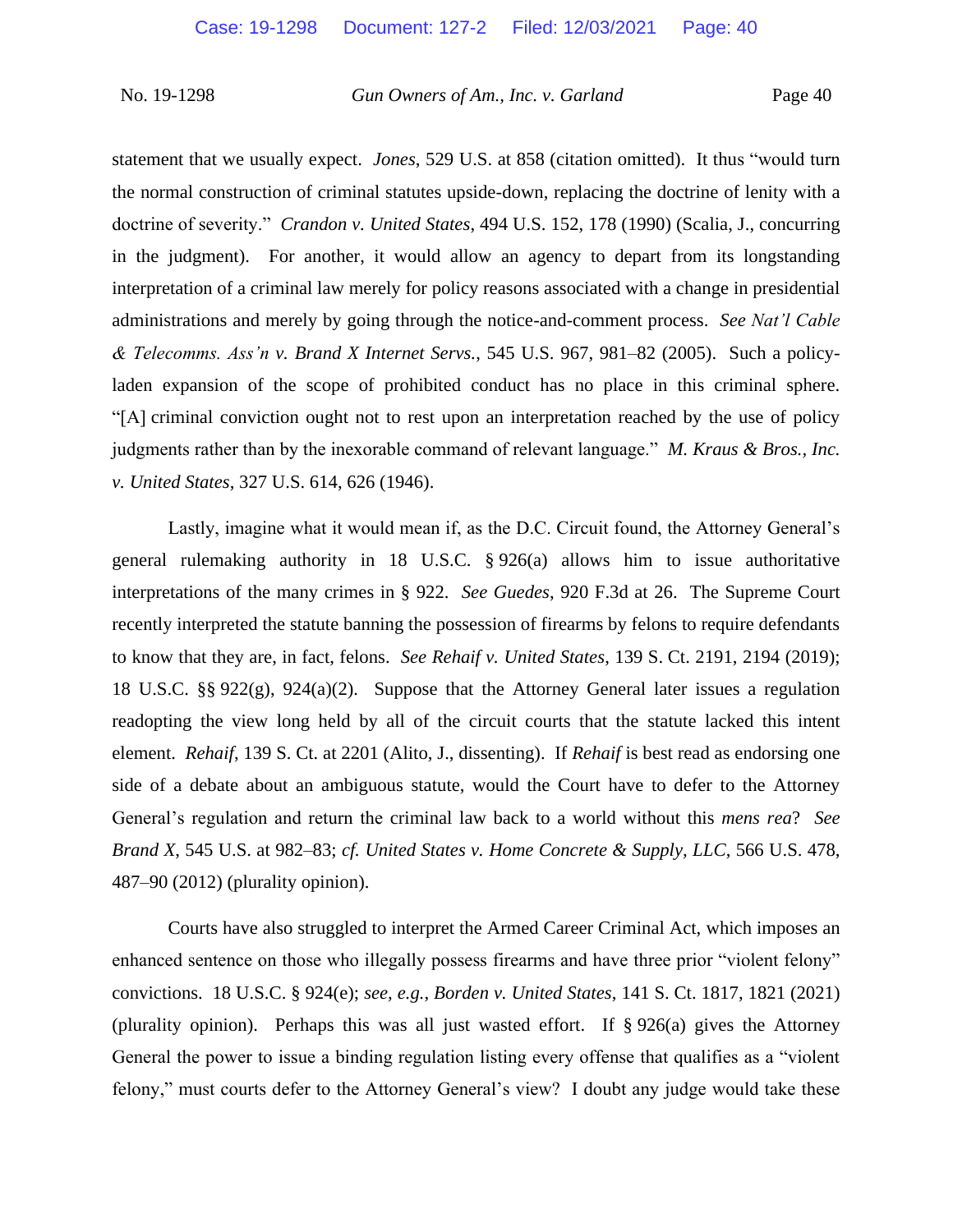claims seriously. But they are no different from the claim that *Chevron* applies in this case simply because  $\S 926(a)$  gives the Attorney General general rulemaking authority.

In sum, the generic grants of rulemaking power on which other circuit courts have relied do not provide the "clear indication" that courts should demand before construing a criminal law to delegate our interpretive authority to the Attorney General. *SWANCC*, 531 U.S. at 172.

\*

The circuit courts that take the opposite view suggest that *Babbitt v. Sweet Home Chapter of Communities for a Great Oregon*, 515 U.S. 687 (1995), supports their conclusion that a grant of general rulemaking authority can trigger *Chevron* deference for criminal laws. *See Aposhian*, 958 F.3d at 982–83; *Guedes*, 920 F.3d at 24. *Babbitt* addressed provisions of the Endangered Species Act that made it unlawful for a party to "take" an endangered species and imposed criminal and civil penalties for violations of this ban. 515 U.S. at 690–91, 696 n.9 (quoting 16 U.S.C. §§ 1538(a)(1)(B), 1540(a)(1), 1540(b)(1)). The statute itself defined the word "take" to include "harm," and the Secretary of the Interior issued a regulation broadly interpreting the word "harm." *Id.* at 691. When rejecting the claim that this regulation misread the statute, the Court gave deference to the Secretary's reading despite its criminal applications. *Id.* at 703–04, 704 n.18.

Yet *Babbitt* confirms that *Chevron*'s implied-delegation presumption does not apply here. While *Babbitt* cited *Chevron* in passing, it did not "rest on *Chevron*'s fiction that ambiguity in a statutory term is best construed as an implicit delegation of power to an administrative agency to determine the bounds of the law." *Cuozzo*, 136 S. Ct. at 2148 (Thomas, J., concurring). Rather, *Babbitt* is better read as an express-delegation case. The Court noted that the Secretary's regulation was entitled to "some degree of deference" not because the "take" definition was ambiguous (and so subject to *Chevron*'s presumption), but because of the "latitude" that the Act gave "the Secretary in enforcing the statute[.]" *Babbitt*, 515 U.S. at 703–04. As its support for this sentence, *Babbitt* even cited an article by Justice Breyer criticizing an implied-delegation presumption as "seriously overbroad, counterproductive and sometimes senseless." Breyer, *supra*, at 373; Sunstein, *supra*, at 239–40. Notably, moreover, Secretary Babbitt's enforcement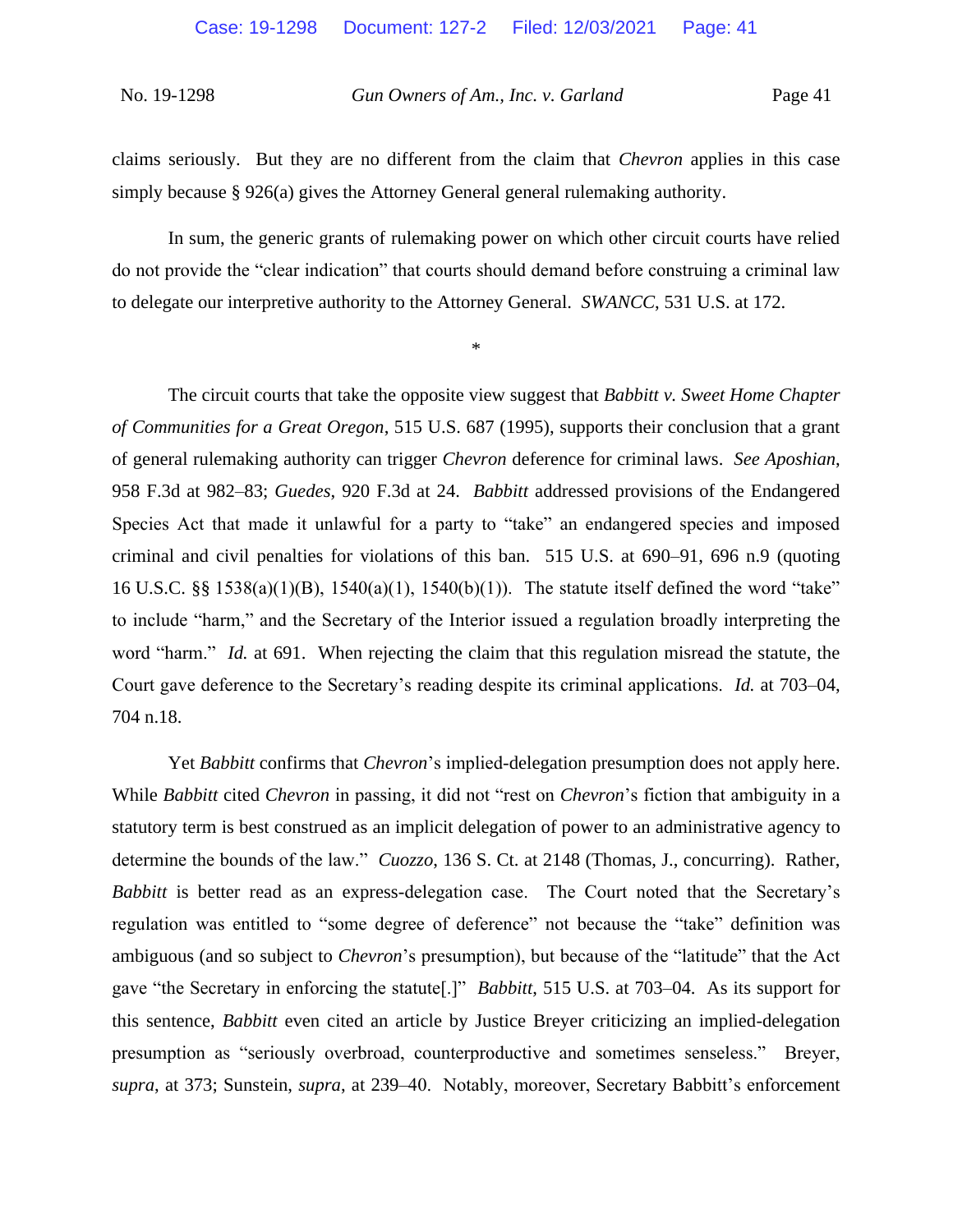"latitude" consisted of far more authority than the generic power to issue regulations. Most relevantly, the Act authorized civil and criminal penalties against those who violated "any regulation issued in order to implement" the "take" prohibition. *Compare* 16 U.S.C. § 1540(f), *with id.* § 1540(a)(1) and (b)(1). Congress thus expressly gave the Secretary the power to issue regulations to "implement" that specific ban and expressly made a violation of those regulations a crime. *Id.* § 1540(b)(1). This unambiguous delegation to enact criminal legislative rules that implement the "take" provision cannot be described as an "implicit" delegation. It would meet even *Eaton*'s clear-statement rule.

In this case, by contrast, the Bump-Stock Rule attempts to "rest on *Chevron*'s fiction" by suggesting that Congress "implicitly left" to the Attorney General the power to interpret the "machinegun" definition. *Cuozzo*, 136 S. Ct. at 2148 (Thomas, J., concurring); Bump-Stock Rule, 83 Fed. Reg. at 66,527. Unlike the Endangered Species Act in *Babbitt*, however, the Gun Control Act and the National Firearms Act do not delegate to the Attorney General the specific power to issue regulations to "implement" the "machinegun" ban in 18 U.S.C. § 922(o)(1) or expressly make a violation of those implementing regulations a crime. That is why the courts that have upheld the Bump-Stock Rule rely only on the grants of general rulemaking authority in those Acts. *See Guedes*, 920 F.3d at 20–21. But those grants are not express delegations to pass criminal rules, and the enforcement "latitude" that *Babbitt* found important is absent here. 515 U.S. at 703–04.

I disagree with the other circuit courts' competing interpretation of *Babbitt*. These courts have read that decision as instead holding that—while *Chevron*'s implied-delegation presumption does not apply for pure criminal laws—it can apply when a law has "both civil and criminal implications." *Aposhian*, 958 F.3d at 982–83. This case shows that any distinction between "pure" criminal laws and "hybrid" criminal-civil laws is a mirage. If the Court reads *Babbitt* as triggering *Chevron*'s presumption, it will reach nearly all criminal laws.

To begin with, although the "take" regulation in the Endangered Species Act has many civil applications, *see, e.g.*, 16 U.S.C. § 1540(g), the Bump-Stock Rule has "predominately criminal" ones, *Aposhian*, 989 F.3d at 905 (Eid, J., dissenting). The Gun Control Act makes it a crime to possess machine guns except those transferred or possessed under the authority of a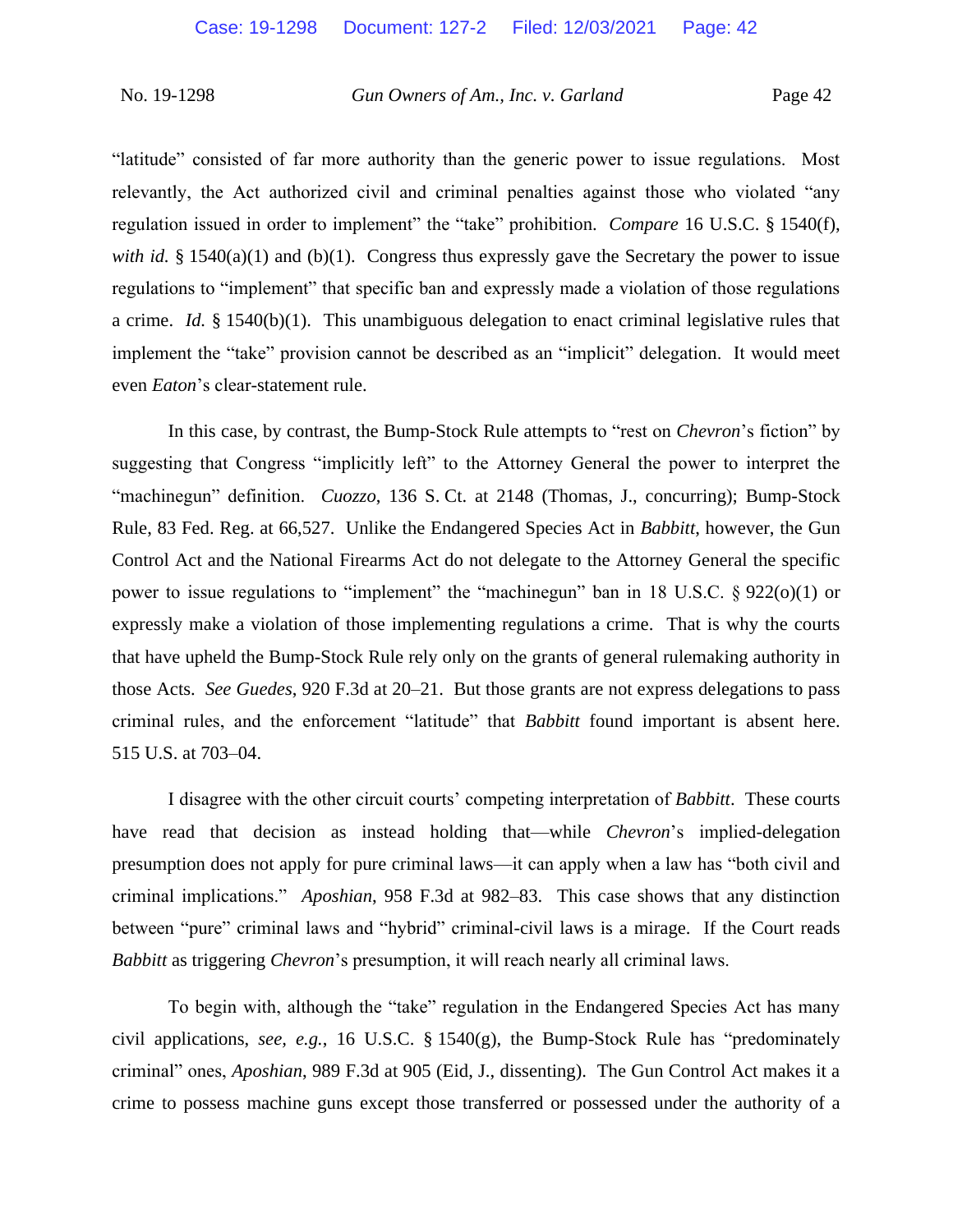government or those possessed before 1986. 18 U.S.C. § 922(o). No bump stocks existed in 1986, so the grandfather provision does not apply. Bump-Stock Rule, 83 Fed. Reg. at 66,535. And I doubt many governments supply their agents with bump-stock rifles. So if the Bump-Stock Rule's potentially small number of civil applications triggers *Chevron*'s implieddelegation presumption, most criminal laws will trigger it too. After all, "[s]ince the earliest years of this Nation, Congress has authorized the Government to seek parallel in rem civil forfeiture actions and criminal prosecutions based upon the same underlying events." *United States v. Ursery*, 518 U.S. 267, 274 (1996). Today, many laws include civil-forfeiture provisions that accompany their criminal bans. The Gun Control Act, for example, authorizes the Attorney General to seek forfeiture of weapons for most violations of its prohibitions. *See* 18 U.S.C. § 924(d)(1). Would this forfeiture provision trigger *Chevron*'s presumption for, say, a regulation issued by the Attorney General interpreting the prohibition on possessing a firearm in furtherance of a "crime of violence"? *Id.*  $\S 924(c)(1)(A)$ .

In addition, *Babbitt* emphasized that the "take" regulation had "existed for two decades" largely unchanged from near the time of the Act's passage and so had provided "a fair warning of its consequences." 515 U.S. at 690, 691 n.2, 704 n.18. Giving some deference to this regulation, *id.* at 703, comports with the respect that courts have shown "longstanding and contemporaneous executive interpretations of law[.]" Aditya Bamzai, *The Origins of Judicial Deference to Executive Interpretation*, 126 Yale L.J. 908, 916 (2017) (emphasis omitted). The same cannot be said for a decision to apply *Chevron*'s presumption here because the Bump-Stock Rule departed from the ATF's decade-long view. 83 Fed. Reg. at 66,516. The Americans who invested in the bump-stock industry in reliance on that prior position might be skeptical of the claim that the ATF offered them a "fair" warning. *Babbitt*, 515 U.S. at 704 n.18; *cf. EEOC v. Arabian Am. Oil Co.*, 499 U.S. 244, 257–58 (1991). This case thus shows that if *Chevron* extends to the criminal context, it would extend in full. The Attorney General could change the criminal laws for pure policy reasons. *See Brand X*, 545 U.S. at 981–82. *Babbitt* should not be read to require these results.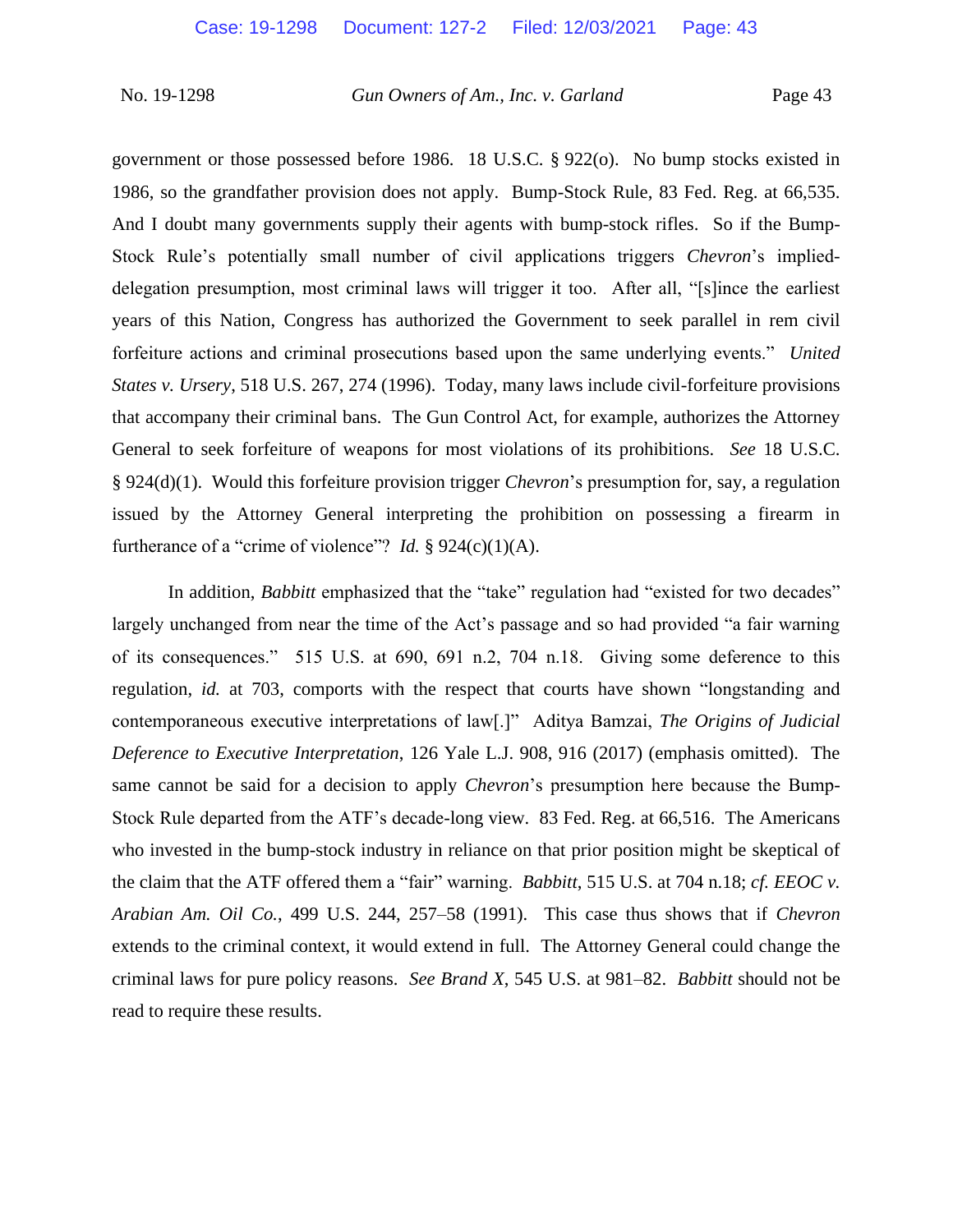C. The circuit courts do not attempt to construe the statutory "machinegun" definition using traditional canons of construction before deferring to the ATF's view.

Even if *Chevron*'s two-step test applied, the circuit courts that have upheld the Bump-Stock Rule wrongly find ambiguity in the "machinegun" definition at step one without even attempting to interpret the statute themselves. *See Aposhian*, 958 F.3d at 979–81; *Guedes*, 920 F.3d at 20–21. *Chevron* does not require such judicial obsequiousness to a federal agency.

At *Chevron* step one, a court must ask whether the relevant statutory text is "ambiguous with respect to the specific issue" before the court. 467 U.S. at 843. If the text conveys an "unambiguously expressed" meaning, the court must apply it as written. *Id.*; *see, e.g.*, *MCI Telecomms. Corp. v. Am. Tel. & Tel. Co.*, 512 U.S. 218, 225–29 (1994). If the text conveys no unambiguous answer, the court must proceed to *Chevron*'s second step by asking whether the agency's reading reasonably resolves the ambiguity. 467 U.S. at 843; *see, e.g.*, *Brand X*, 545 U.S. at 989–97. Like the rule of lenity, however, *Chevron* "leaves open the crucial question almost invariably present—of how much ambiguousness constitutes an ambiguity." *United States v. Hansen*, 772 F.2d 940, 948 (D.C. Cir. 1985) (Scalia, J.).

Both the Supreme Court and our court have explained how to answer this crucial ambiguity question. A finding of ambiguity can occur only at the end of our usual interpretive process. In other words, a court must do its "best to determine the statute's meaning before giving up, finding ambiguity, and deferring to the agency." *Arangure v. Whitaker*, 911 F.3d 333, 338 (6th Cir. 2018). When engaging in this ordinary interpretive process, the court should employ the "traditional tools of statutory construction" that it would otherwise rely on when reviewing a statutory provision without agency input. *Epic*, 138 S. Ct. at 1630 (quoting *Chevron*, 467 U.S. at 843 n.9); *see Kisor v. Wilkie*, 139 S. Ct. 2400, 2415 (2019). So a court must give the relevant words their ordinary meaning. *See MCI Telecomms.*, 512 U.S. at 225–28. If a word is susceptible to more than one meaning, the court must place it in its context and consider it within the statutory structure as a whole. *See Pereira v. Sessions*, 138 S. Ct. 2105, 2113, 2114–15, 2117 (2018); *Esquivel-Quintana*, 137 S. Ct. at 1570, 1572. Similarly, the court must account for the many canons of construction that routinely offer clues on the meaning of an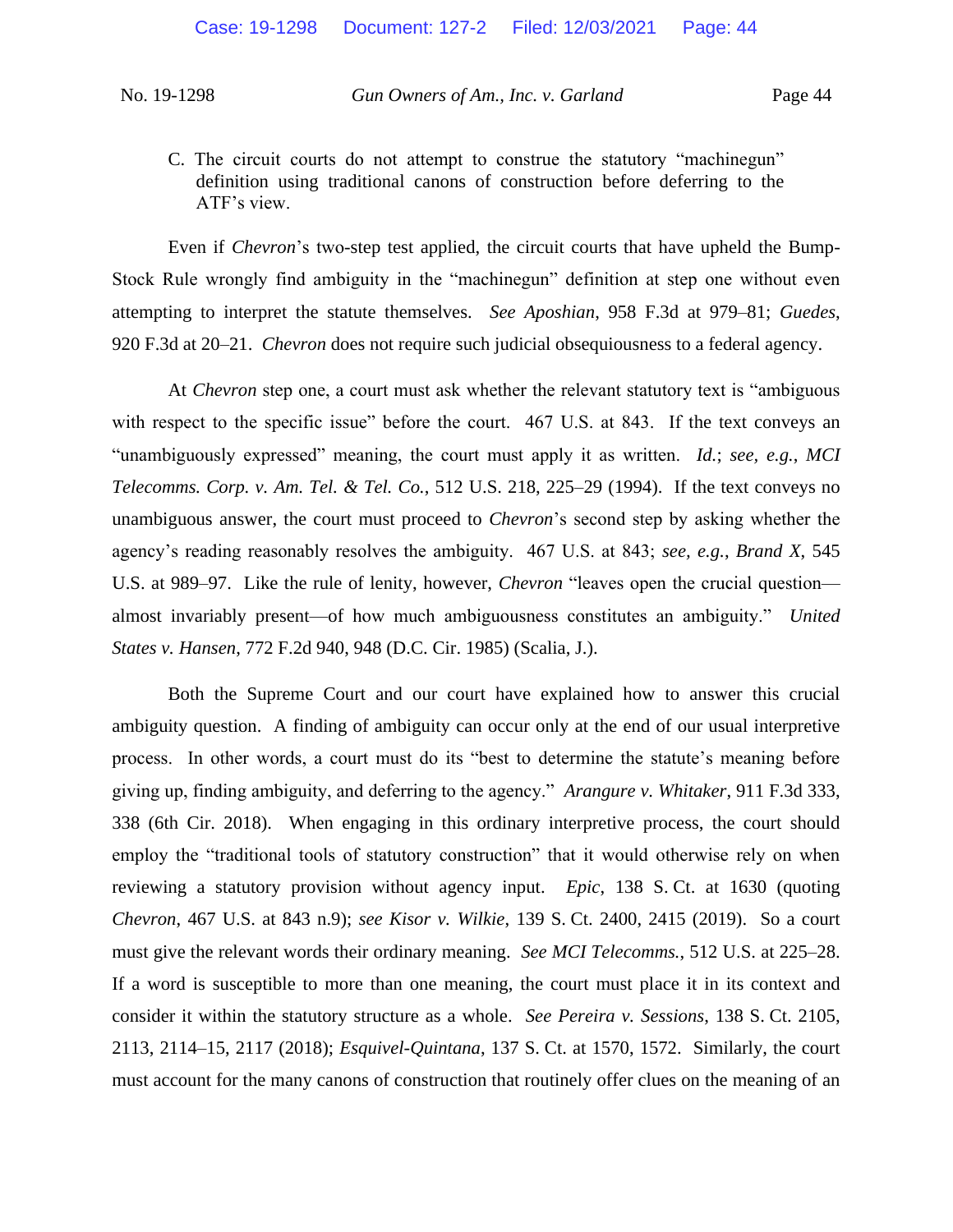ambiguous text. *Arangure*, 911 F.3d at 339–40 (collecting cases). The Supreme Court, for instance, has held that the canon of constitutional avoidance can render an otherwise ambiguous statute unambiguous for *Chevron* purposes. *See SWANCC*, 531 U.S. at 172–74; *Edward J. DeBartolo Corp. v. Fla. Gulf Coast Bldg. & Constr. Trades Council*, 485 U.S. 568, 575–76 (1988).

After employing all of the traditional tools of construction in this case, I would find that the statutory "machinegun" definition unambiguously excludes bump stocks for the reasons I identified at the outset. The circuit courts that find this statutory definition ambiguous, by contrast, violate two of the Supreme Court's interpretive principles at this stage of *Chevron*.

*First*, these circuit courts give the type of "reflexive deference" to the ATF that the Supreme Court has rejected when deciding whether a statute is unambiguous under *Chevron*. *Pereira*, 138 S. Ct. at 2120 (Kennedy, J., concurring); *cf. Kisor*, 139 S. Ct. at 2415. These courts identify an ambiguity and defer to the ATF based on an "interpretive puzzle" that they identify but do not even attempt to solve. *Epic*, 138 S. Ct. at 1630. Consider, for example, the reasons why the D.C. Circuit found the phrase "single function of the trigger" ambiguous. *Guedes*, 920 F.3d at 29–31. The court suggested that this phrase "admits of more than one interpretation" because it could refer to the mechanical actions of the trigger or the human actions of the shooter. *Id.* at 29. From there, however, the court made little effort to discern which of the two meanings best fits the context using any, much less all, of our traditional tools of interpretation. *Id.* at 29–31; *see Pereira*, 138 S. Ct. at 2116–18. The court thus did not ask whether one of the two possible perspectives better comports with the way in which the word "function" is normally used or with the statutory definition as a whole (both of which point to the trigger's mechanical perspective as the proper reading). *See Gun Owners*, 992 F.3d at 471; *cf. Kisor*, 139 S. Ct. at 2415.

A comparison of this "cursory analysis" to recent Supreme Court decisions shows the stark conflict in approaches. *Pereira*, 138 S. Ct. at 2120 (Kennedy, J., concurring); *see, e.g.*, *SAS Inst. Inc. v. Iancu*, 138 S. Ct. 1348, 1354–58 (2018); *Esquivel-Quintana*, 137 S. Ct. at 1568–72. In *Pereira*, for example, the relevant statute's meaning turned in part on the preposition "under." *See* 138 S. Ct. at 2117. Like the D.C. Circuit, the Court readily admitted that this "chameleon"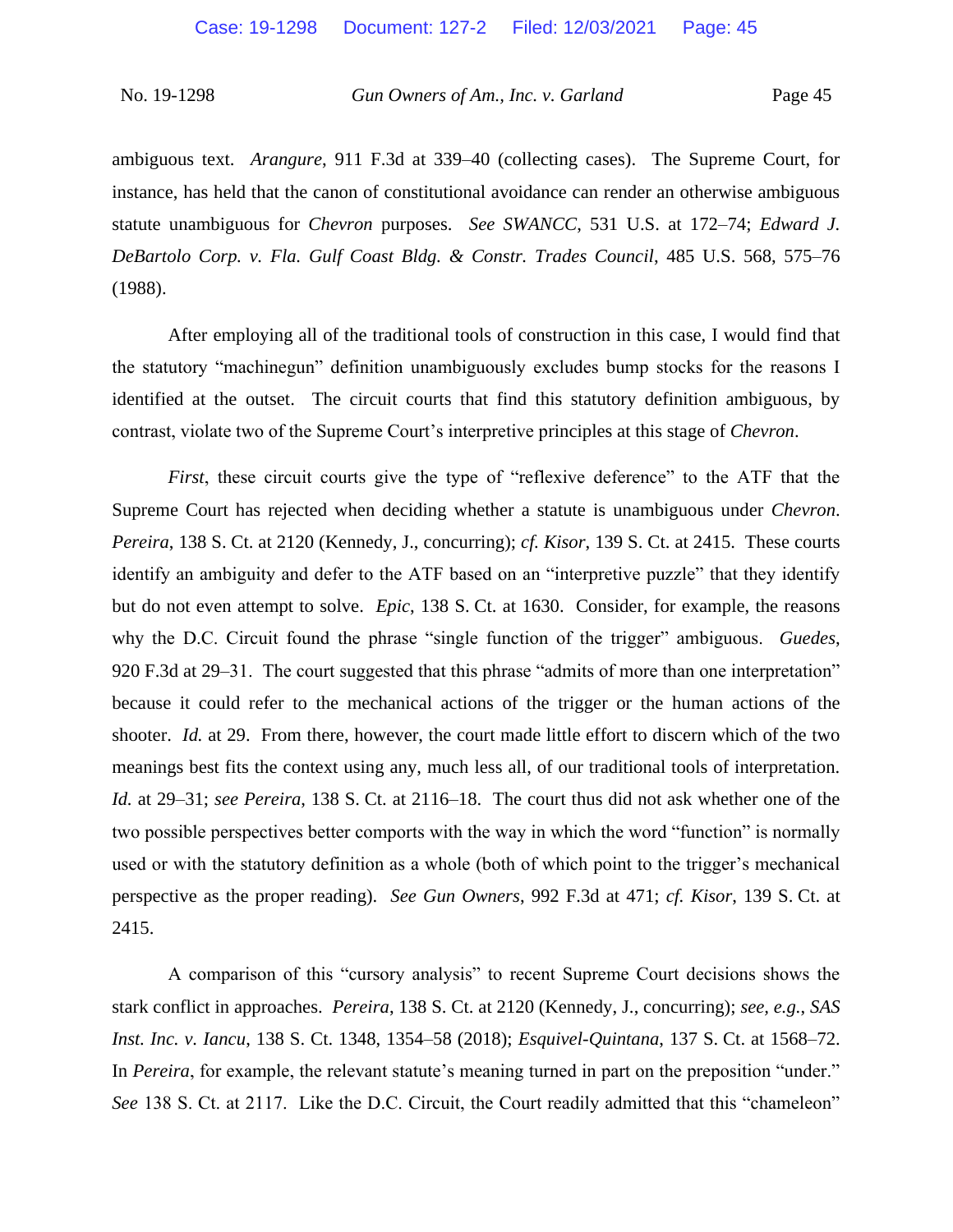word could convey many distinct meanings, some of which favored the government and some of which favored the private party. *Id.* (citation omitted). Unlike the D.C. Circuit in *Guedes*, however, the Court did not call it a day at that point. Rather, it recognized that a careful textual parsing of the statute as a whole pointed to one unambiguous meaning. *Id.*; *see id.* at 2114–16. The circuit courts that found the Bump-Stock Rule ambiguous should have done the same.

*Second*, these circuit courts wrongly throw out the rule of lenity when interpreting the statutory "machinegun" definition at *Chevron* step one. *See Aposhian*, 958 F.3d at 982–84; *Guedes*, 920 F.3d at 27–28. The Supreme Court has told us that we must use the standard canons of construction to decide whether a statute is unambiguous at this stage. *See Epic*, 138 S. Ct. at 1630; *SWANCC*, 531 U.S. at 173–74. And the rule of lenity is one of the most traditional tools in our interpretive "toolkit." *Kisor*, 139 S. Ct. at 2415; *see Wiltberger*, 18 U.S. at 95. Well before *Chevron*, for example, the Supreme Court refused to follow a regulatory interpretation of a law with civil and criminal applications because the agency's reading would have done "violence to the well-established principle that penal statutes are to be construed strictly." *FCC v. Am. Broad. Co.*, 347 U.S. 284, 296 (1954). Within the *Chevron* framework, moreover, if a canon of construction such as the rule of lenity "resolves a statutory doubt in one direction, an agency may not reasonably resolve it in the opposite direction." *Carter*, 736 F.3d at 731 (Sutton, J., concurring). Ambiguity "in this situation is a congressional choice" in favor of a narrow interpretation of the criminal law, "not a delegation to the agency." *Arangure*, 911 F.3d at 342. So even assuming that any ambiguity remained in the statutory "machinegun" definition, the rule of lenity would resolve that ambiguity against the Bump-Stock Rule's broad reading.

The courts that take the opposite view rely on a footnote from *Babbitt* that rejected the use of the rule of lenity when deferring to the Secretary's regulation implementing the "take" prohibition in the Endangered Species Act. 515 U.S. at 704 n.18; *see Guedes*, 920 F.3d at 27. Recall, however, that this Act includes an express delegation of criminal rulemaking authority to the Secretary to implement this prohibition. 16 U.S.C. § 1540(a)(1), (b)(1). Thus, *Babbitt* is best read as an express-delegation case, not as one that "rest[ed] on *Chevron*'s fiction" that Congress intends to give agencies interpretive authority over ambiguous texts. *Cuozzo*, 136 S. Ct. at 2148 (Thomas, J., concurring). For that type of express delegation, perhaps the rule of lenity should